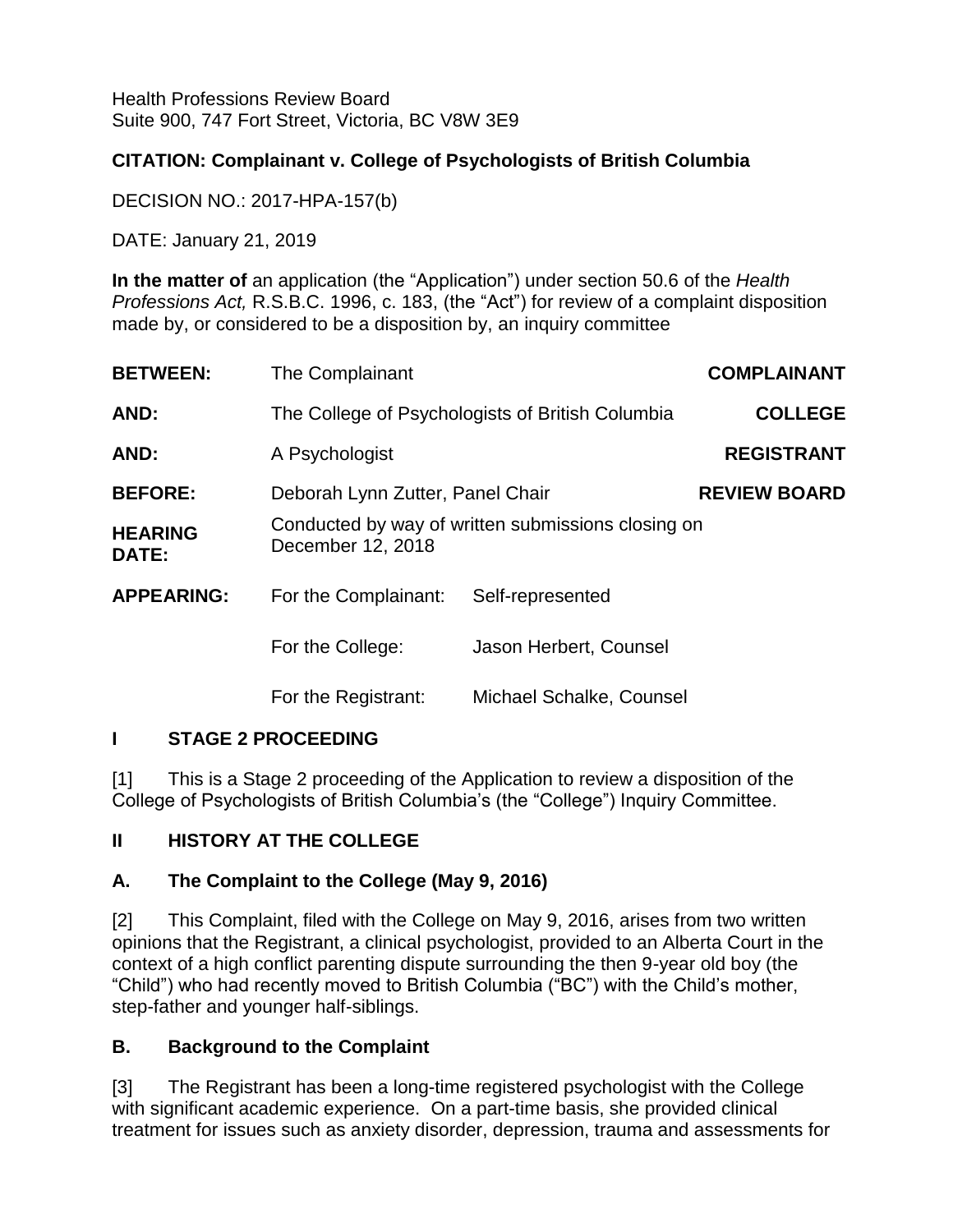children's learning disability. There are no limitations of practice or public notices with respect to the Registrant listed on the College's website. This was the second family law matter that she had undertaken.

[4] The Complainant is the Child's natural father. His complaint alleged that the Registrant, who had been retained by the mother, was unprofessional and unethical in her communications and assessment of the child related to court proceedings.

[5] The Registrant met with the Child on February 1, February 13 and March 8, 2016. On February 8, 2016, the *Behavior Assessment System for Children, Third* (BASC-3), a psychological assessment tool, was completed by the 9 year old Child. There was no indication in the documents forwarded by the Registrant to the College about where the Child completed the BASC-3 although subsequent correspondence in the investigation showed that the Child completed the BASC-3 test in the Child's mother's home without supervision from the Registrant.

[6] On February 15, 2016, the Registrant wrote her first opinion to the mother and her partner. The opinion noted that the Child did not want to return to Alberta to see his father since staying there from December 27, 2015, to January 2, 2016, and that the mother did not send the Child to the most recent scheduled visit (February 4 to 8, 2016). This opinion, which referenced the Child's bed-wetting and refusal to visit his father, noted that the Registrant had requested the mother, her partner, the Child and the Child's teacher to fill out the BASC-3. Based on these results, the Registrant formed the opinion that the Child "displays clinically significant symptoms of anxiety and stress" while still maintaining good functioning in many areas of his life, including academics and creative pursuits. She stated that the Child wants to stop visiting or talking to his father on the phone, that he expressed those views both alone and in front of his mother and that "at no time did I observe [the mother or her partner] coaching" the Child.

[7] On February 27, 2016, the Registrant advised the Child's mother by email that she had spoken with a colleague in Calgary who recommended that the Registrant "try to reach out to [the Complainant] now, prior to the court date, so I can at least say I tried to talk to him." The Child's mother gave her consent and provided the Complainant's phone number immediately. On February 28, 2016, the Registrant advised the mother by email that she wanted to talk with the Child again to discuss the pros and cons of calling the Complainant: "I think I owe [the Child] that degree of control. I will meet you on March 8, and I will discuss the pros and cons of calling [the Complainant] with [the Child] at that meeting, and before I call [the Complainant]. Thank you for being so in tune with your son  $-$  it is a huge help to me."

[8] On March 8, 2016, the Registrant met with the Child for the last time. She did not contact the Complainant prior to finalizing her second opinion on April 2, 2016. Her second opinion states that she did not do so because the Child was in his mother's care at the time of the first meeting, the Registrant concluded that the mother had parental responsibility and could "solely" make a decision about health care for the Child, and the work was presented as urgent due to the Child's considerable emotional distress over an upcoming visit.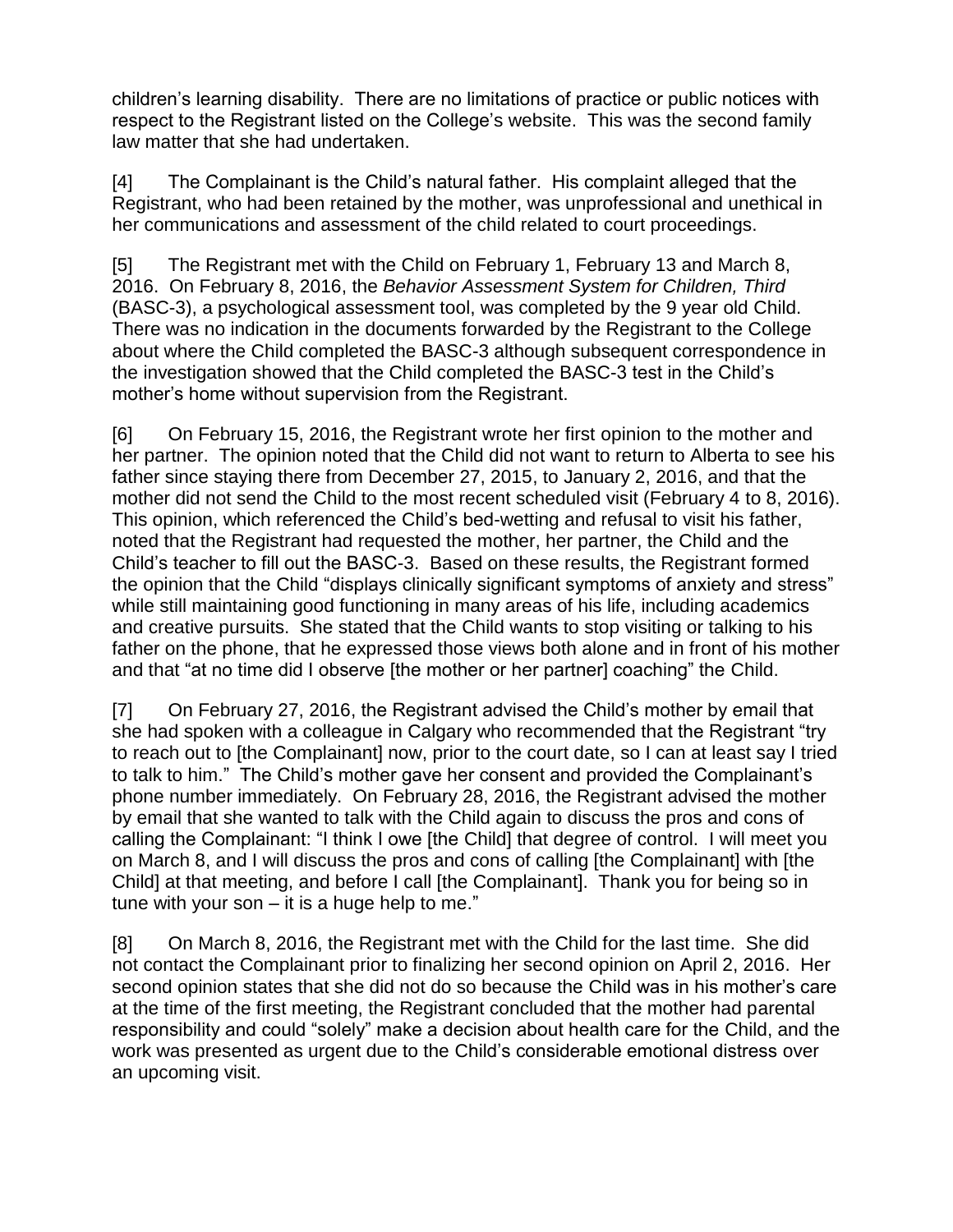[9] The Registrant's April 2, 2016, opinion, written following the March 8, 2016, meeting and two days before the Court hearing, stated that "I am very concerned about [the Child's] mental well-being if he is forced to visit [the Complainant] at this time. I am concerned about [the Child's] potential for self-harm given the degree of hopelessness he expresses and his changed answer to the BASC-3 question regarding hurting himself."

[10] The Registrant offered this opinion while also stating that she only met the Child on three occasions, did not assess the Child's parents, did not speak to the Child while he was with the Complainant and considered the Child's BASC-3 scaled scores "not valid."<sup>1</sup>

[11] The Registrant's April 2, 2016, opinion relied on her March 8, 2016, interview with the Child and her discussions and correspondence with the mother. The opinion did not explain how she reconciled her conclusion that the BASC-3 scaled scores were not valid, while at the same time relying on the "changed answer" to the BASC-3 question regarding hurting himself (originally true, now false). The opinion also did not speak to how the Child's answers during the March 8, 2016, meeting - where the Registrant probed what was "presented to me as urgent due to [the Child's] considerable emotional distress about an upcoming visit with [the Complainant]" – supported the very serious concern in a document prepared for court: "I am concerned for [the Child's] potential for self harm if he is forced to visit [the Complainant]".<sup>2</sup> (emphasis added)

 $\overline{a}$ <sup>1</sup> The April 2, 2016 opinion stated that, in answer to the BASC-3 question "I have never been to sleep", the child filled in "True" on February 8, 2016. At the March 8, 2016, interview, the child "told me that he was confused by that question" and "thought it meant he had trouble falling asleep sometimes". In response to his "True" answer on BASC-3 to "Sometimes I want to hurt myself," the child stated he would answer "False" now and did not elaborate. The Report stated: "Given [the child's] response to these follow up queries … I have concluded that the scaled scores derived from the [BASC-3] completed by the child were not valid and cannot be relied on to inform opinion regarding his current functioning and well being."

<sup>&</sup>lt;sup>2</sup> The April 2, 2016, opinion states that during the March 8 interview, the child "was apprehensive about the idea of stating his reasons," "he did not know how his father would react"; "I asked [the child] if he thought his father would be violent or aggressive and he said "no," "his father gets angry" if the child calls him by his first name and not "dad," the Complainant tells other people what the child says and they tell the child's friends; the Complainant "plans activities that [the child] does not like"; the "most fun" at the Complainant's is when they go to visit his cousin "and even that is not much fun" and when they stay home, the Complainant "might watch TV and ask [the child] to get him things." The Registrant suggested that she help the child "write a sentence to summarize his message to his father in the kindest possible way." They wrote: "Dad, I don't want to hurt your feelings but it is really hard on me to come to your house because you are not treating me best. You make fun of me with whiney "Ann-naj" talk." The underlined words were added by the Registrant. [The term "Ann-naj" is a term the Complainant used when the child was younger and now says it "in a whiney way, kind of like a kid, not grown up, and did not stop when asked]. The child told the Registrant "he thinks [the Complainant] does not know how to treat [him] well" and gave an example where the child's name for a puppy was not picked. "I ended the conversation at this point because [the child] looked distressed and said he was trying really hard not to remember negative things." The Report then describes information from the mother, and states "My opinion is that [the child] is being truthful and sincere in his desire not to visit [the Complainant]. I believe [the child] is guarded and cautious in his statements to me for fear of negative consequences and perceived lack of safety. I have the impression that [the child] does not trust adults who tell him it will be okay to go visit [the Complainant]. [The child] does not believe that adults will help him and has developed feelings of hopelessness about the situation. I am very concerned about [the child's] mental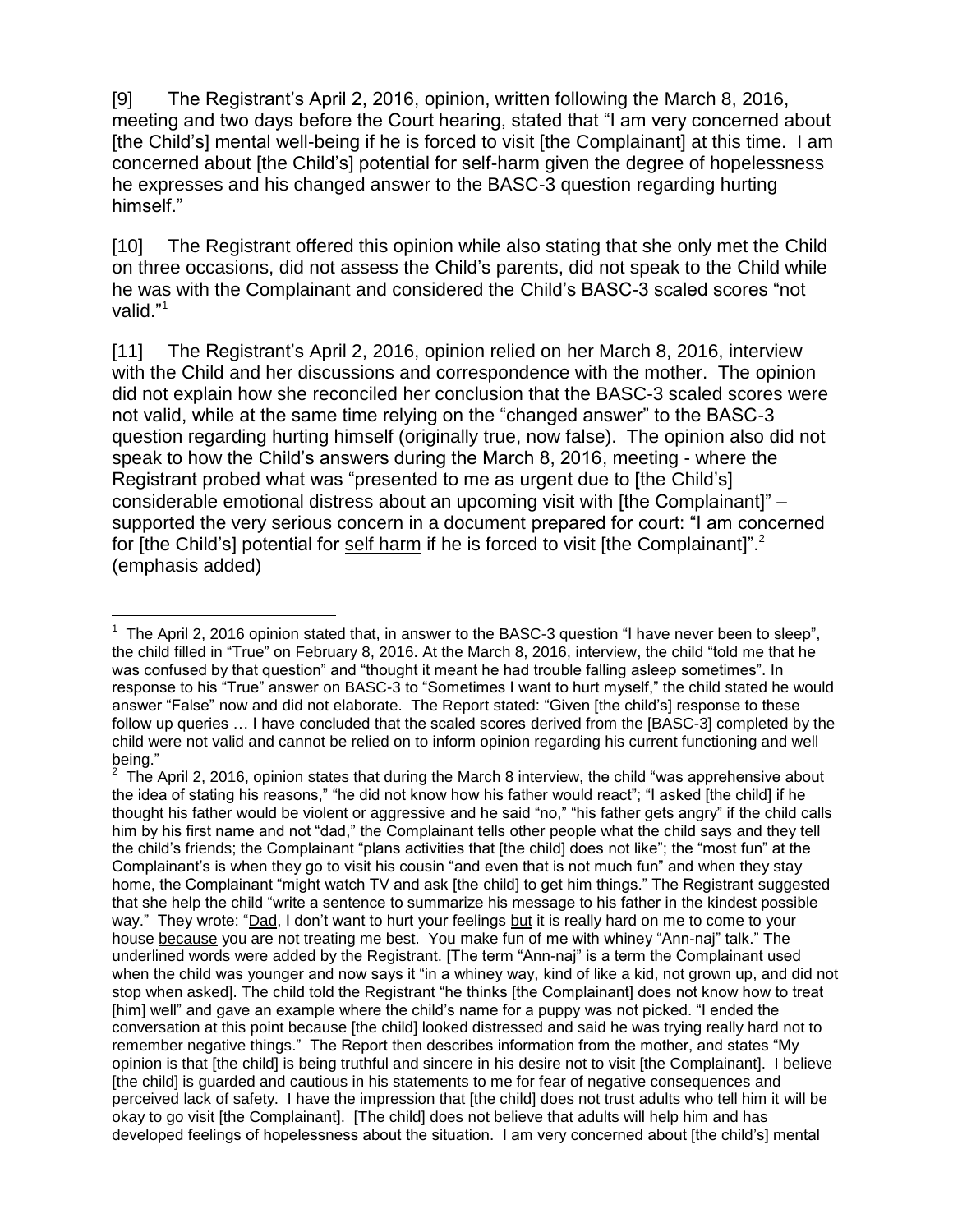[12] The Complaint to the College attached an April 2016 hearing transcript from the Alberta Provincial Court. At the hearing, the mother of the Child attempted to introduce the February 15, 2016, and April 2, 2016, opinions prepared by the Registrant [the "Registrant's Opinions"]. In determining whether to accept the Registrant's Opinions as being expert evidence, the Court conducted a telephone interview with the Registrant. The Registrant acknowledged that she had not contacted the Complainant and offered various reasons for failing to do so:

Q. Now, assuming for the moment that I have no difficulty with your taking those – those proceedings in a timely fashion and without contacting [the Complainant], I don't understand why you would have had a second meeting with the child and the child – the child's mother and her step – his stepfather approximately five weeks after the first meeting with the child without contacting his father. Can you explain that?

A. Right. Okay. So when I initially started, okay, so I didn't -- I didn't contact him initially because of the urgency.

Q. Yes?

A. And then afterwards I felt I wanted to get this letter prepared before I contacted the father. And unfortunately, due to my poor health and various things happening in the months of February and March, I was unable to get the letter done until just last week. And I -- I di --

Q. There are some who might say that that was an unethical way to proceed, what do you say?

A. I would have preferred to contact [the Complainant], yes. I felt I didn't know what was going on well enough with [the Child] to avoid putting [the Child] at risk by contacting [the Complainant] so I did not contact [the Complainant].

Q. At risk of what?

A. Well, I'm not sure. [The Child] was very cautious with me so I didn't know what was going on. I still don't really have a good sense of what's going on… (emphasis added)

[13] The trial judge was critical of the Registrant because she formed opinions after speaking only to the Child and to one "side" in a high conflict dispute, and did not seek information from or the perspective of the Complainant at any point in her assessment process. The Court held that the Registrant's conclusions and recommendations were of "no value to the Court because they predetermine the issue. You cannot arrive at a valid finding about a child's distress in the absence of half of the information." The Court stated:

I – I will have to struggle with – with the - issue of whether I'm reporting [the Registrant] to her professional society, that's how bad this is in my view. This isn't just a little glitch, this goes to the essence of her professional obligations and the quality of the information that she has provided to the Court.

 $\overline{a}$ well-being if he is forced to visit [the father] at this time. I am concerned about the potential for self-harm given the degree of hopelessness he expresses and his changed answer to the BASC-3 question regarding hurting himself…."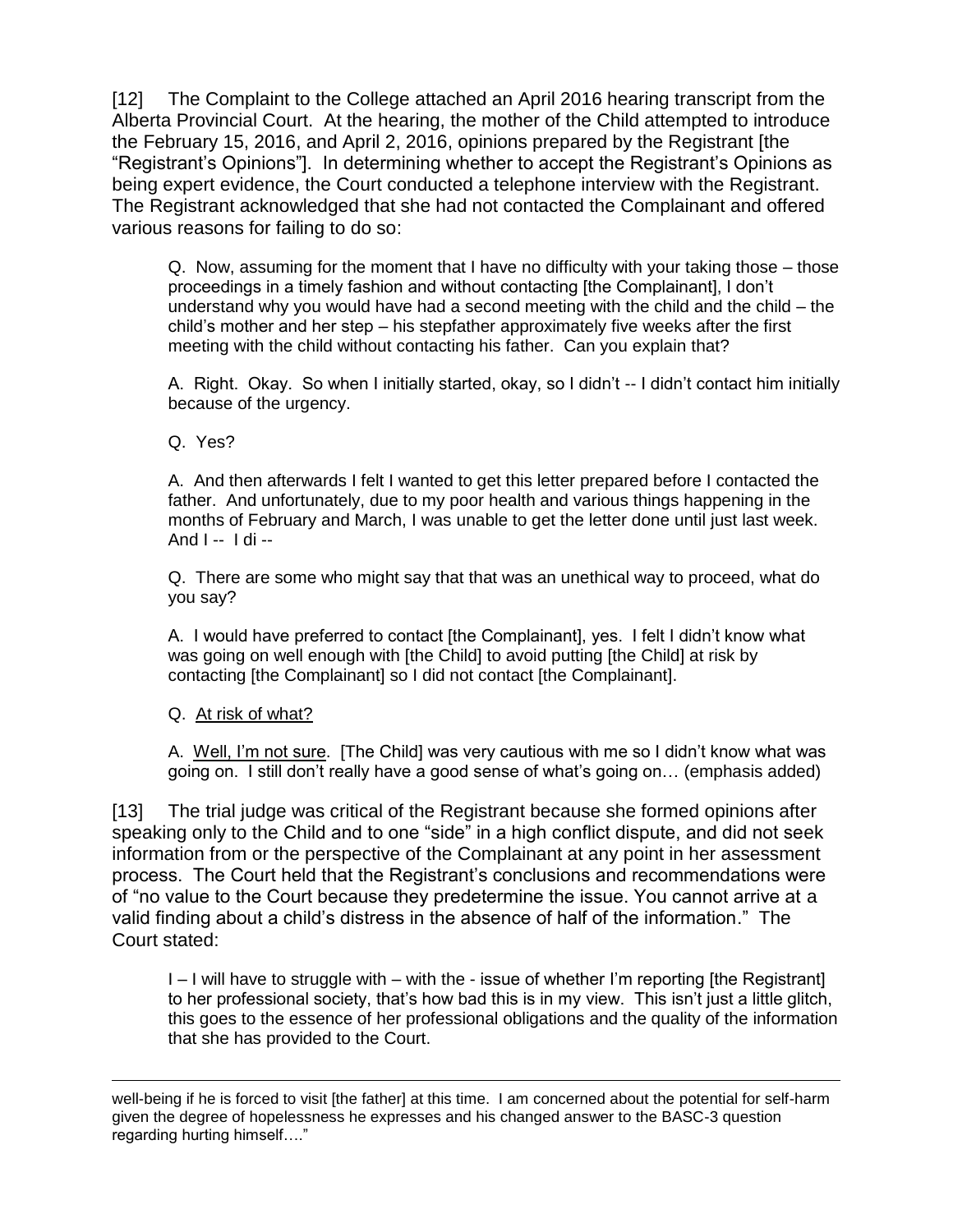[14] At the conclusion of the April 4, 2016, hearing, the Alberta Court suspended visitation of any kind between the Complainant and the Child pending an evaluation of the Child in Alberta by a named Alberta psychologist. In order to facilitate a quick determination of the matter, the Alberta Court further ordered a telephone conference hearing for April 21, 2016, so that the Alberta psychologist could provide scheduling and cost information. The Registrant sent an email to the mother and stepfather on April 5, 2016. From the contents of this email it is clear that the Registrant was aware of the foregoing terms of the Alberta Court order.

[15] The May 1, 2016, Complaint also alleged that the Registrant made matters worse when, following the Alberta Court hearing, the Registrant "made new assertions that my son poses an urgent danger to himself, which has resulted in further court action in British Columbia at a tremendous cost of time and money to my family." Later in the Complaint process, the Complainant would provide the College with direct evidence regarding this part of the Complaint.

[16] Specifically the Complainant alleged that, in answer to questions posed by a BC lawyer for a BC Court hearing, the Registrant gave the following opinions just days after her opinion was rejected by the Alberta Court:

… I believe that [the Child] is at significant risk of harm is he is required to visit [the Complainant] and/or [the Complainant's] family on his own without the mother or the step-father present.

… For unsupervised forced visit to [the Complainant's] home, the risk to [the Child] due to self-harm is significant and elevated. I think it is almost certain that [the Child] would try to hurt himself with intent to commit suicide if he is forced to visit [the Complainant] on his own at the present time…

… [the Child] indicated he was thinking of harming himself on Feb. 8 when he completed the BASC 3 questionnaire. On that day, [the Child] knew he was missing a courtordered visit with his father and he would have been feeling very stressed. On March 8, [the Child] told me he would change his answer to that question, indicating he was no longer thinking of hurting himself. At that time, [the Child] knew unsupervised visits and phone calls with the Complainant were suspended. [the Child] would not elaborate on his thoughts of self harm on March 8 when I asked him to tell me more. I interpret [the Child's] unwillingness to say more as indicating that his intent to self harm is very serious… My sense was that [the Child] was frightened to express his views because of fear but I could not ascertain the cause for [the Child's] fear. I could not make [the Child] feel entirely comfortable and safe during our meetings. I was left with the impression that [the Child] was guarded and cautious throughout his interactions with me. (emphasis added)

[17] There is no statement in either opinion presented to the Alberta court on April 4, 2016, that "[the Child] would try to hurt himself with intent to commit suicide if he is forced to visit [the Complainant] on his own at the present time."

[18] The Registrant received a text message apparently from the Child's stepfather dated April 29, 2016, in connection with the BC Court hearing:

Good day, [the Child's mother] and I just wanted to let you know that we are still grateful for your services to help [the Child]. The BC court has accepted your report and has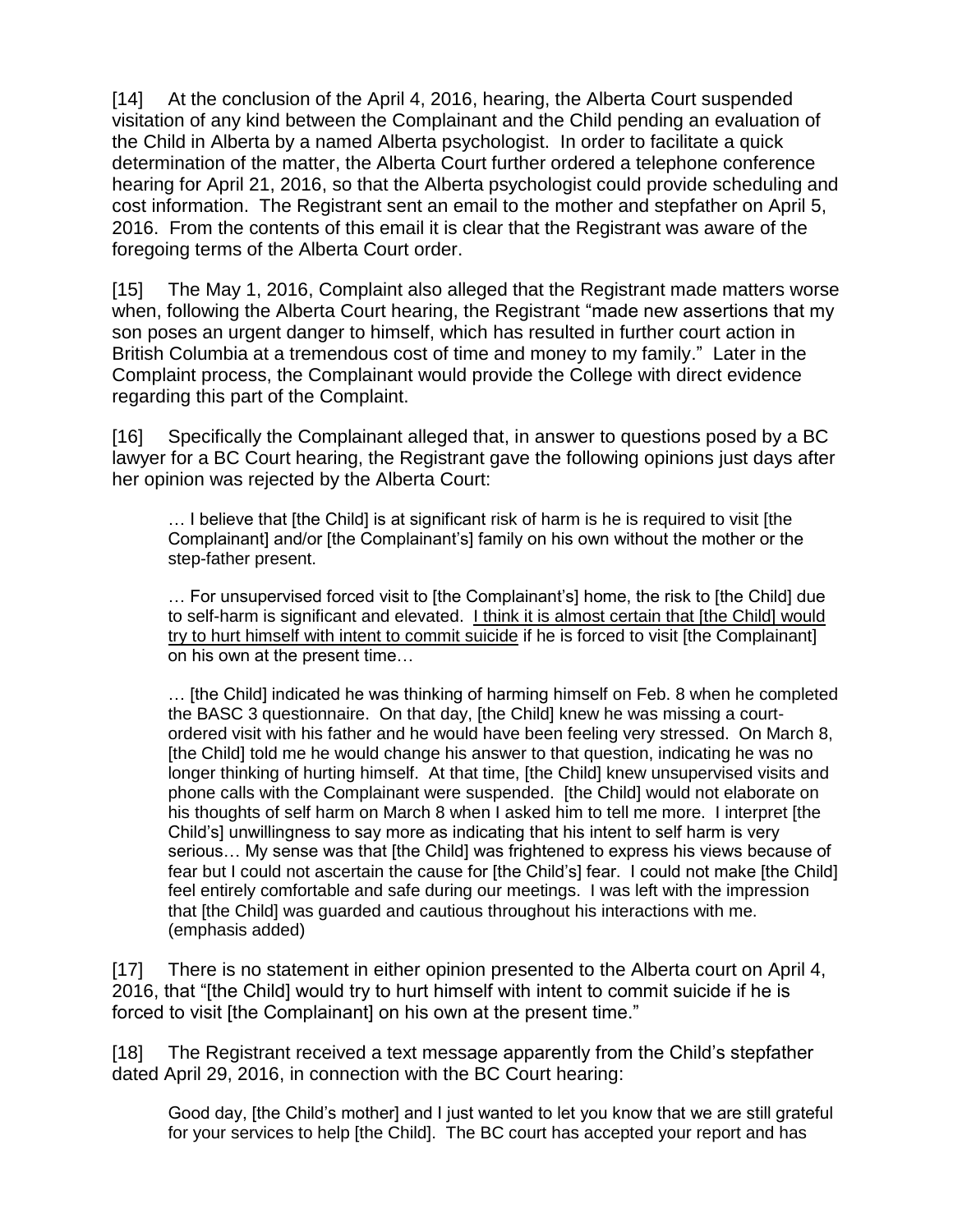ordered that [the Child] not to be removed from BC or to have any contact with [the Complainant]…

[19] The Registrant responded "Hallelujah! I'm very happy to hear this news. Thank you for updating me. Please convey my best wishes to [the Child and mother]."

[20] The Complainant made the following statement (in bold print) in his May 1, 2016, letter of complaint to the College:

… [the Registrant] is continuing to communicate with (the Child's mother) and her lawyer in regards to my son, and as of the writing of this letter (May 1, 2016), STILL has not reached out to me. She has now made new assertions that my son poses an urgent damage to himself, which has resulted in further court action in British Columbia at a tremendous cost of time and money to my family.

#### **C. The College Investigation Process**

[21] By letters dated May 10, 2016, the College acknowledged to the Complainant its receipt of the complaint and advised the Registrant of the complaint. The College's letters identified that the options for resolving a complaint included (a) taking no further action, (b) entering into a formal agreement with the Registrant under s.36(1) of the Act following a request by the Inquiry Committee that the Registrant undertake not to repeat conduct, take specified educational courses, consent to a reprimand or undertake or consent to any other action specified by the Inquiry Committee; (c) informal resolution without resort to a formal agreement under s.36(1) or (d) a discipline hearing: "Matters that cannot otherwise be resolved may be referred to hearing before the College's discipline committee. This option is typically reserved for very serious matters in which efforts by the College to obtain a consensual resolution have not succeeded."

[22] On May 19, 2016, the letter of complaint was brought to the attention of the Inquiry Committee for preliminary review. The Minutes record the "Action" taken as "preliminary review."

[23] On July 15, 2016, the College wrote to the Registrant requesting that she provide her clinical records and report in accordance with a detailed checklist of documents.

[24] On July 21, 2016, the Inquiry Committee passed a motion that a letter be issued under s.3(1) of the Act requesting a response to the allegations as set out in the complaint summary form.

[25] On July 28, 2016, the Registrant provided records and files amounting to 333 pages. On August 18, 2016, the College issued a letter requesting that the Registrant respond to specific issues raised in the complaint with reference to specified standards of the College. The letter included the following "Questions of the Committee":

You are free to provide the Committee with whatever information you believe the Committee should consider in assessing the Complaint. The Committee requests, however, that you provide written responses to the following specific issues raised by the Complainant in the letter of complaint, with particular reference to the CPBC Code of Conduct standards as noted below: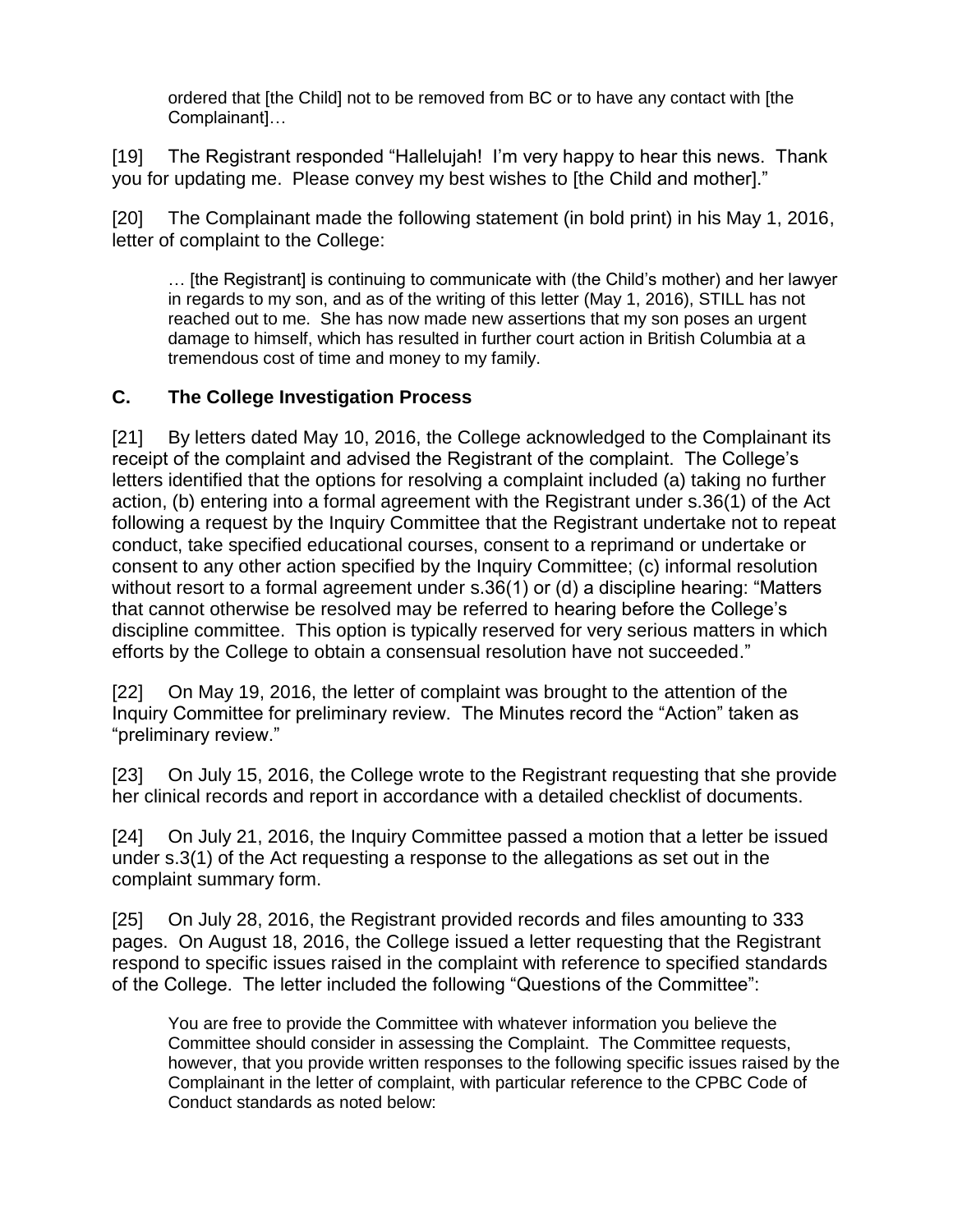- 1. That you did not obtain the Complainant's consent to assess his child in the context of a custody dispute. Please reply in accordance with Standards 4.1, 4.2, 4.3, 4.4, 4.5.
- 2. That you did not contact the Complainant to gather sufficient background information and understanding of the circumstances before offering an opinion, and therefore offered an opinion without sufficient basis. Please reply in accordance with standards 3.12, 3.13, 3.14, 3.16, 3.18.
- 3. That you continue to have a professional role with the Complainant's child and former spouse without the consent of the Complainant. Please reply in accordance with Standards 4.1, 4.2, 4.3, 4.4, 4.5.
- 4. Please provide the Committee with information regarding your education, training and experience in conducting court-related assessments relating to child custody issues and information about the percentage of your private practice devoted to such assessments. Please reply in accordance with Standards 3.5, 3.6, 3.26.

[26] On September 12, 2016, the College received the Registrant's written response dated September 8, 2016. The Registrant's letter to the College refers to the Child as being in "considerable distress" and "at risk of harming himself." The Registrant stated:

I spoke with [the Child's mother] on Feb. 18, 2016, at which time she advised me that the judge had asked her why I had seen [the Child] without notifying the Complainant. [The Child's mother] also told me that the judge was likely going to change the parenting order so that all three of [the Child's] legal guardians (i.e. the Child's mother, the Child's step-father and the Complainant) would have to be involved in decision-making about [the Child's] medical care. I interpreted that statement as meaning that my original interpretation of the current parenting order was correct – that [the Child's mother] had the right to consent to the work I was doing and that [the Complainant's] consent was not required.

I met [the Child] again on March 8 and found him to be in a helpless state of mind and fearful of what would happen once [the Complainant] heard what [the Child] had to say. Weighing competing ethical concerns, I decided I had to prioritize [the Child's] safety needs over the consent rights of his father. My professional opinion that [the Child] is at risk of self-harm if he is forced to visit his father without appropriate intervention to support their relationship was reinforced by what I observed and heard from [the Child] on March 8.

[27] The Registrant took the position that she was working within the bounds of her professional competencies, and that she complied with each of the referenced standards that were applicable. Her position was that her opinions were objective and directed at the Child's best interests, and that the limitations on her assessment were stated in her second letter. She acknowledged that the late date of her second opinion (3 weeks after her meeting with the Child) meant that the father "could not respond in any meaningful way." The Registrant concluded her letter with:

There are a limited number of psychologists practicing in [a region of BC] and none routinely perform custody assessments for family court. The family had no options for alternative services that could assist them in responding to [the Child's] considerable distress. Once I understood the extent and severity of [the Child's] distress, I had a professional obligation to assist him.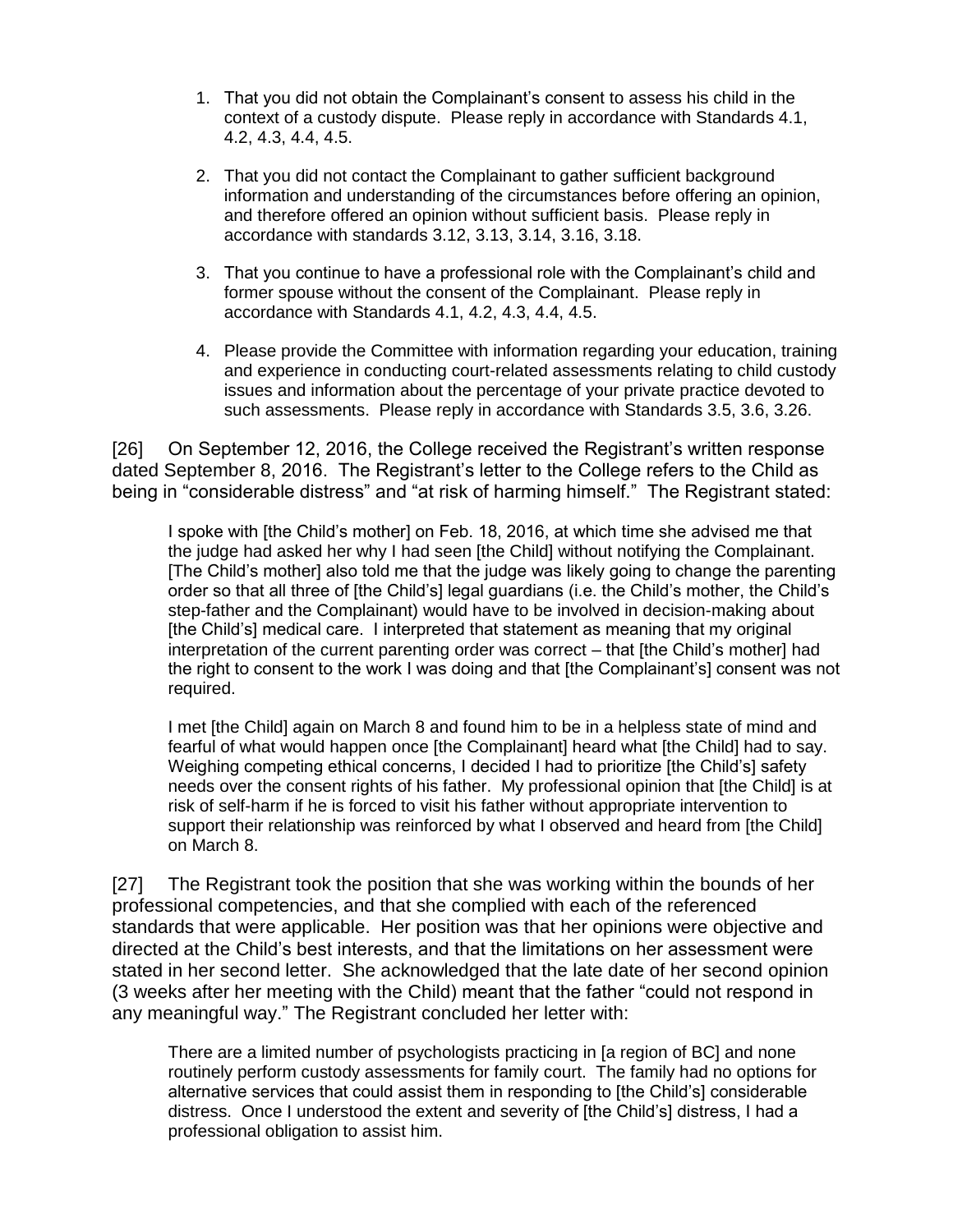[28] On September 15, 2016, the College Registrar provided an update to the Committee in connection with the Registrant's response.

[29] On September 19, 2016, the College invited the Complainant to provide "any further documentation you may have on the matter, including any court Orders or other documents outlining your rights to access your son's personal medical information."

[30] On October 17, 2016, the Complainant wrote to the College attaching various court orders, and also attaching the April 11, 2016, email the Registrant wrote to the mother's lawyer. He wrote:

Also attached to the Court Order Exhibits is an email, "Exhibit A", which was sent to the other parties' lawyer after the April  $4<sup>th</sup>$  appearance. This has caused an incomprehensible amount of stress on our entire family and I believe this is directly related to [the Registrant]. After the Alberta Court found her reports inadmissible and admonished her unethical practice, she still proceeded to email [the BC lawyer] (lawyer for other parties), basically saying that [the Child] would hurt himself or even commit suicide if forced to participate in an Alberta Assessment or forced to see me. Her carelessness and disregard to understand the whole context and history relating to [the Child] is inexcusable. I have been a Legal Guardian for [the Child] since 2008 and have always had the same responsibilities as any other Guardians relating to their child. To not even attempt to get a view of the Father is unacceptable when dealing with family matters.

I have completed my part of the assessment and the court concluded that "there is nothing to justify any limits on conditions to the father's parenting time with the child" (August 26, 2016 Alberta Court Order).

[31] As noted above, the Registrant's April 11, 2016, email, sent only days after the April 2, 2016, Alberta Provincial Court hearing where the Registrant was criticized by the judge for failing to speak to both parties, stated *inter alia* that "I think it is almost certain that [the Child] would try to hurt himself **with intent to commit suicide** if he is forced to visit [the Complainant] on his own at the present time." The email also stated that the mother and her partner "have been forced by court orders to over-ride what they think is best for [the Child]". (emphasis added)

[32] On October 21, 2016, the College sent the Complainant's October 17, 2016, email to the Registrant and requested that she provide any comment by November 4, 2016.

[33] On October 27, 2016, the Registrar updated Committee members on the progress of the file.

[34] On October 31, 2016, the Registrant responded. This response did not speak to her April 11, 2016, email to the BC lawyer, and was limited to the point that her first opinion was provided to the Complainant on February 16, 2016, and that she emailed both her opinion letters to the Complainant on April 2, 2016.

[35] On November 23, 2016, the Complainant provided the College with a further detailed response to the Registrant's letters. The Complainant denied that he had ever received any communication from the Registrant, and submitted that: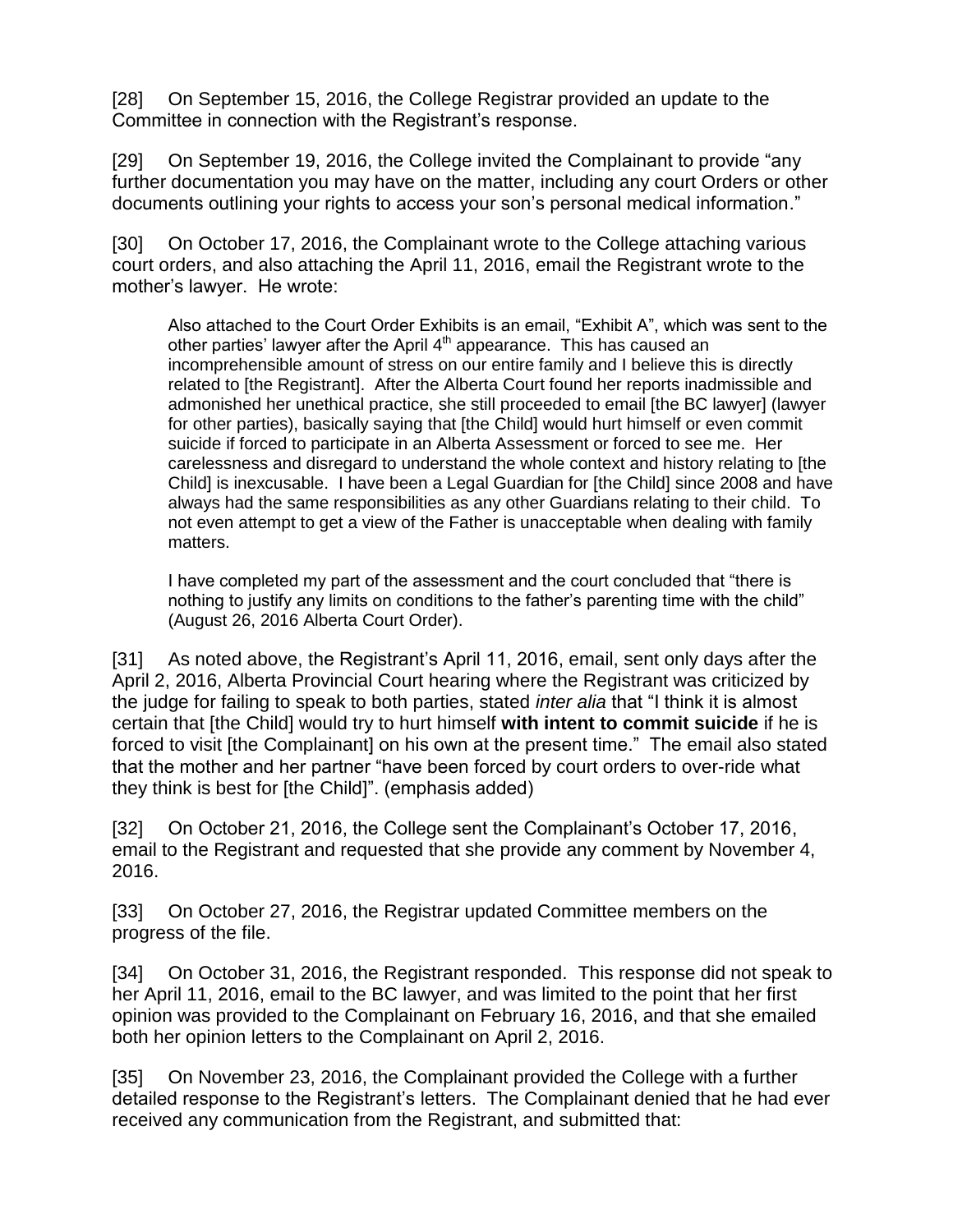(a) The Registrant had an ethical duty to contact him despite what she was told by the Child's mother;

(b) It showed "terrible judgment" to send the mother and Child home with the BASC-3 forms to complete without any supervision to ensure the Child was not being coached;

(c) It was outrageous for the Registrant to state that she was "prioritizing the child's safety over the consent rights of the father" after just two visits alone with the Child and when the Registrant was aware of the complicated family situation;

(d) "Any reasonable professional would not be satisfied with hearing one side of a contentious parental situation";

(e) The Registrant's statement that she did not attempt to evaluate the behavior of either parent could not be accepted when she was at the same time attributing the Child's stress solely to the father;

(f) The Registrant's "face value" interpretations of what only the mother was reporting caused serious damage to the Child and the other side of his family who were never consulted;

(g) Only a few days after the April 2, 2016, court hearing which rendered her findings inadmissible, the Registrant elevated her assessment of harm and for the first time mentioned suicide in her opinion to the lawyer, which opinion was relied on in court. He stated:

This information was communicated to the Judge in BC and has been used against me in court. Of course any judge who hears that a child is at risk of suicide has an obligation to investigate and provide additional directives to address immediate safety concerns. The [mother's side] have used [the Registrant's] suicide allegation to delay me seeing my son for months now. The emotional, relational, and financial repercussions for our family – myself, my wife, my daughter and of course [the Child] – have been devastating. The legal costs I have endured are astronomical and still continue, thanks to [the Registrant's] rush judgments and "interpretation" of circumstances…

[36] On December 7, 2016, the College provided the Registrant with the Complainant's November 23, 2016, letter and enclosures, advising that she could comment by December 20, 2016.

[37] On December 8, 2016, the Registrar updated the Inquiry Committee.

[38] By letter dated January 12, 2017, after grant of an extension, the Registrant responded in writing. The Registrant advised the College that:

(a) She was aware that "it would have been ethically desirable" to contact the Complainant, but "I also perceived and continue to believe that [the Child] would not talk to me about his situation if he knew I was in direct contact with [the Complainant]";

(b) She was "well aware" that she did not know the full history of the family's conflict but her "primary focus was on [the Child's] current distress; the history of the conflict between [the Child's] parents was not my primary concern";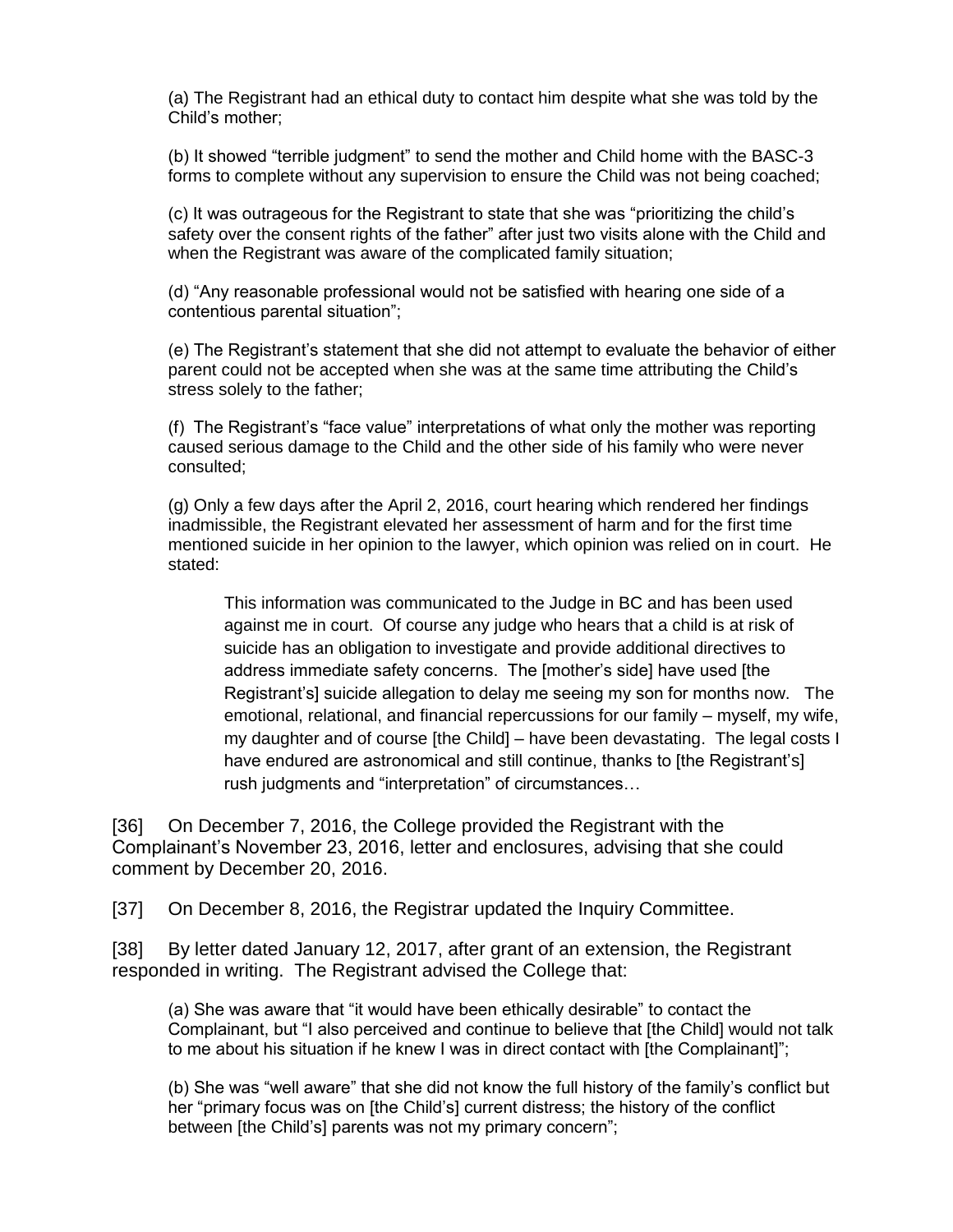(c) She never stated that the Complainant's right should be taken away; she was referring to her right to work with the Child without the father's consent; her opinion was only that the Child should not be forced to visit him and she made recommendations that might work toward healing the relationship;

(d) With regard to the consequences of her opinions in court she stated: "I acknowledge that I am responsible for the content of my letters, but I cannot be held accountable for others' actions and decisions";

(e) Her April 2016 letter focused on the Child, not the parents;

(f) With reference to her use of the word "suicide," she stated:

I agree I changed the words, and I did so in part to establish a sense of urgency because I was very concerned about [the Child's] safety…. Please note that I did not get a chance to assess the risk of self-harm when I spoke in court, as the judge ruled my work inadmissible before I testified.

[39] The Registrant concluded: "I believe I have executed my professional responsibilities to the standards expected by the College of Psychologists of BC."

# **D. Inquiry Committee Minutes' Reference to "Suspension"**

[40] On January 26, 2017, the Registrar provided an update to the Inquiry Committee, including a reference to the correspondence the College had received from the Complainant and Registrant between August 18, 2016, and January 12, 2017.

[41] In the Minutes, under the column "Notes," is the word "Suspension." If there was any discussion relating to the Committee's use of that term for the first time in the Minutes in this matter, it was not provided to the Review Board as part of the College's investigative record (the "Record").

# **E. College letter to the Registrant to discuss "Potential Resolution"**

[42] On February 7, 2017, two weeks after the Committee meeting where the word "Suspension" was noted, College staff wrote to the Registrant "to schedule a time to discuss the above referenced complaint and potential resolution." The letter advised that such discussions are in the College's experience most productive when legal counsel are not present, but that if the Registrant preferred to have counsel present, the College would do the same. The College requested a response by February 20, 2017.

[43] The Record does not include reference to the contacts that took place between the College and the Registrant between February 7 and March 3, 2017. However, it does include March 3, 2017, emails from College staff to Inquiry Committee members enclosing a draft Resolution Agreement for their review and response on a motion to attempt to resolve the matter under s.33(6)(c) of the Act. Return emails approved the motion.

[44] On March 8, 2017, the College Registrar sent the Registrant a draft Resolution Agreement.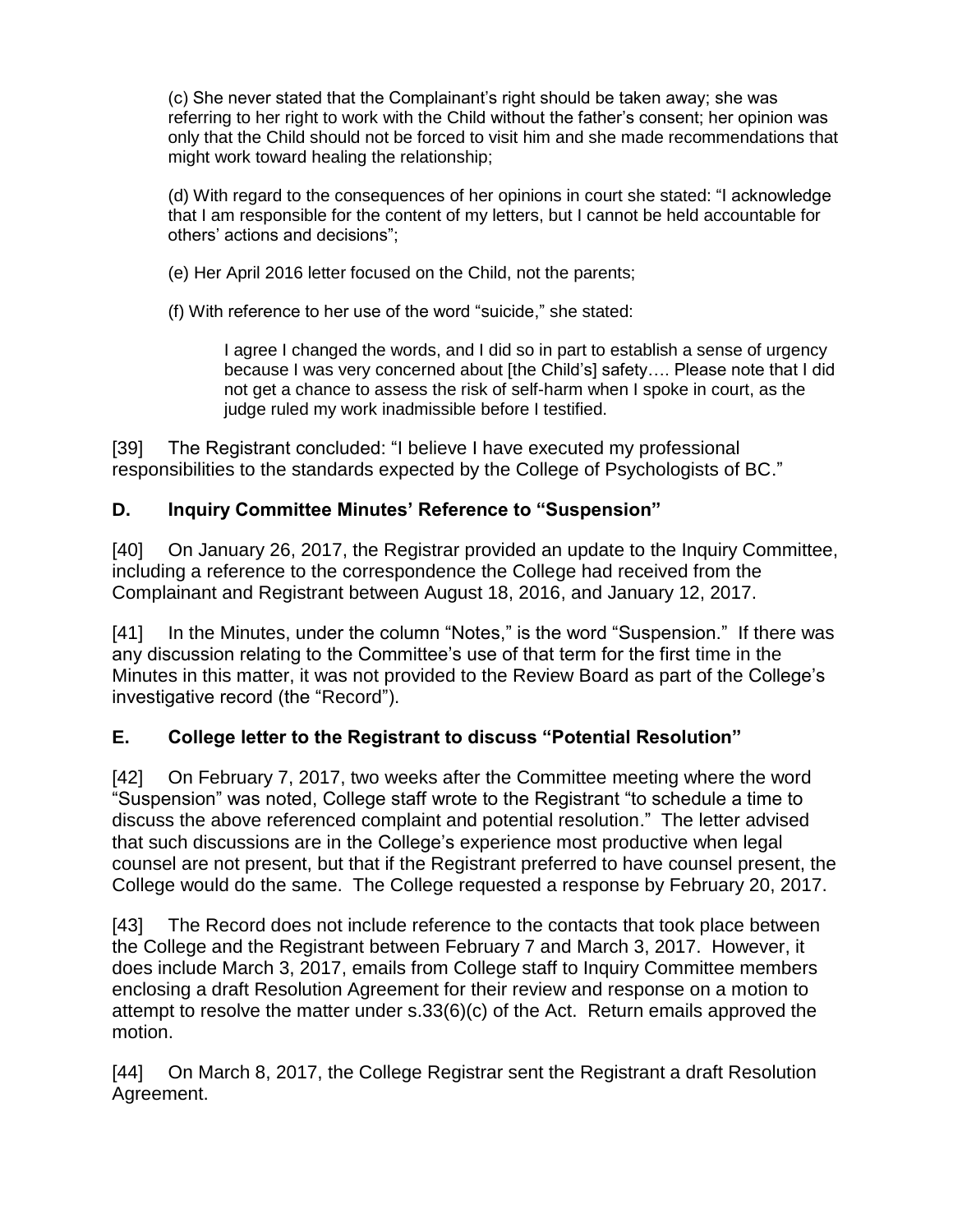[45] On March 9, 2017, the Inquiry Committee passed two motions in relation to the reference document: "Draft Resolution Agreement":

- (a) To attempt to resolve matter under s. 33(6)(c) of the Act*;*
- (b) To ratify the email motion proposed March 3, 2017.

# **F. The draft Resolution Agreement (March 8, 2017)**

[46] After setting out various recitals, including a statement that "I am prepared to undertake and consent to the terms and conditions herein … and in particular am prepared to undertake and consent to the actions specified herein by the Inquiry Committee pursuant to Section 36(1) of the Act*,*" the draft Resolution Agreement set out the following proposed agreements on the part of the Registrant:

1. I agree to write a letter of regret to the Complainant and to send the letter of regret to the Inquiry Committee for approval and that the letter will include the following:

(a) That I based my decision making on the best interests of the child, based on the information that I had at that time,

(b) That after reflection and with the benefit of hindsight, do regret the experience of the Complainant;

(c) That I offered an opinion based on limited information that should have been made clearer and more explicit in my report;

(d) That I acknowledge my opinion might have been different had I conducted a more thorough assessment; and

(e) I am now of the view that I could have contacted the Complainant prior to conducting the assessment to obtain his consent and to gather information from him.

- 2. I agree not to accept any new referrals for the conduct of any assessments for family law related purposes.
- 3. I agree that if I change my mind or am otherwise obliged to respond to a matter that is family law related, to place myself under supervision by a registrant appointed by the College for as long as I have conduct of the family law related file,
	- (a) I acknowledge that I would have a limitation on my practice at that point, indicating that I am under supervision and that this limitation will be entered on the College Register;
	- (b) I agree to follow all directions from the supervisor related to the completion of any additional education and training;
	- (c) That the supervisor would be given a copy of the above complaint matter at the time of onset of any supervision and the College may provide the supervisor with additional information at any point during the supervision and vice versa; and
	- (d) That I would be responsible for all costs related to the supervision at the rate of \$160/hr.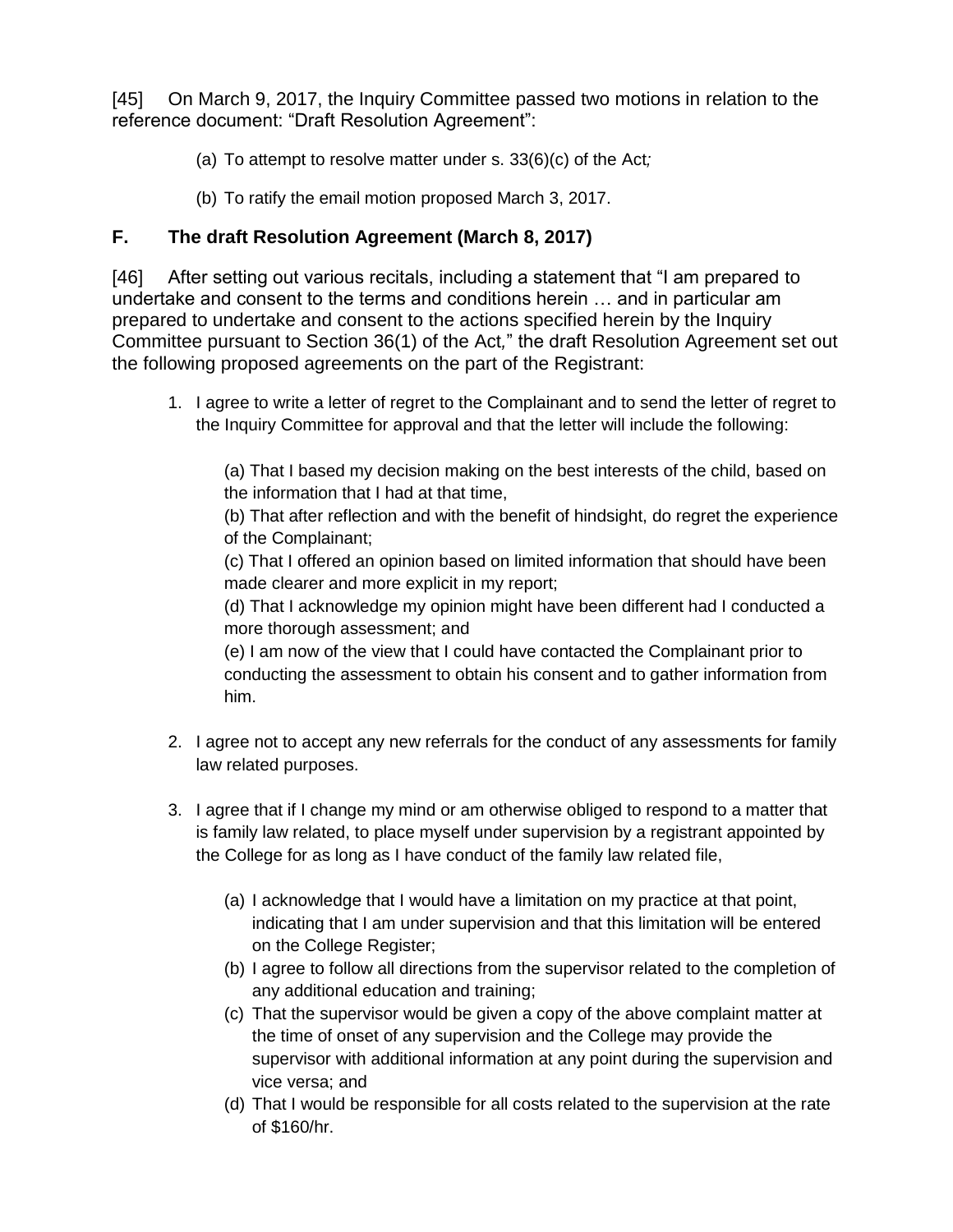- 4. I acknowledge that I am aware of my legal rights as they pertain to this matter. I have had the opportunity to receive legal advice concerning the contents of this Agreement and I hereby expressly waive any and all rights of appeal to the Supreme Court of British Columbia or judicial review, concerning any of the matters set out herein and particularly concerning any of the limitations, restrictions or conditions contained in this Agreement. I acknowledge that it is understood by the College that this waiver does not relate to matters that may arise resulting from the implementation or enforcement of the terms of this Agreement after the date hereof.
- 5. I hereby expressly agree and consent that no term, condition, undertaking, agreement, restriction, or limitation in this Agreement may be varied in any way without the express written agreement of the Registrar on behalf of the Inquiry Committee of the College of Psychologists and me.
- 6. I acknowledge that this Undertaking and Consent is given in response to a request under s. 36(1) of the Act, and acknowledge that should I fail to comply with this Undertaking and Consent, the Inquiry Committee may direct the Registrar to issue a citation for a hearing of the Discipline Committee. I acknowledge and agree that any failure to comply with this Undertaking and Consent constitutes professional misconduct.
- 7. I hereby acknowledge that this Agreement contains all of the terms of the agreement between me and the College and that there are no other agreements.

[47] On March 28, 2017, the Registrant sent a voicemail and email to the College Registrar requesting a meeting. The College responded with a conference call proposal for April 5 or 6, 2017.

[48] On April 20, 2017, the Registrar provided an update to the Inquiry Committee. Under "Notes," the Minutes only state "attempt to." If there was any recorded discussion set out in the Minutes of this meeting, it was not included in the record provided to the Review Board.

### **G. The Signed Resolution Agreement (May 11, 2017)**

[49] On April 25, 2017, the College Registrar sent the Registrant a revised Resolution Agreement, and requested the return of a fully executed agreement.

[50] On May 11, 2017, the Registrant's legal counsel provided the signed agreement to the College.

[51] The signed Resolution Agreement was identical to the March 8, 2017, draft with two exceptions:

(a) In Clause 3, the phrase "*respond to a family law matter*" was substituted for the words "*respond to a matter that is family law related,*" so that the paragraph read: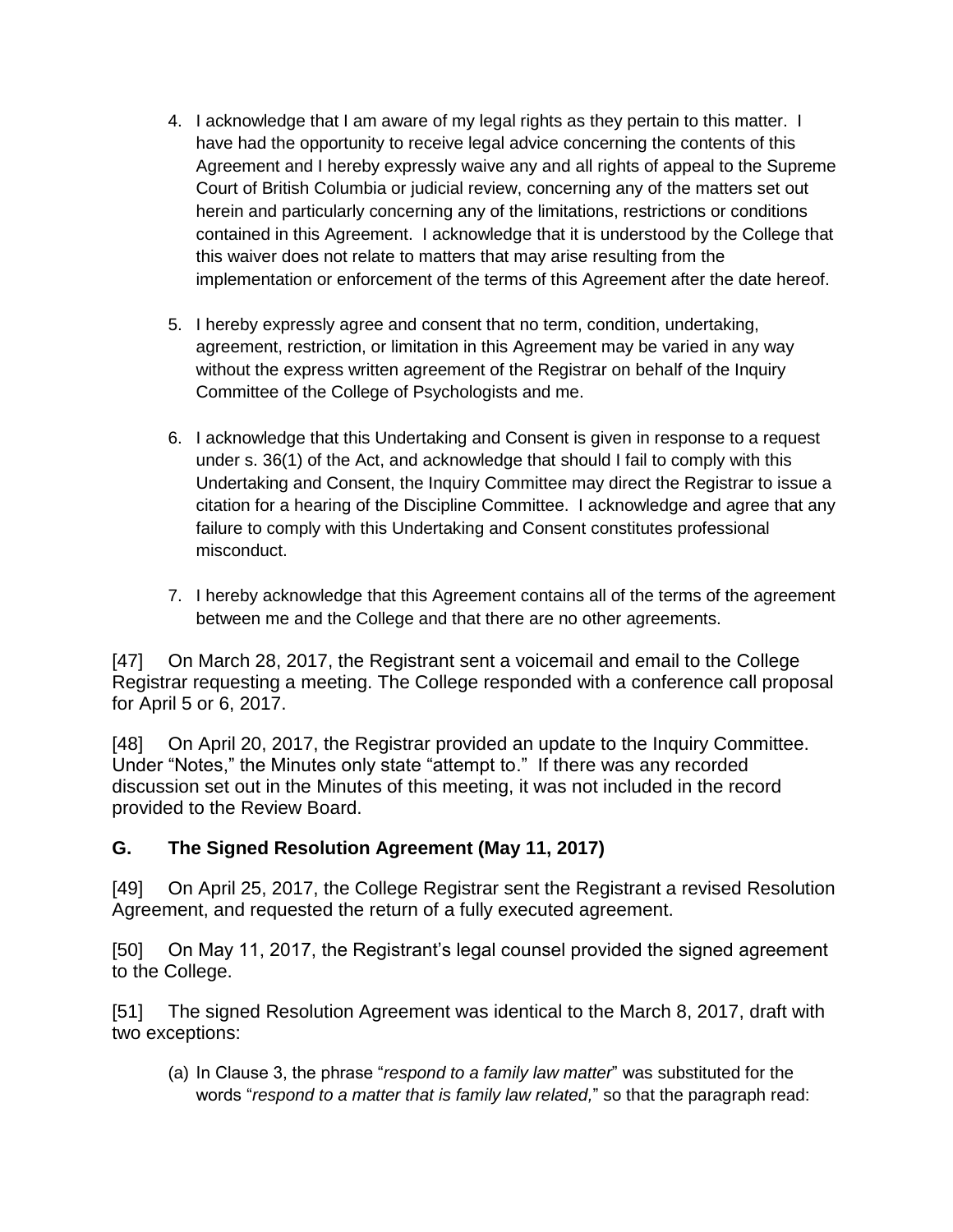I agree that if I change my mind or am otherwise obliged to respond to a family law matter, to place myself under supervision by a registrant appointed by the College for as long as I have conduct of the family law related file,

(b) In Clause 1, the agreement was "I agree to write a letter of regret to the Complainant as attached in Appendix A." Appendix A sets out a draft letter substantially containing the content of paragraph 1 of the March 8, 2017, draft:

Mr. [Complainant]

I am writing about the psychological services I provided in respect of [the Child] in February to April 2016. I based my actions on what I perceived to be the best interests of the child, based on information I had at the time.

My opinion was based on limited information. If I could do things over again I would make it more explicit, in my report, that the opinion was based on limited information. Indeed, if I could do things over I would reach out to you, prior to conducting an assessment, to inquire about consent and to gather information from you. If I did these things, my opinion might have been different. After reflection and with the benefit of hindsight, I regret the experience you had in relation to my assessment of [the Child].

[52] The Registrant on May 3, 2017, independently provided the College with a signed letter of regret addressed to the Complainant.

### **H. The parties' requests for a status update**

[53] On May 29, 2017, the College wrote to the Complainant in response to his inquiry for a status update, advising him that "the College has reached terms of resolution with [the Registrant]. A fully detailed report will be drafted and provided to you once approved by the Inquiry Committee."

[54] On June 1, 2017, the Inquiry Committee referenced the May 10, 2017, Resolution Agreement and directed "That a draft Complaint Investigation Report be prepared for discussion and review by the Inquiry Committee pursuant to section 33(6)(c) of the Act based on receipt and approval of a Resolution Agreement."

[55] On June 8, 2017, the Complainant and Registrant independently followed up with the College asking for a status update. The College separately advised the Complainant and the Registrant that "a decision report is in process." The Registrant was additionally advised that once finalized, it would be placed before the Inquiry Committee for approval and a copy provided to her.

[56] On July 13, 2017, the Registrar updated the Committee on the draft Complaint Investigation Report ("Investigation Report") which was "in progress."

[57] On July 28, 2017, the Registrant followed up on her June 8, 2017, update request.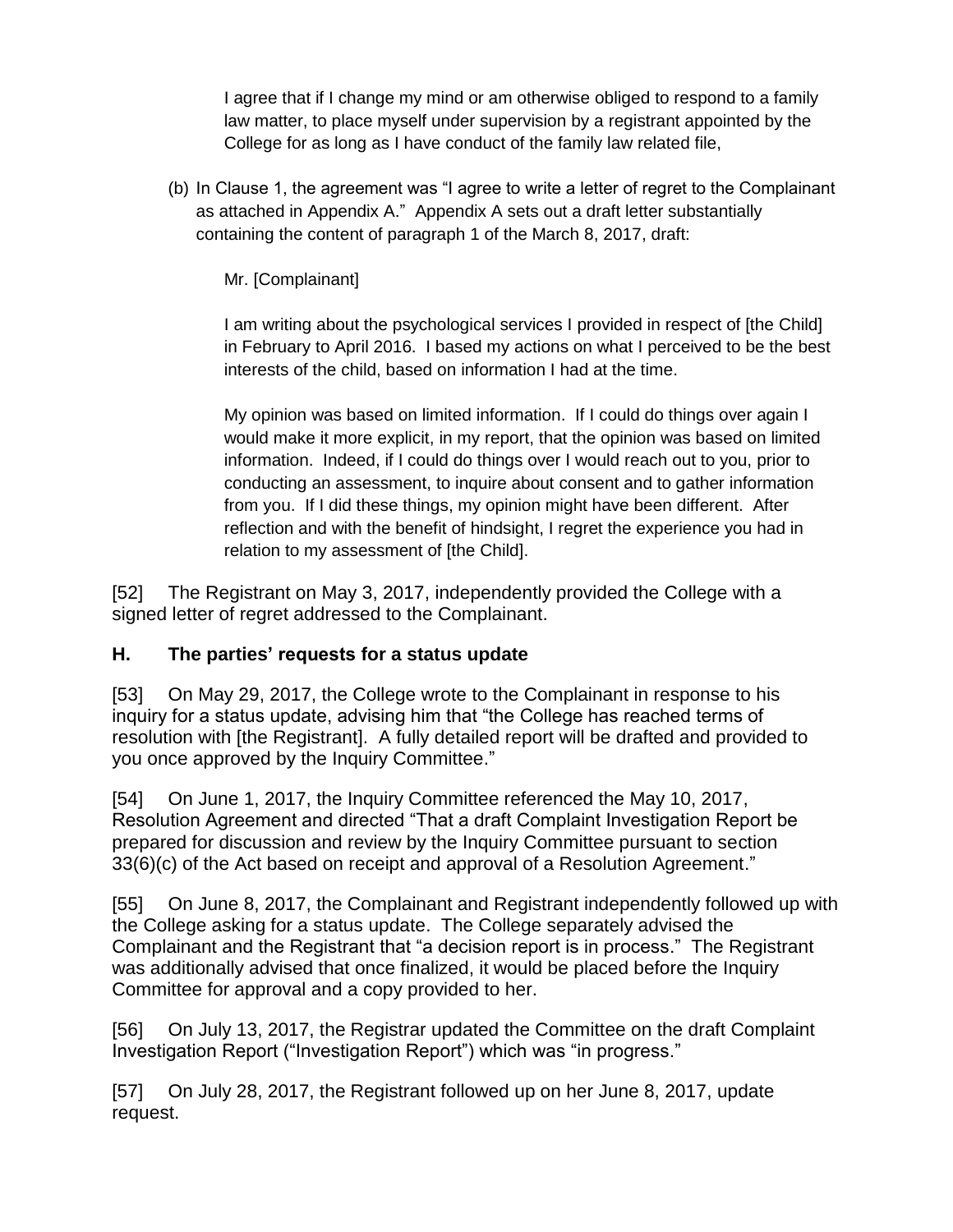[58] On August 25, 2017, the Complainant followed up on his June 8, 2017, update request.

[59] On August 28, 2017, the College advised the Complainant that "a decision report is in the final stages and, once approved by the Inquiry Committee, will be promptly forwarded to you."

[60] On September 7, 2017, the Registrar updated the Committee on the draft Investigation Report which was "in progress."

[61] On October 5, 2017, the Registrar again updated the Committee on the draft Investigation Report which was "in progress".

[62] On October 19, 2017, the Complainant, citing the College's previous responses, followed up again seeking the terms of the resolution.

# **I. The Inquiry Committee Complaint Investigation Report (October 30, 2017)**

[63] On October 27, 2017, College staff provided a draft Investigation Report for the Inquiry Committee's review, with the note that the report has some urgency. The Investigation Report was approved.

[64] On October 30, 2017, the College wrote to the parties advising them that the Inquiry Committee had conducted an investigation and "reached a decision as to the legal conclusion" of the complaint.

[65] The Investigation Report states that the Inquiry Committee decided to act under s.33(6)(c) of the Act. Section 33(6) states:

**33(6)** After considering any information provided by the registrant, the inquiry committee may

(a) take no further action if the inquiry committee is of the view that the matter is trivial, frivolous, vexatious or made in bad faith or that the conduct or competence to which the matter relates is satisfactory,

(b) in the case of an investigation respecting a complaint, take any action it considers appropriate to resolve the matter between the complainant and the registrant,

(c) act under section 36, or

(d) direct the registrar to issue a citation under section 37.

[66] Because s.33(6)(c) refers to s.36 of the Act, the latter section is quoted below for better understanding:

**36 (1)** In relation to a matter investigated under section 33, the inquiry committee may request in writing that the registrant do one or more of the following:

(a) undertake not to repeat the conduct to which the matter relates;

(b) undertake to take educational courses specified by the inquiry committee;

(c) consent to a reprimand;

(d) undertake or consent to any other action specified by the inquiry committee.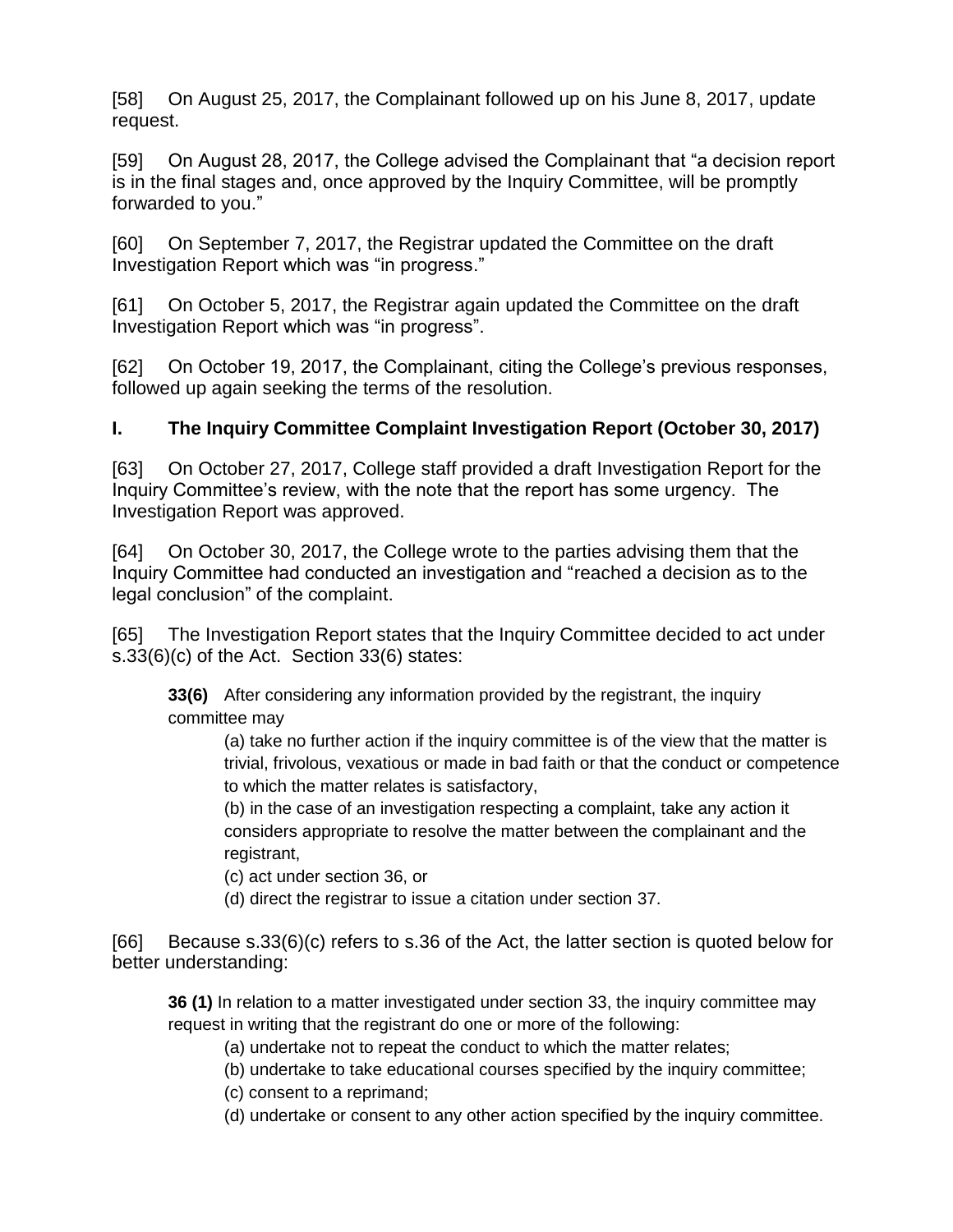**(1.1)** If a consent or undertaking given under subsection (1) relates to a complaint made under section 32 (1), the inquiry committee must, within 30 days of the consent or undertaking being given, deliver to the complainant a written summary of the consent or undertaking advising the complainant of the right to apply for a review by the review board under section 50.6.

**(2)** If a registrant refuses to give an undertaking or consent requested under subsection (1), or if a registrant fails to comply with an undertaking or consent given in response to a request under subsection (1), the inquiry committee may direct the registrar to issue a citation for a hearing by the discipline committee regarding the matter.

[67] After outlining the Committee's mandate and process, and summarizing the complaint, the Investigation Report addressed what it regarded as the key allegations. The allegations and the Committee's key findings are set out below:

**Allegation No. 1** That the Respondent did not obtain the Complainant's consent to assess his child in the context of a custody dispute

[After summarizing the positions of the parties]:

The Inquiry Committee reviewed the November 10, 2015 Final Varied Parenting Order which [describes the guardians, which included the Complainant]. In addition it is clear from the Respondent's response to the Committee that she knew her assessment was going to be used in the Complainant's court litigation and that the custody dispute was extremely high conflict. The Committee was of the view that this complaint highlighted areas where more careful consideration should have been given to the issues of parental consent and involvement and that she should refrain from conducting any psychological assessments in the area of family law, except as required by court order or subpoena and in that case would only do so under direct supervision of a registrant approved and appointed by the College. The Respondent signed an Agreement that included this as a term.

**Allegation No. 2**: That the Respondent did not contact the Complainant to gather sufficient background information and understanding of the circumstances before offering an opinion, and therefore offered an opinion without sufficient basis.

[After summarizing the positions of the parties]:

As above, the Committee was of the view that the Respondent ought to have made attempts to gather information from the Respondent [sic]. Had she gathered additional information from the Complainant, she may have better understood the context of [the Child's] mental health concerns, and the broader context of the parents' ongoing custody dispute. The Committee was of the view that the terms in the Agreement, signed by the Respondent, were appropriate to address the concerns that was [sic] raised.

**Allegation No. 3**: That the Respondent continues to have a professional role with the Complainant's child and former spouse despite knowing that it was problematic to offer services without contacting the Complainant.

[After summarizing the Registrant's response]: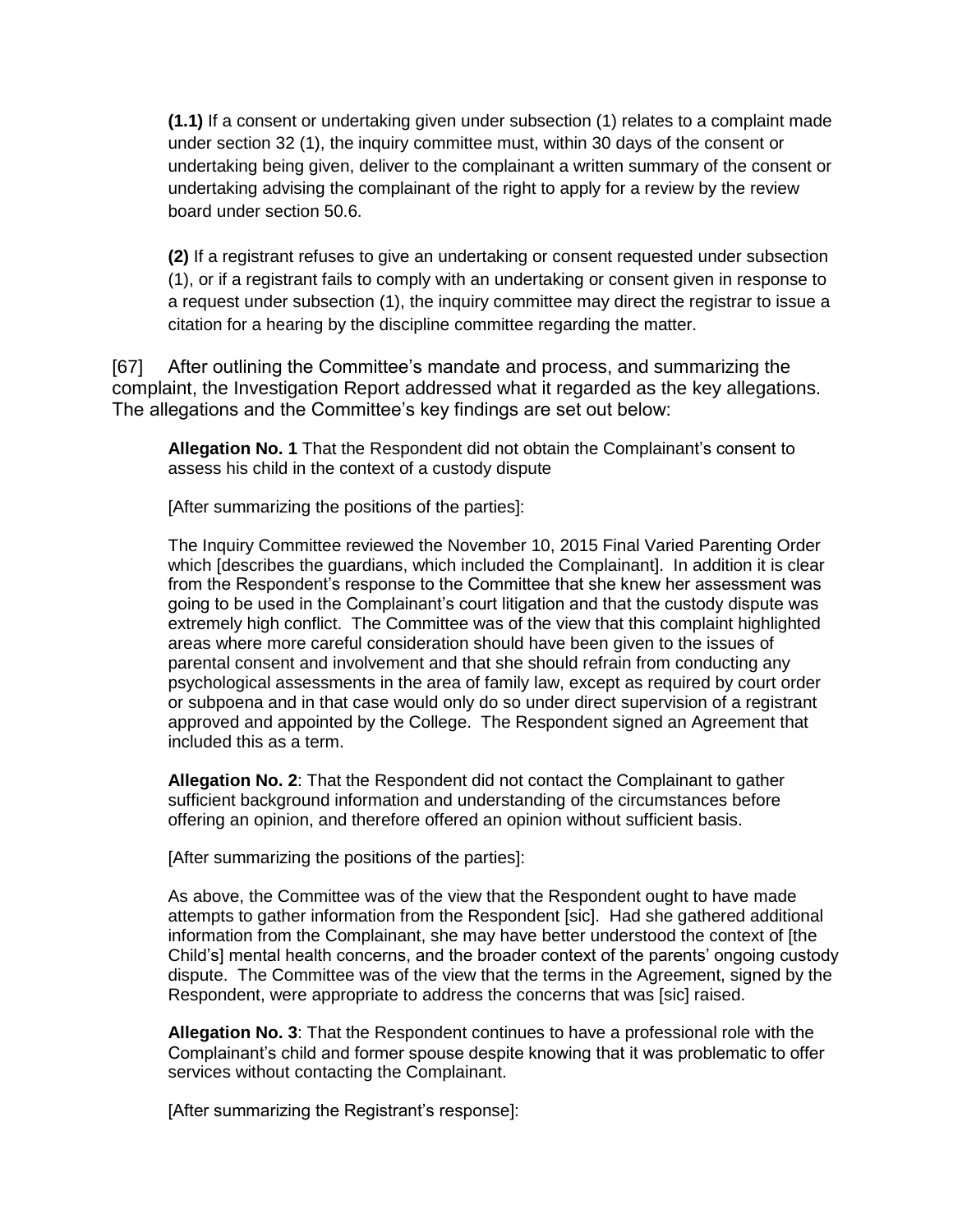The Committee noted that the Complainant lodged his complaint on May 1, 2016, around the same time that the Respondent said she informed [the mother] that she would not have any further contact with her. The issue of ongoing contact and involvement in the Complainant's family law matter appears to have been addressed by the Registrant. As such, no further action is warranted with regard to this allegation.

**Allegation No. 4:** That overall, the Respondent lacked appropriate judgment in conducting an assessment in the context of a custody dispute

[After summarizing the Registrant's information regarding her practice]:

The Committee requested and the Respondent agreed to a term in a Resolution Agreement, whereby the Respondent would refrain from accepting referrals for assessments for the courts for family law related purposes as noted above.

[68] Under the heading "Conclusions and Recommendations," the Report stated that the Committee was satisfied that it had obtained key information to conclude its investigation, and that based on its review, it decided to dispose of the complaint by asking the Respondent to agree to the May 2017 Resolution Agreement under s.33(6)(c) of the Act. It stated:

Accordingly, the Inquiry Committee requested, and the Respondent executed, a written Resolution Agreement with the College dated May 10, 2017, addressing key matters which include, but are not limited to:

- 1. Not accepting any new referrals for the conduct of any assessments for the courts for family law related purposes;
- 2. That if the Respondent changes her mind or is otherwise obliged to respond to a family law matter, to place herself under supervision by a registrant appointed by the College for as long as she has conduct of the family law related file;
- 3. To write a letter of regret to the Complainant.

[69] On November 7, 2017, the College wrote to the Complainant, enclosing for his record, a copy of the Registrant's May 3, 2017, letter of regret.

#### **J. Complainant requests for clarification**

[70] On November 3, 2017, the Complainant wrote to the College asking when exactly it came to terms with the Registrant, and noting that the Investigation Report made no reference to the Complainant's concern, communicated November 23, 2016, about the Registrant's responses to the mother's BC lawyer.

[71] On November 9, 2017, the Registrar responded, advising that:

(a) The Registrant provided the College with the signed agreement on May 10, 2017, which agreement was put before the Inquiry Committee at its June 2017 meeting "at which point they accepted it as satisfactory to resolve the concerns that were raised and at which point they directed that a decision report be drafted for their review."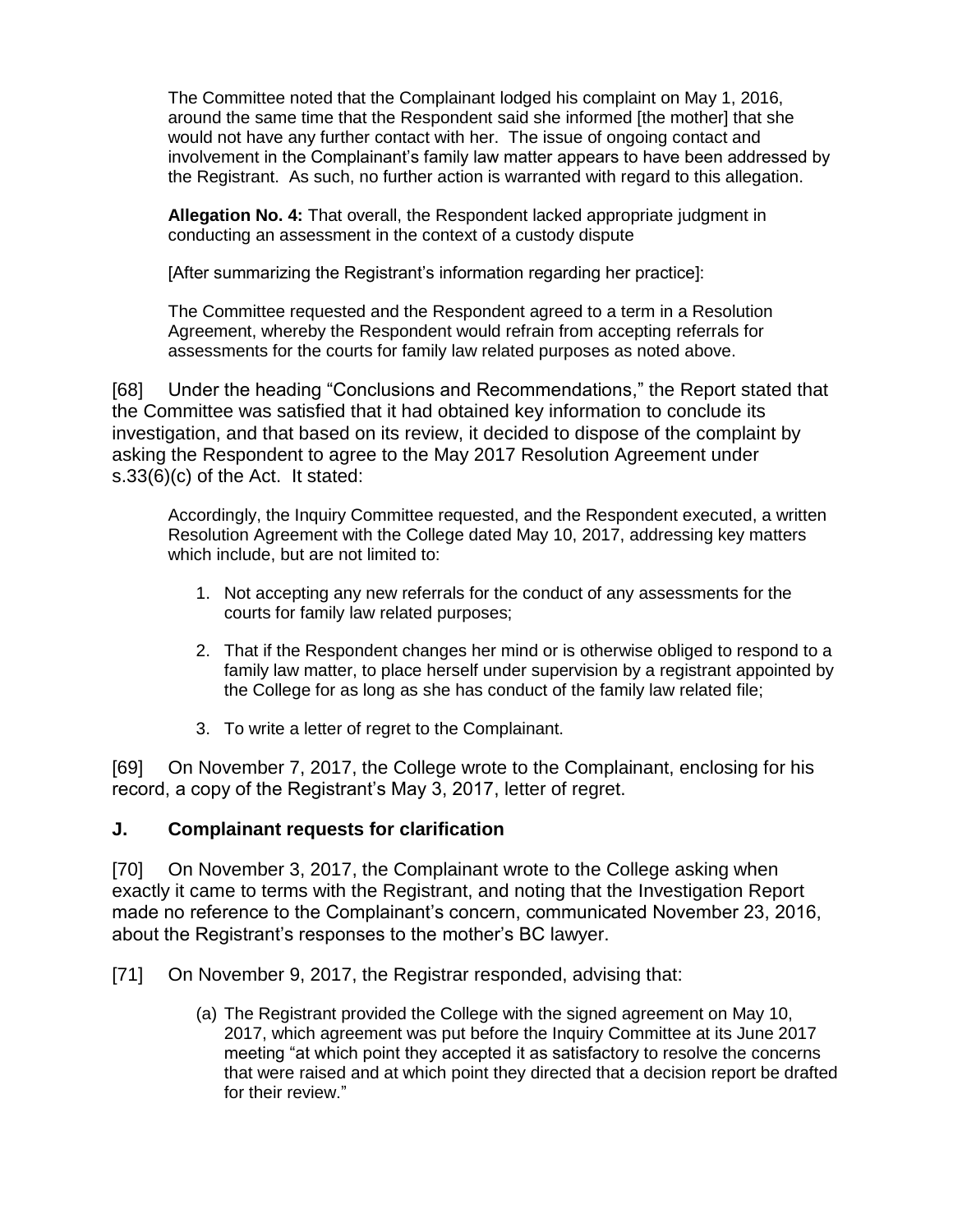(b) The Complainant's November 23, 2016 email was specifically referenced at p. 4 of the Report, and was considered in the context of allegation #3, "that the Registrant continued to have a professional role with the mother and child despite knowing it was problematic to continue to offer services without contacting the complainant."

[72] As will be noted below, the Registrar's response summarized in para. [71](b) makes no reference to the basis for the concern expressed in the November 23, 2016, email about Registrant's willingness to continue to offer her opinion despite the judicial finding made only a few days earlier, and to do so for the first time by using the term "suicide."

[73] On November 13, 2017, the Complainant stated that the Registrar did not answer the question in regard to the mother's lawyer corresponding with the Registrant, and expressed serious concern about the delay:

For a psychologist who just "retired" from [a university] and is probably already semiretired from private practice, these consequences are a slap on the wrist. You have failed to protect the public.

[74] The Complainant also advised that he had still not received a letter of regret from the Registrant.

#### **K. Inquiry Committee Ratification**

[75] On November 30, 2017, the Inquiry Committee ratified the email Motion passed on October 30, 2017, in relation to the draft Complaint Investigation Report. The motion before it stated:

MOTION: To dispose of the matter pursuant to section 33(6)(c) of the *Act* based on the approval of the draft Complaint Investigation Report as presented, and on the Inquiry Committee's confirmation that the Report as drafted, is an accurate summarization of the Committee's discussion and decision on the matter.

#### **III THE REVIEW BOARD PROCEEDINGS**

#### **A. The Application for Review**

[76] On November 23, 2017, the Review Board received the Complainant's Application for Review. The Complainant challenges both the adequacy of the investigation and the reasonableness of the disposition.

[77] Included in his reasons for requesting a review, the Complainant alleges as follows:

- (a) That the "actual sanctions" would "have very little effect" on the Registrant's practice in regard to "ethical fairness" as she "broke many rules." He stated that the Registrant "has an exceptional resume, and thus should be held to the highest standard."
- (b) The disposition letter failed to address the Registrant's involvement with the BC lawyer after the Alberta Court refused to accept her as an expert, and after the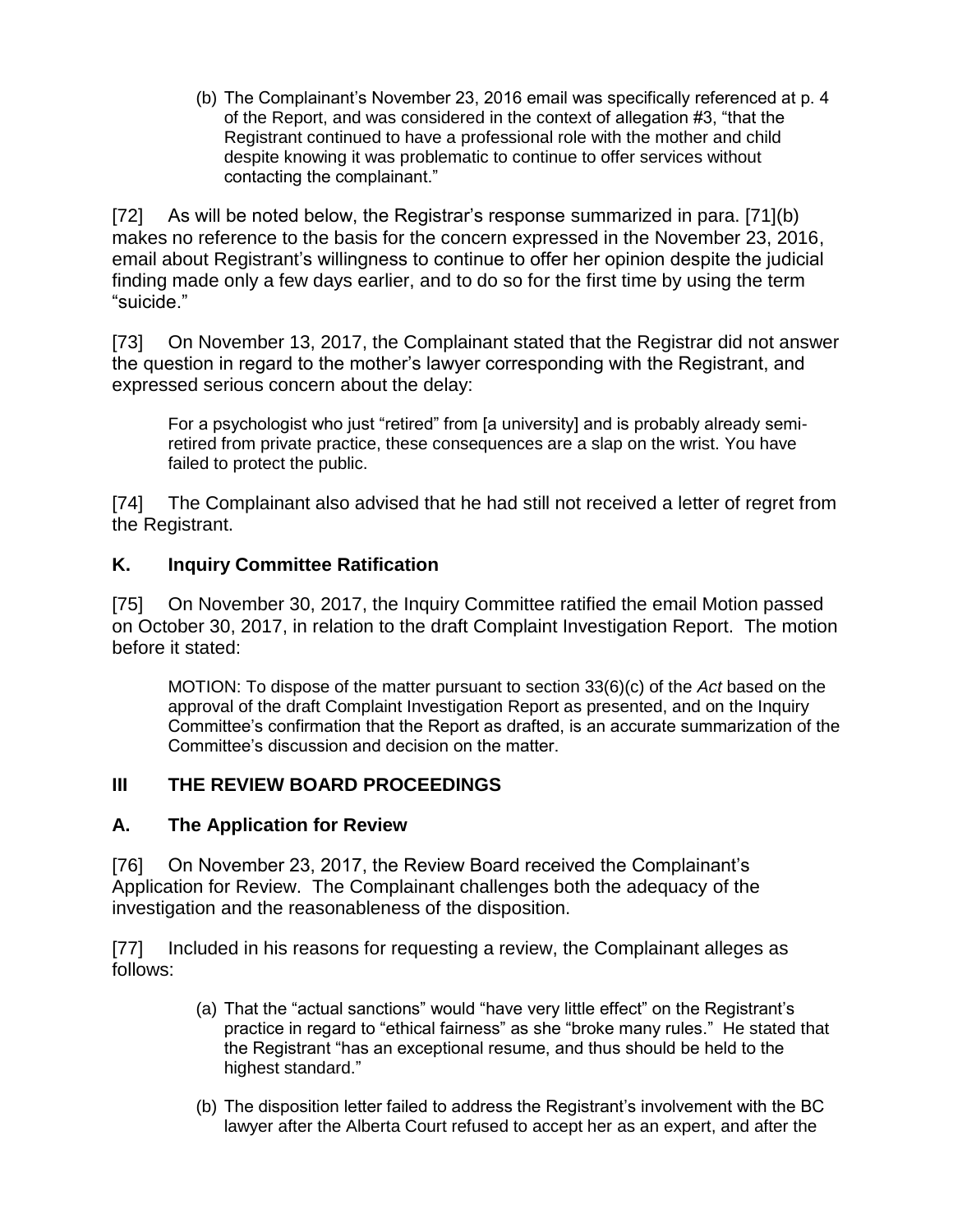Alberta Court spoke about having a qualified psychologist perform the assessment.

- (c) That the College had not "updated" anything on its website regarding the Registrant's "Limitations or Conditions and Public Notification."
- (d) With regard to the adequacy of the investigation, he questioned the time that it took the Inquiry Committee to forward the May 10, 2017, Resolution Agreement and the May 3, 2017, letter of regret which he received on October 30, 2017 and November 7, 2017 respectively.

[78] The Complainant stated that "Their role is to protect the public and they have failed."

#### **B. Production of the Record, Section 42 application and application for postponement**

[79] On January 10, 2018, the Review Board received the College Record together with a cover letter:

(a) Making an application under s.42 of the *Administrative Tribunals Act* (the "ATA") requesting that portions of the Registrant's clinical file be received in confidence by the Review Board to the exclusion of the Complainant; and

(b) Seeking a direction that the Review Board's Stage 1 process be postponed until receipt of a supplementary record from the College after giving "further consideration to the question whether public notification is required in this case under section  $39.3(1)(b)..."$ 

[80] On January 11, 2018, the Review Board Chair granted the latter direction:

… the College has identified the issue of public notification that was not before the Inquiry Committee when it rendered its decision. There is no benefit to the parties nor is it in the public interest for the Review Board to review a matter that is essentially now incomplete. Accordingly prior to directing this matter to a hearing the Review Board authorizes the College to file a Supplementary Record of Investigation in this matter, on the issue of public notification, after the Inquiry Committee determines the issue. The additional Record generated by this process will be incorporated into this review process and will be reviewed by the Review Board. The Supplementary Record is due by March 16, 2018.

[81] On March 21, 2018 I ruled that the portions of the Registrant's clinical file relating to the BASC-3 test would be received in confidence to the exclusion of the Complainant: Decision No. 2017-HPA-157(a) (2018 BCHPRB 12).

### **C. The Supplementary Record and Disposition**

[82] On March 13, 2018, counsel for the College provided the Supplementary Record with respect to its consideration of the issue of public notification.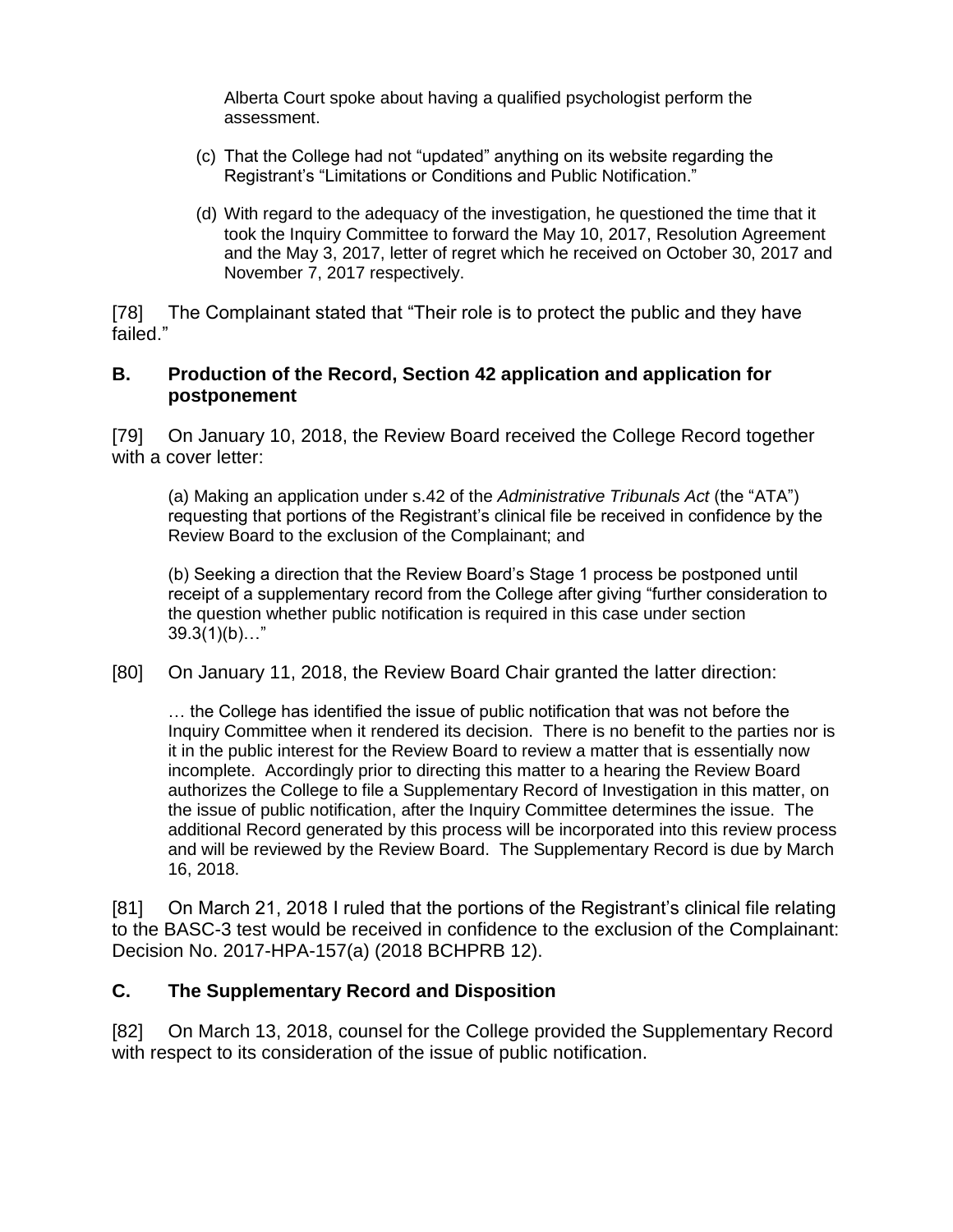[83] The Supplementary Record included a January 10, 2018, letter from the College to the Registrant asking her to advise "whether or not you will consent to public notification," and if not, to provide written submissions.

[84] The Registrant did not consent, and through counsel, provided her written submissions to the College on January 25, 2018.

[85] Counsel's letter raised concerns about the process that was underway, stressed that the Registrant did not consent to public notification of the Resolution Agreement, made legal submissions that s.39.3(1)(b) of the Act is not engaged here, and stated that "in signing the Resolution Agreement, [the Registrant's] understanding was that there would not be a public notification" unless and until she chose to do further family law forensic work, at which time she would "advise the College accordingly and would place herself under a registrant appointed by the College to supervise the family law forensic work and, at that point in time, a limitation on [the Registrant's] practice would occur and be entered on the College register." (emphasis in original)

[86] The Supplementary Record also set out the Inquiry Committee's February 13, 2018, disposition which set out its conclusion that "public notification is not required in this case."

[87] The February 13, 2018, Disposition found that s.39.3(1)(b) of the Act would require public notification only if the Respondent's undertakings and consents under s.36(1) were in relation to a "serious matter" as defined in s.26 of the Act. The Committee determined that the complaint was not in relation to a serious matter, as "given the isolated nature of the allegations, the most likely outcome would have been a reprimand, given the isolated nature of the allegations, the circumstances in which they arose, and the low likelihood that concerns identified in this case will ever recur in the Respondent's practice, as well as the Respondents' lack of any disciplinary history with the College." The Committee described the allegations as "an isolated lapse in judgment by the Respondent to embark on an engagement that was outside her core area of professional competence," and found that if the matter had gone to the Discipline Committee, the matter would appropriately be concluded with a reprimand, and a warning to comply with Standards 3.5 and 3.26 of the *Code of Conduct*, but without the need for other formal limits or conditions.

[88] The Inquiry Committee added that undertakings and consents were not "limits or conditions" that would be included on the Register unless she chose to start accepting referrals for family law assessments.

[89] The Committee also made the following statements, which appeared to reach beyond the specific issue of s.39.3 of the Act into a more general statement of its views which were not expressed as such in the Investigation Report:

It is also important to recognize that the Inquiry Committee has not identified any concerns about the Respondent's clinical practice, and that the concerns identified in the Complaint Investigation Report were only in relation to an isolated engagement to perform an assessment outside the Respondent's actual area of practice. The Committee is satisfied from its review of the investigative file that the Respondent undertook this engagement based on a good faith belief that the family had no other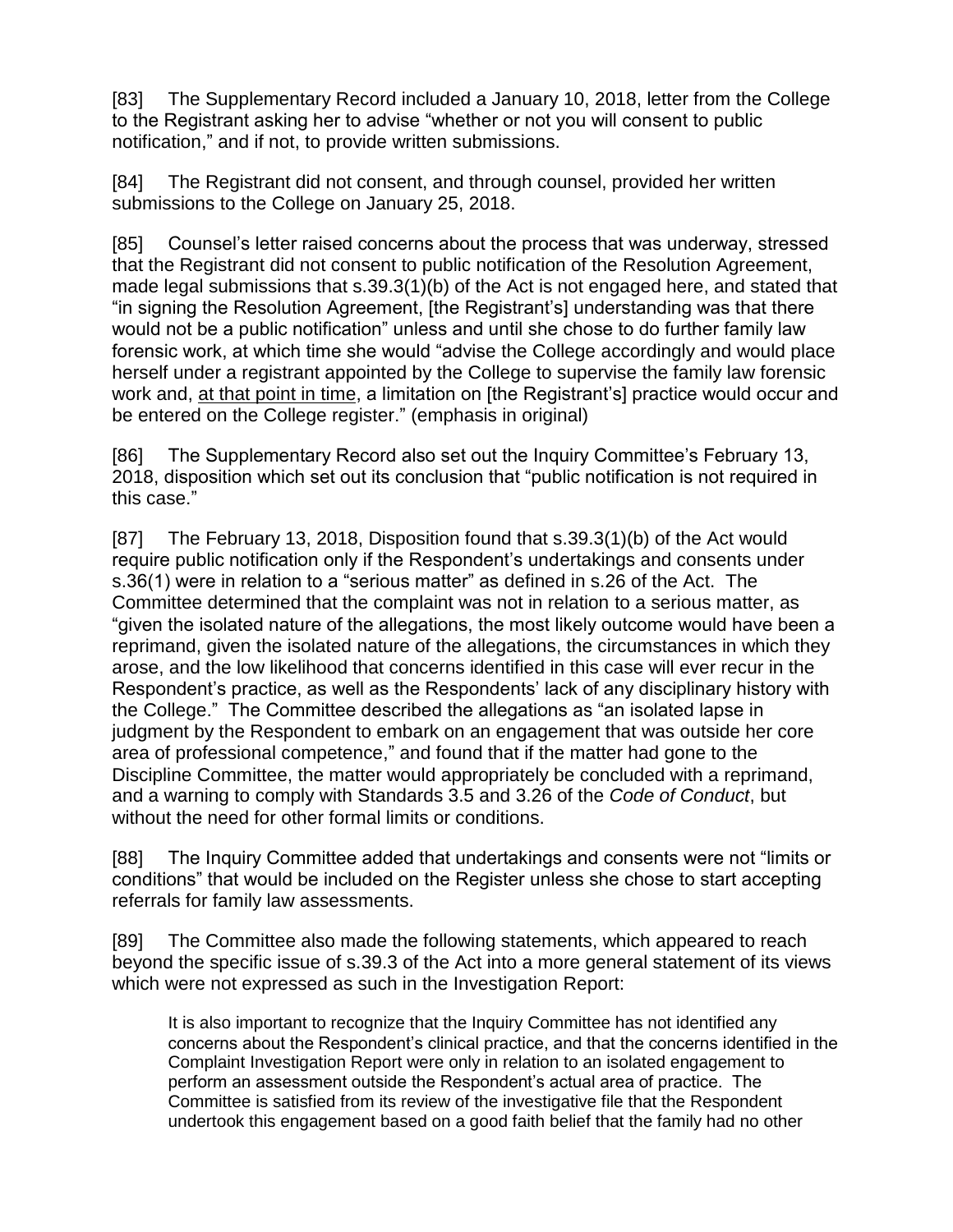practicable options for alternate services in [a region of BC] to assist in responding to the child's distress. The Committee is also satisfied that it was the Respondent's good faith belief that she had obtained adequate consent from the child's mother to proceed with the engagement…

In the circumstances, the Inquiry Committee considers that the public interest was most effectively served by confirming the Respondent's voluntary agreement to self-limit her practice, without the need to require any public notification unless and until the Respondent ever ceases to self-limit. If the College had required public notification in this case as a condition of the Respondent's Resolution Agreement, it would have made it less likely that the Respondent would have voluntarily agreed to the terms of the agreement, which would not, in the Inquiry Committee's view, have best served the public interest.

#### **D. Panel's request for Stage 2 submissions**

[90] On June 21, 2018, I directed that this application proceed to Stage 2, issued procedural directions, and without limiting the scope of the parties' submissions, requested that the Registrant and the College respond to the following:

- (a) Kindly address how the public is protected by the Registrant's undertaking in this complaint, which undertaking:
	- i. is not listed as a limitation or condition of the Registrant's practice on the College's website;
	- ii. does not appear on the College's website under "Public Notifications"; and
	- iii. allows the Registrant to choose at a future time to take action that would only then result in public notification of limitations on the Registrant's practice under s. 39.3(1) of the Act.
- (b) In the Supplementary Record, the College references the further disposition of the Inquiry Committee in this matter specifically addressing the issue of public notice. The Inquiry Committee determined that it was not necessary to notify the public under s.39.3 of the Act stating rather that the College's register would be amended at the time the Respondent changes her mind about her area of practice. Section 39.3(1)(b) of the Act provides that the public must be notified in relation to a "serious matter" as defined by s.26 of the Act. Kindly comment on how there can be authority to give public notice in the future but not at present?
- (c) Although this complaint includes questions about the appropriateness of the Registrant administering the BASC-3 test to the Child by allowing the BASC-3 test to be completed by the Child in the home of one of the Child's parents without the presence of the Registrant and the Inquiry Committee's disposition acknowledged this concern, the Inquiry Committee did not address the validity of the opinion reached by the Registrant utilizing the Child's BASC-3 test results obtained in this manner. Kindly comment on the reasonableness of the Inquiry Committee's disposition given this omission.
- (d) The Registrant entered into the Undertaking that fulfilled the Inquiry Committee's requirements as set out in the disposition on May 10, 2017. However the Minutes of the Inquiry Committee indicate that the Inquiry Committee did not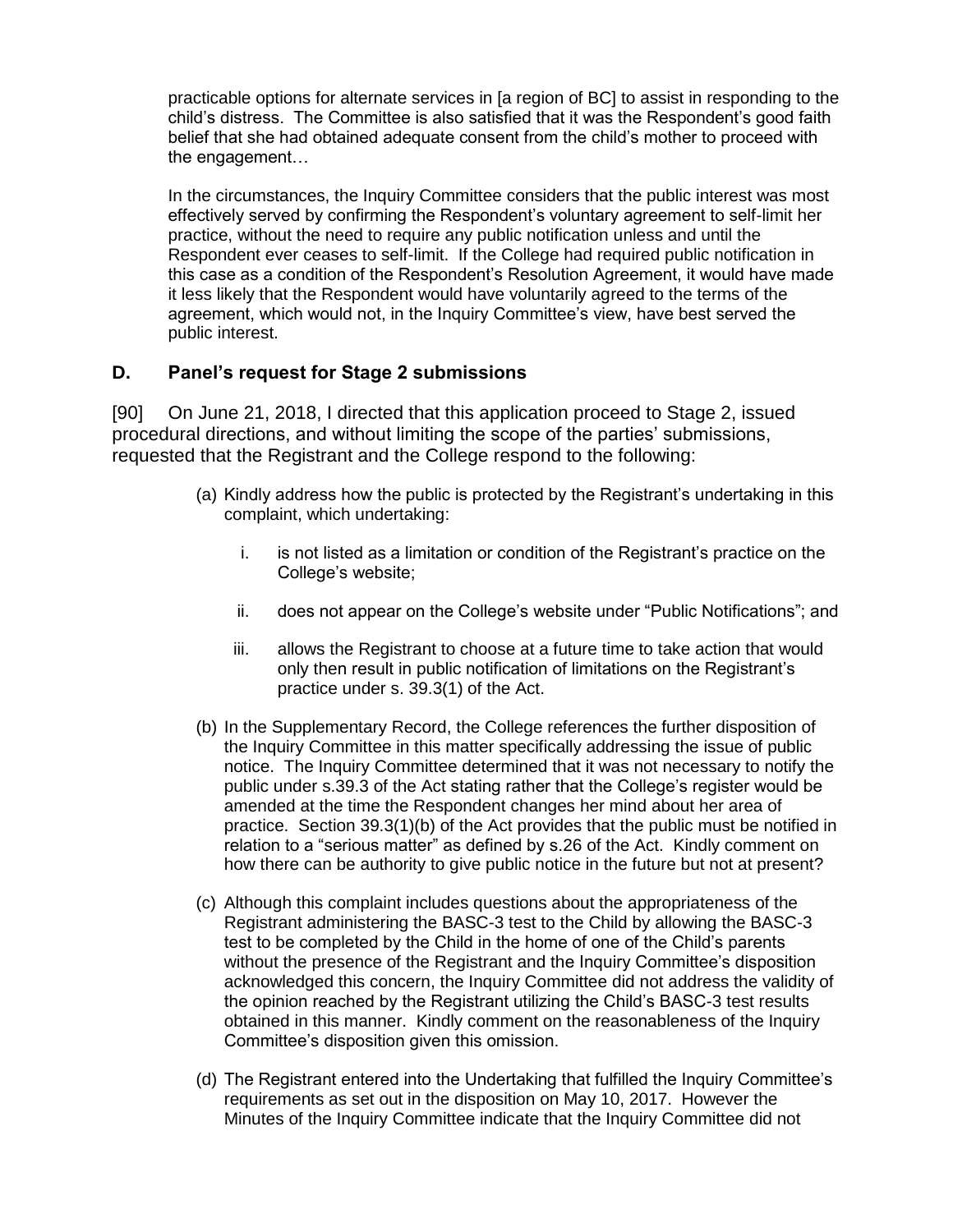finally address this matter until November 30, 2017, when it ratified the email motion passed on October 30, 2017. The Complainant was provided with the Undertaking on October 30, 2017. Please comment on how this process meets the requirements of section 36 (1.1) of the Act.

### **E. Supplementary submission by the College**

[91] On November 20, 2018, while this matter was on reserve, and after receiving written submissions from all parties, the College wrote to the Review Board drawing the panel's attention to the British Columbia Supreme Court decision in *College of Physicians and Surgeons v. Health Professions Review Board*, 2018 BCSC 2021. The College submitted that that decision confirms that the Review Board must defer to the Inquiry Committee's interpretation and application of the term "serious matter" as defined in s.26 of the Act, that it is not open to the Review Board to substitute its own "correct" interpretation, and that the definition of "serious matter" does not turn on the seriousness of the outcome for a complaint, but rather turns on the regulatory consequence under s.39 of the Act that would ordinarily result from the conduct complained of if it was admitted or proven. College counsel states that while the court decision focused on "serious matter" as it defines the Registrar's jurisdiction under s.32(3)(c) of the Act, the court's reasoning is equally applicable to the use of the term "serious matter" in 39.3(1)(b) of the Act concerning publication.

[92] After giving the other parties an opportunity to respond to the College's submission, the Registrant advised that she supported the College's submission. The Complainant did not provide a submission.

# **IV REVIEW BOARD STATUTORY MANDATE**

[93] The Review Board exists in part to provide, upon an application for review by a Complainant, impartial and objective reviews of complaint dispositions of Inquiry Committees of the health profession colleges of British Columbia. These are reviews of dispositions and not fresh examinations of complaints. In completing a review, I examine the entire Record provided by the College and consider the Statement of Points with attachments provided by the College, the Registrant and the Complainant. My role is limited to reviewing the adequacy of the investigation and the reasonableness of the disposition by the Inquiry Committee. This is set out at s.50.6(5) of the Act:

**50.6(5)** On receipt of an application under subsection (1), the review board must conduct a review of the disposition and must consider one or both of the following:

(a) the adequacy of the investigation conducted respecting the complaint;

(b) the reasonableness of the disposition.

[94] The powers of the Review Board for the conduct of reviews are set out in s.50.6(8) of the Act which states:

**50.6(8)** On completion of its review under this section the review board may make an order:

- (a) confirming the disposition of the inquiry committee;
- (b) directing the inquiry committee to make a disposition that could have been made by the inquiry committee in the matter; or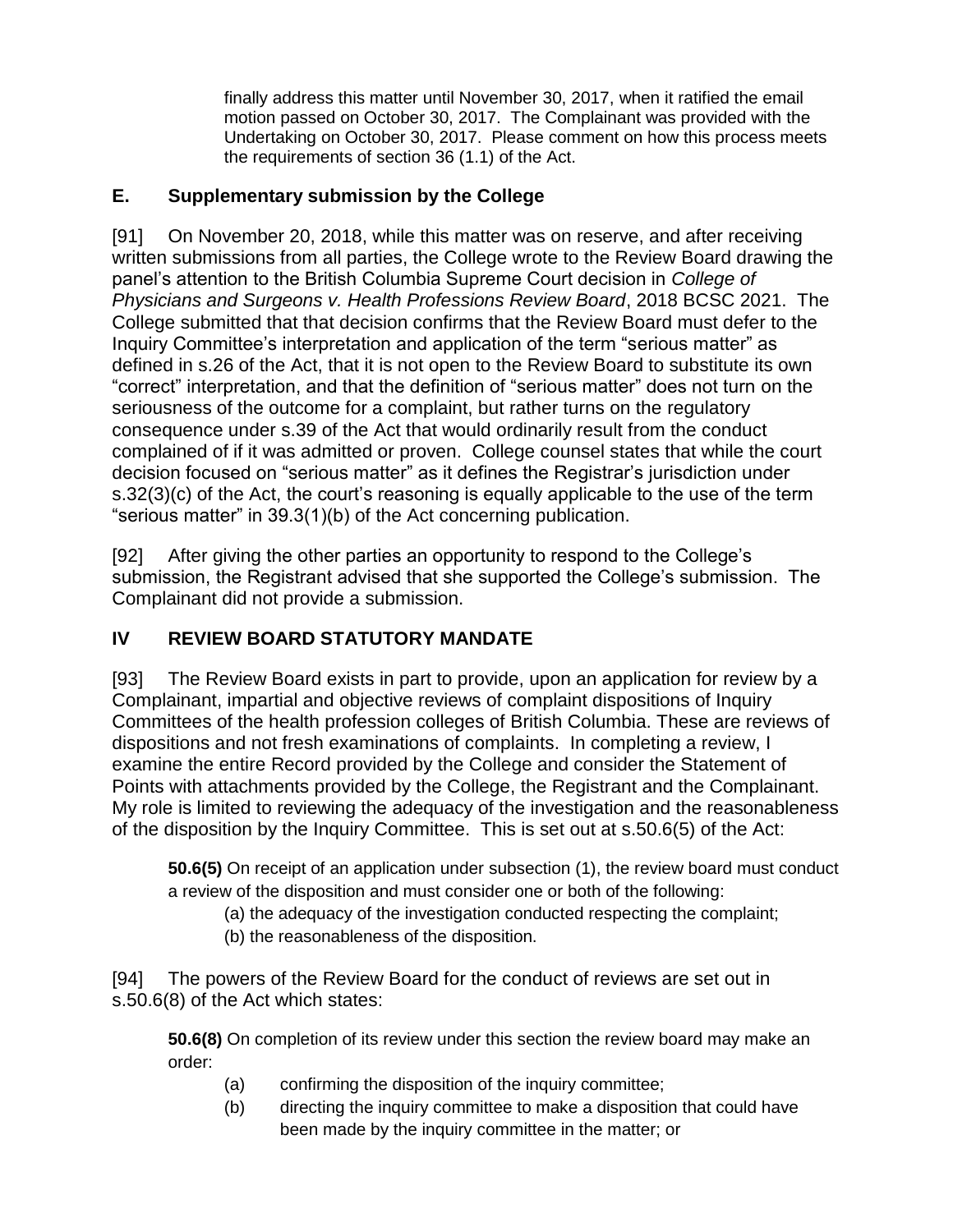(a) sending the matter back to the inquiry committee for reconsideration with directions.

### **V ADEQUACY OF THE INVESTIGATION**

[95] The test governing the adequacy of an investigation has been considered in numerous Review Board decisions. The most oft-cited statement is from Review Board Decision No. 2009-HPA-0001(a)-0004(a) (2010 BCHPRB 6), at paras. [97] and [98]:

[97] A complainant is not entitled to a perfect investigation, but he or she is entitled to adequate investigation. Whether an investigation is adequate will depend on the facts. An investigation does not need to have been exhaustive in order to be adequate, provided that reasonable steps were taken to obtain the key information that would have affected the Inquiry Committee's assessment of the complaint.

[98] The degree of diligence expected of the college – what degree of investigation was adequate in the circumstances – may well vary from complaint to complaint. Factors such as the nature of the complaint, the seriousness of the harm alleged, the complexity of the investigation, the availability of evidence and the resources available to the college will all be relevant facts in determining whether an investigation was adequate in the circumstances.

[96] My role in assessing the adequacy of an investigation is to determine whether the Inquiry Committee's investigation provided it with sufficient information to assess the particular complaints made against the Registrant. It is not my role to reinvestigate the complaint.

[97] In this case, the investigation was adequate. Not only did the Inquiry Committee obtain complaint material from the Complainant (including the Provincial Court transcripts), it obtained the Registrant's file notes as they relate to this matter, and it allowed the Complainant and the Registrant to review and respond to each other's submissions. All this was done before resolution discussions commenced, which meant that the discussions took place with benefit of an adequate investigative record.

[98] It is also clear that the Inquiry Committee was kept updated regularly by College staff, and that it asked its own questions of the Registrant in its August 2016 letter requesting her response. When the Application for Review alleged that there was no public record of the Resolution Agreement, the Inquiry Committee took the additional step of seeking further submissions from the Registrant and issuing a Supplementary Disposition.

[99] There is no record of the resolution discussions that followed the College's February 7, 2017, letter to the Registrant to discuss potential resolution, though counsel for the College did advise in his submission that the Registrant "did not accept the Inquiry Committee's initial proposal. Instead, she and her legal counsel…engaged the College in further negotiation. This led ultimately to [the Registrant] signing a modified version of the Resolution Agreement on May 10, 2017, providing undertakings and consent to action under s.36(1) of the Act, subject to the Inquiry Committee's final approval."

[100] While the details of the negotiations have not been shared, it has been held that settlement discussions are privileged: Decision No. 2016-HPA-199(b) (2018 BCHPRB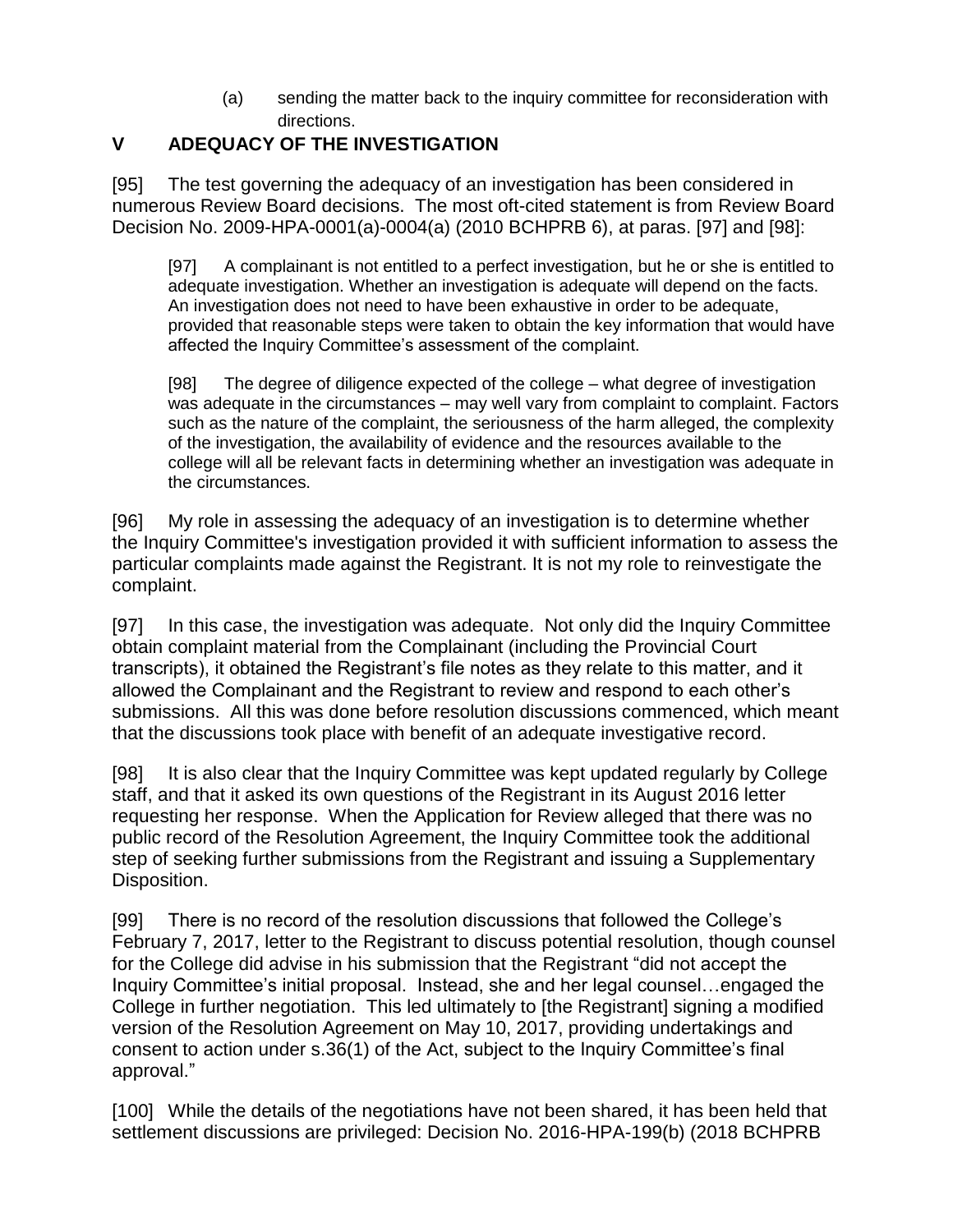10). This privilege does not prevent the Review Board from reviewing the reasonableness of the final Resolution Agreement, as follows in the next part of these reasons.

[101] The Complainant questioned the adequacy of the investigation with reference to the delay between the May 2017 Resolution Agreement (and the advice he received at that time that the College had "reached terms" with the Registrant) and the notice he received in October and November 2017 of the actual agreement and the letter of regret, together with the Investigation Report.

[102] The Complainant has raised a legitimate concern as to whether the College's process complied with the statutory duty set out in s.36(1.1) of the Act*<sup>3</sup> .* On the facts here, however, it is my view that any failure to comply with the duty in s.36(1.1.) did not render the investigation inadequate. The delays were regrettable and warrant a serious review by this College as to how best to comply with  $s.36(1.1.)<sup>4</sup>$ . However, nothing in the Record suggests that the delays impaired the completeness or integrity of the investigation from an evidentiary or informational perspective. While it is always possible for an investigation to be more thorough, it is my view that the investigation in this case was adequate, in the sense that reasonable steps were taken to obtain the key information necessary to be capable of rendering a reasonable disposition.

# **VI REASONABLENESS OF THE DISPOSITION**

[103] The next issue is whether the disposition was reasonable.

### **A. Standard of review**

 $\overline{a}$ 

[104] The first issue is the standard of review. On the surface, addressing this issue is simple. By statute, the standard of review is the "reasonableness of the disposition": s.50.6(5)(b) of the Act.

[105] The more difficult question is how the reasonableness standard should be applied, particularly in this context, where the complaint has been disposed of by way of a resolution agreement between the College and the Registrant.

<sup>&</sup>lt;sup>3</sup> Section 36(1.1) states: "If a consent or undertaking given under subsection (1) relates to a complaint made under section 32 (1), the inquiry committee must, within 30 days of the consent or undertaking being given, deliver to the complainant a written summary of the consent or undertaking advising the complainant of the right to apply for a review by the review board under section 50.6." (emphasis added)<br><sup>4</sup> Councel for the Collage submitted that aven ofter the Begintrant signed the Asreement, the Collage

Counsel for the College submitted that even after the Registrant signed the Agreement, the College "still considered the resolution to remain subject to final approval by the Inquiry Committee, in accordance with the College's usual investigative procedures, along with the Complaint Investigation Report to be prepared for the Committee's review and approval." While it makes sense for the Committee not to approve a resolution agreement before it has read and approved the Complaint Investigation Report, the College would do well to make it clear to complainants and registrants that a consent or undertaking is not really "given" until the Committee has decided to accept the terms on which it is proposed to be given. This would ensure compliance with s.36(1.1) and prevent the accusation or appearance that the Committee, in "approving" an agreement, has engaged in after-the-fact "bootstrapping" of an agreement its staff entered into without prior approval by the Inquiry Committee, or that the only matter really under consideration was the wording of the Investigation Report and not the approval of the agreement itself.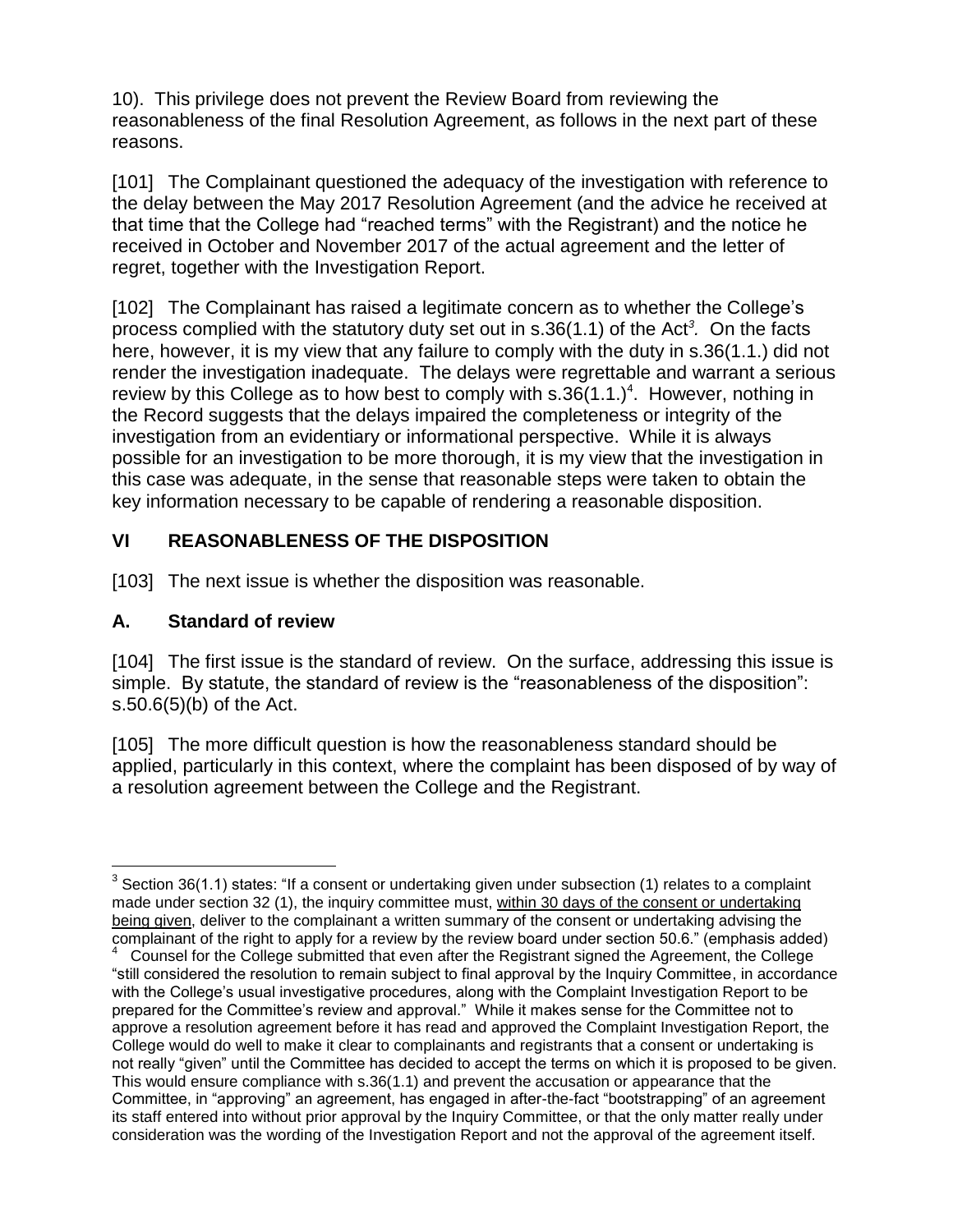[106] Citing *College of Dental Surgeons of British Columbia v. Health Professions Review Board*, 2014 BCSC 1841, the College submits that the Review Board must apply "the same common law reasonableness standard as that applied by the courts on judicial review, as articulated in *Dunsmuir v. New Brunswick,* 2008 SCC 9." It says that the Review Board has no ability to determine the "degree of deference" that it considers appropriate to afford an Inquiry Committee disposition.

[107] I do not find it productive to engage in abstract discussions about "degrees of deference," to approach reasonableness as if was some sort of self-applying formula, or to pretend that the Review Board is simply a mini-judicial review court. Talking about degrees of deference can be confusing. If reasonableness was self-applying, one would expect to see far less disagreement within our judiciary in describing and applying the test. If the legislature intended the reasonableness test to be applied by a court, one would think it would have conferred the function on a court, as it has done in other parts of the Act. The legislature, in creating the Review Board and giving it exclusive jurisdiction to apply the reasonableness test, must have expected the Review Board to apply the reasonableness test from its specialized perspective and expertise given our knowledge of how college complaint processes operate. As has been said, reasonableness takes its colour from the context. This includes our responsibility to assess, from our unique vantage point, whether remedial steps taken by the Inquiry Committee, given its role, reasonably achieve the paramount duty to serve and protect the public and the public interest (Act, s. 16).

[108] As noted in *Dental Surgeons*, the Review Board cannot interpret reasonableness to mean "correctness," except where there is only one reasonable answer. Reasonableness requires that the Review Board afford deference to the judgments of the Inquiry Committee and not to merely substitute its judgments for those of the College. But deference does not mean abject submission, even to a consent agreement.

[109] In Decision No. 2009-HPA-0027(a) (2009 BCHPRB 5), the Review Board discussed the significance of the legislature's decision to make consensual resolutions subject to review by the Review Board:

[32] These points lead naturally to a consideration of the second key policy issue the Legislature was required to address in the reform package – namely, the types of dispositions that ought to be amenable to review by a complainant. On that issue, the Legislature has significantly expanded the classes of dispositions complainants are now allowed to challenge. Of particular interest to the arguments under consideration on this application, the Legislature has, for the first time, given complainants the statutory right to challenge consensual resolutions made between a college and registrant at the internal college level.

[33] This aspect of the reforms recognizes that professional health colleges have in recent years begun to promote and encourage consensual and negotiated resolutions to professional conduct issues. There are many benefits to these processes. Difficulties arise however when such processes exclude the participation of the complainant. Transparency, accountability and legitimacy are not enhanced when a private arrangement is arrived at behind closed doors between a college and registrant, to the exclusion of the complainant who initiated the complaint and who is advised only of the end result.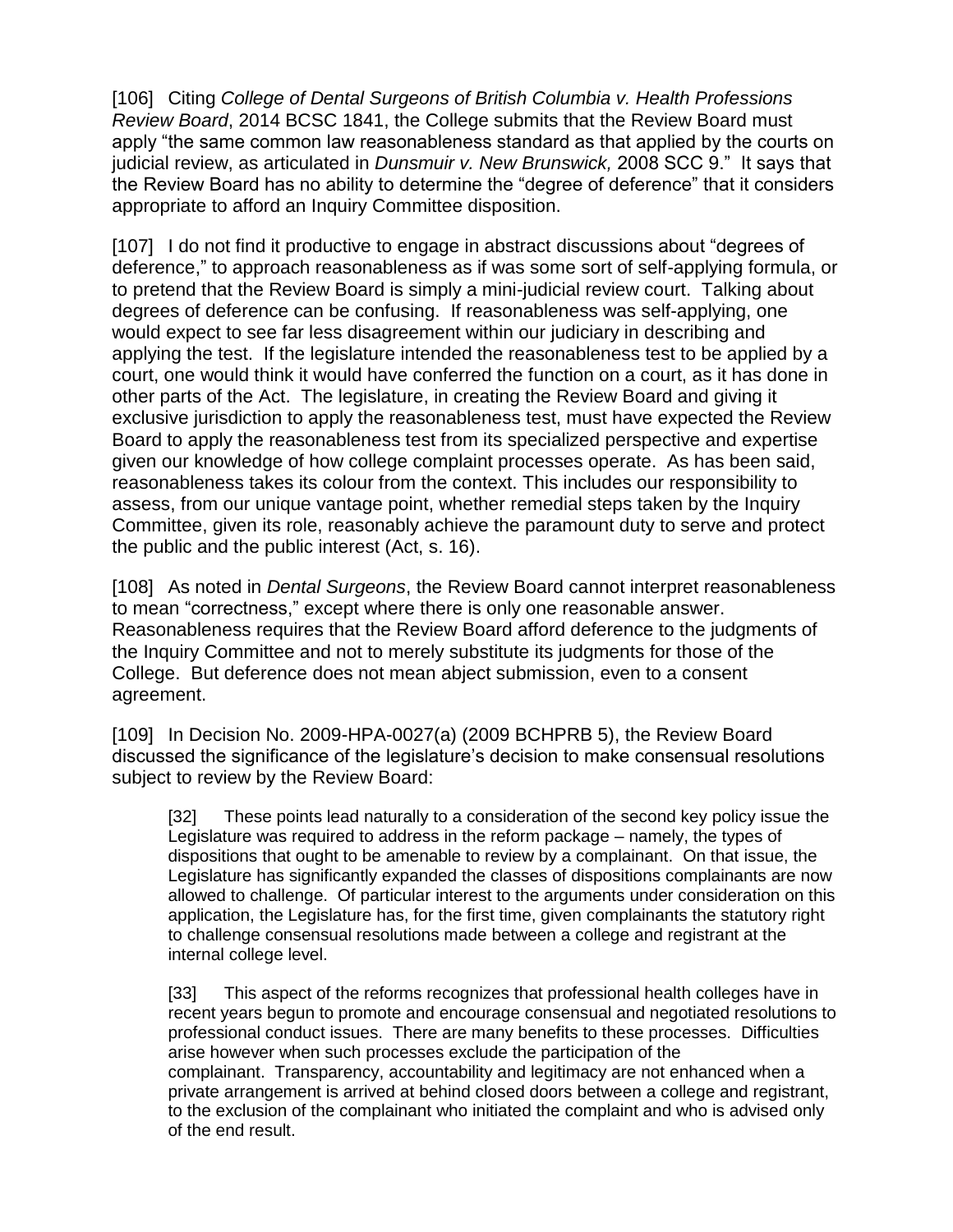[36] A close reading of ss. 36 and 37.1 makes clear that many of the dispositions the Legislature has decided to open up to challenge by a complainant are dispositions arrived at after discussion and negotiation between the college and the registrant. The remedies open to the Review Board on a review of any of these dispositions include directing the inquiry committee to make any order that could have been made by the inquiry committee in the matter, which includes the issuance of a citation. The legislative interests at play here are clearly transparency and accountability.

[110] Consensual dispositions are entitled to deference. The reasonableness test recognizes that there is rarely "one right answer" when it comes to exercising the discretion in ss.33(6) and 36(1) of the Act in the public interest. The Inquiry Committee is also rightly granted reasonable latitude in arriving at resolutions in the interests of finality and cost, and avoiding unnecessary discipline proceedings. I accept the College's submission that a resolution will not always reflect an Inquiry Committee's "first choice of outcomes."

[111] At the same time, consensual dispositions are subject to review, and the Review Board has been given the mandate to intervene where the disposition falls outside the realm of reasonableness. Reasonableness requires deference, but it cannot mean immunity from review. In this regard, I refer to and adopt my discussion of reasonableness review in Review Board Decision No. 2017-HPA-045(a) (2018 BCHPRB 6) at paras. [72-76]. I also find it helpful to apply the approach to reasonableness set out in Decision 2015-HPA-G21 (2016-BCHPRB 71). In that case, after making reference to both s.33(6) and s.36 of the Act, quoted earlier in these reasons, the Review Board stated:

[210] These provisions give the Inquiry Committee room to consider a wide range of informal options where it finds that substandard practice warrants regulatory criticism. The Inquiry Committee may decide that regulatory criticism is enough. Or it may take informal steps beyond that. It may remind the registrant of its expectations. It may seek an in-person meeting with the registrant to express the Inquiry Committee's concerns and follow up on whether those concerns have been met. It may ask the registrant to consent to its request not to repeat the conduct, to take educational courses or even consent to a reprimand. It might, as in Ontario, request a "written report" addressing the proper circumstances and method by which to perform the procedure: A.H. v. M.H.L., 14-CRV-0021. In choosing between any of these steps, the Inquiry Committee is obviously well advised to consider any relevant past conduct history in its files: Act, s.39.2.

[211] The key point is that since only a small number of formal citations are issued each year, the Inquiry Committee's decisions about what informal actions to take or recommend are obviously critical to protecting the public.

[212] The Review Board's role is to determine whether the disposition was reasonable. While the Review Board rarely intervenes with such dispositions, if the disposition was unreasonable - for example because it cries out for an explanation, or shows a failure to consider key factors, or shows a clear lack of proportion in its statutory duty to protect the public - the Review Board can return the matter to the Inquiry Committee or issue its own disposition. (emphasis added)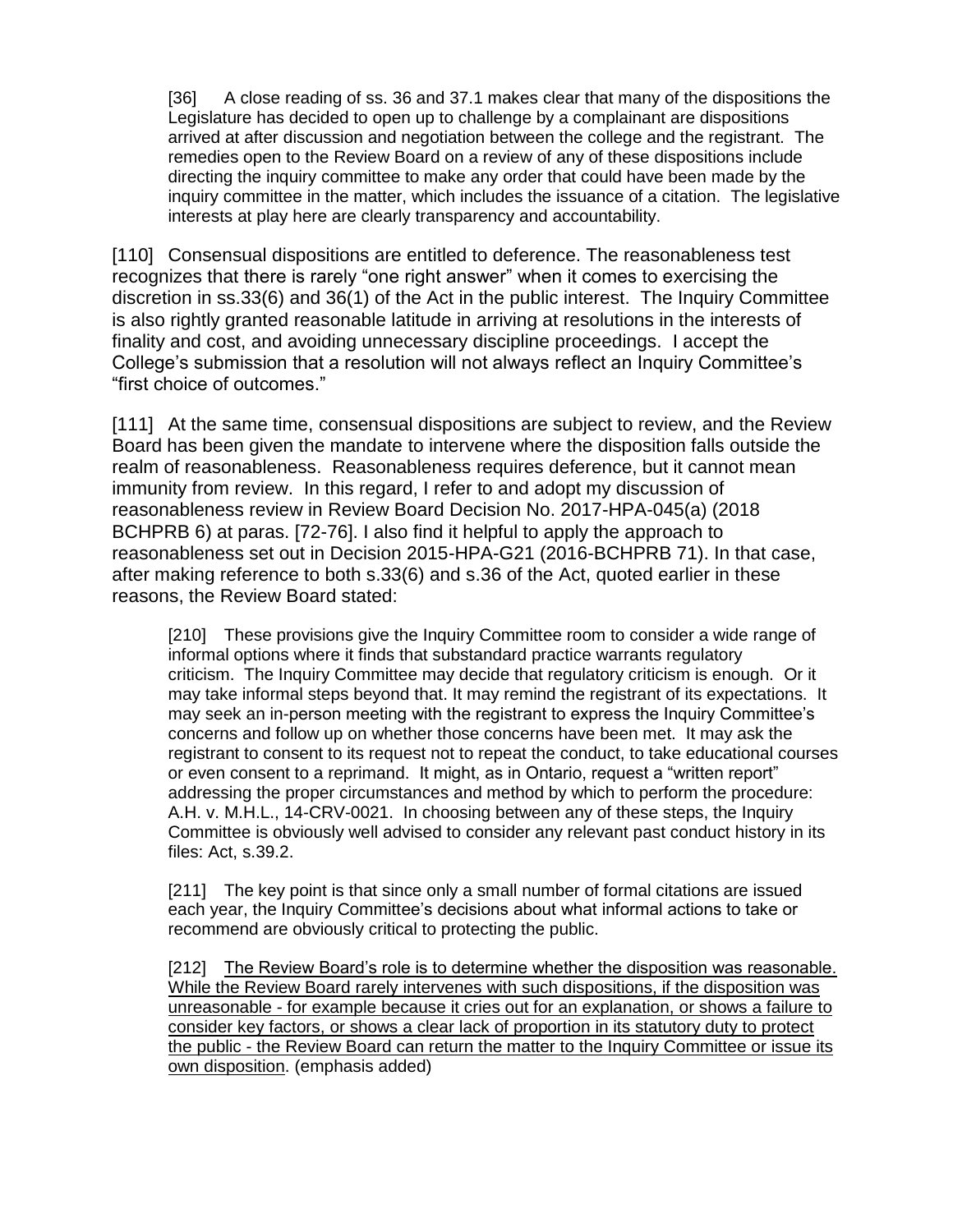[112] In my view, this approach is appropriately applied to the disposition here. This approach is deferential and is focused on identifying any fundamental errors that would cause the disposition to fall below the minimum reasonable standard.

### **B. Was the disposition reasonable?**

### *(i) What was the agreement?*

[113] The disposition in this case was the approved May 11, 2017, Resolution Agreement between the College and the Registrant, as ratified by the Inquiry Committee's on November 30, 2017, when it approved the Investigation Report. The Agreement had these key elements:

- (a) A letter of regret, which contained no actual apology or acknowledgement of substandard practice. Instead, the letter explained that all of the Registrant's actions were based on what she "perceived to be in the best interests of the child", stated "if [she] could do things over" she would make the report's limitations clearer and "reach out to you", and stated: "If I did these things my opinion might have been different". The expression of "regret" was not the registrant's own statement of regret at her poor practice. It was: "…I regret the experience you had in relation to my assessment." The College, not the Registrant, sent the letter to the Complainant.
- (b) An agreement carefully designed to avoid any publicity through an agreement structure whereby limitations on her practice, included on the College Register, would only exist at the "point" where the Registrant "changed her mind" or was otherwise "obliged to respond" to "a matter that is family law related." Until that point, the agreement provided that the Registrant would "voluntarily self-limit" her practice and no conditions would apply.
- (c) Should the Registrant change her mind or be obliged to respond to a matter that is family law related, the Registrant would "place myself" under supervision by a College approved registrant who would be given a copy of the complaint file, follow the supervisor's directions "related to the completion of any additional information and training" and be responsible for supervision costs at the rate of \$160/hour.
- (d) The Registrant agreed to waive any right to take legal action in relation to any of the limitations, conditions or restrictions contained in this Agreement and agreed that a failure to comply with the Agreement constitutes professional misconduct.
- (e) An agreement that the terms of the agreement could not be varied without (or, could be varied with) "the express written consent of the Registrar on behalf of the Inquiry Committee … and me."

### *(ii) The disposition was unreasonable*

[114] As noted above, the Review Board has held that "a disposition will be unreasonable where cries out for an explanation, or shows a failure to consider key factors, or shows a clear lack of proportion in its statutory duty to protect the public."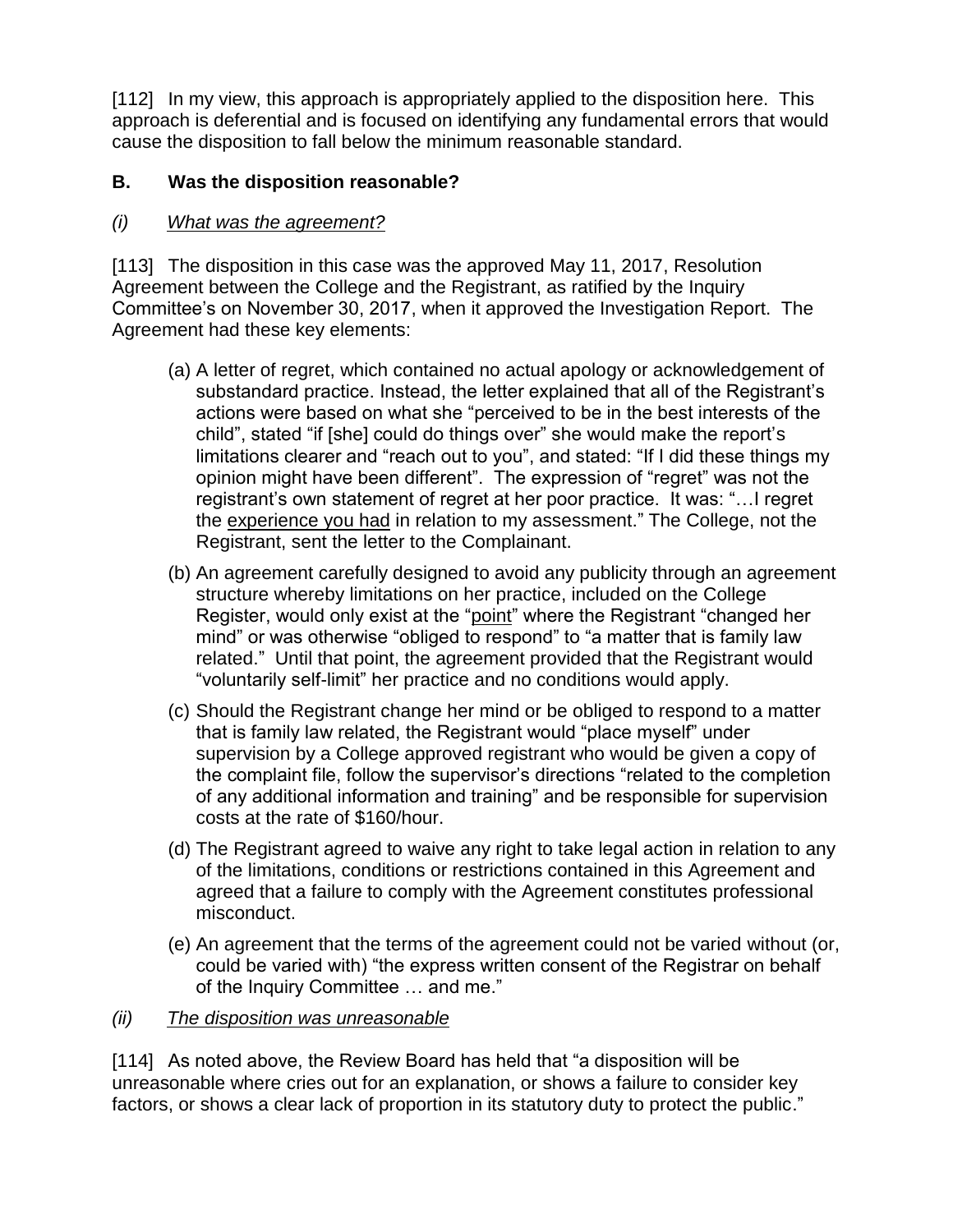[115] In applying this test, the Resolution Agreement cannot be considered in isolation. It must be considered in light of the Record and in light of the reasons that were given by the Inquiry Committee. The reasons in this case are reflected in the ratified Investigation Report and its February 13, 2018, Supplementary Disposition.

[116] Taking all this information into account, I find that the disposition was unreasonable on several grounds.

### *(iii) "Isolated Lapse in Judgment"*

[117] It was unreasonable for the Inquiry Committee to describe the complaint as referring to an "isolated lapse in judgment by the Respondent to embark on an engagement that was outside her core area of competence."

[118] As a professional psychologist whose practice contained no limitations, the Registrant was subject to all relevant College standards, regardless of her location in the province. To describe as "an isolated lapse in judgment" a *series* of actions involving several College standards (including standards relating to objectivity, sufficiency of information and informed consent) because this was what College counsel described as a "one off" retainer, or what the Inquiry Committee said was "outside her core area of competence," is plainly unreasonable. Such an approach unreasonably fails to give primacy to the protection of the public, because it glosses over multiple breaches of standards and suggests that the public is entitled to less protection when a registrant is practicing outside her core area of competence or is located in a part of the province where services are not as widely available.

[119] From a public protection perspective, it would be absurd to suggest that a lawyer whose core area of competence is family law, and who ventured into a single corporate transaction where she committed numerous breaches of Law Society standards committed only an "isolated lapse in judgment" because she was doing a "one off" file practicing outside her "core area of competence." It would be unreasonable there, and it is unreasonable here, because it fails to focus on the nature of the standards in issue, thereby failing to give primacy to the protection of the public. The fundamental public expectation is that professionals are qualified to a minimum level of competence and conduct. This is the very nature of professional standards, which are articulated separately because they involve distinct professional obligations: the Act, s.16(2)(g). Such standards are carefully created by College boards, and they reflect that the work of professionals can profoundly affect the public, as the facts of this case vividly demonstrate. If a professional does not feel qualified to perform particular work, then that is the time for the professional to "voluntarily self-limit." From a public protection standpoint, which is still part of the Inquiry Committee's screening role, it is not reasonable to use the broad label "isolated" to justify a regulatory posture that emphasizes the "one off" nature of professional misconduct as an "isolated lapse in judgment."

[120] The term "isolated engagement" also unreasonably obscures the following key facts, which were common ground in the Record but which did not feature in the Inquiry Committee's reasons: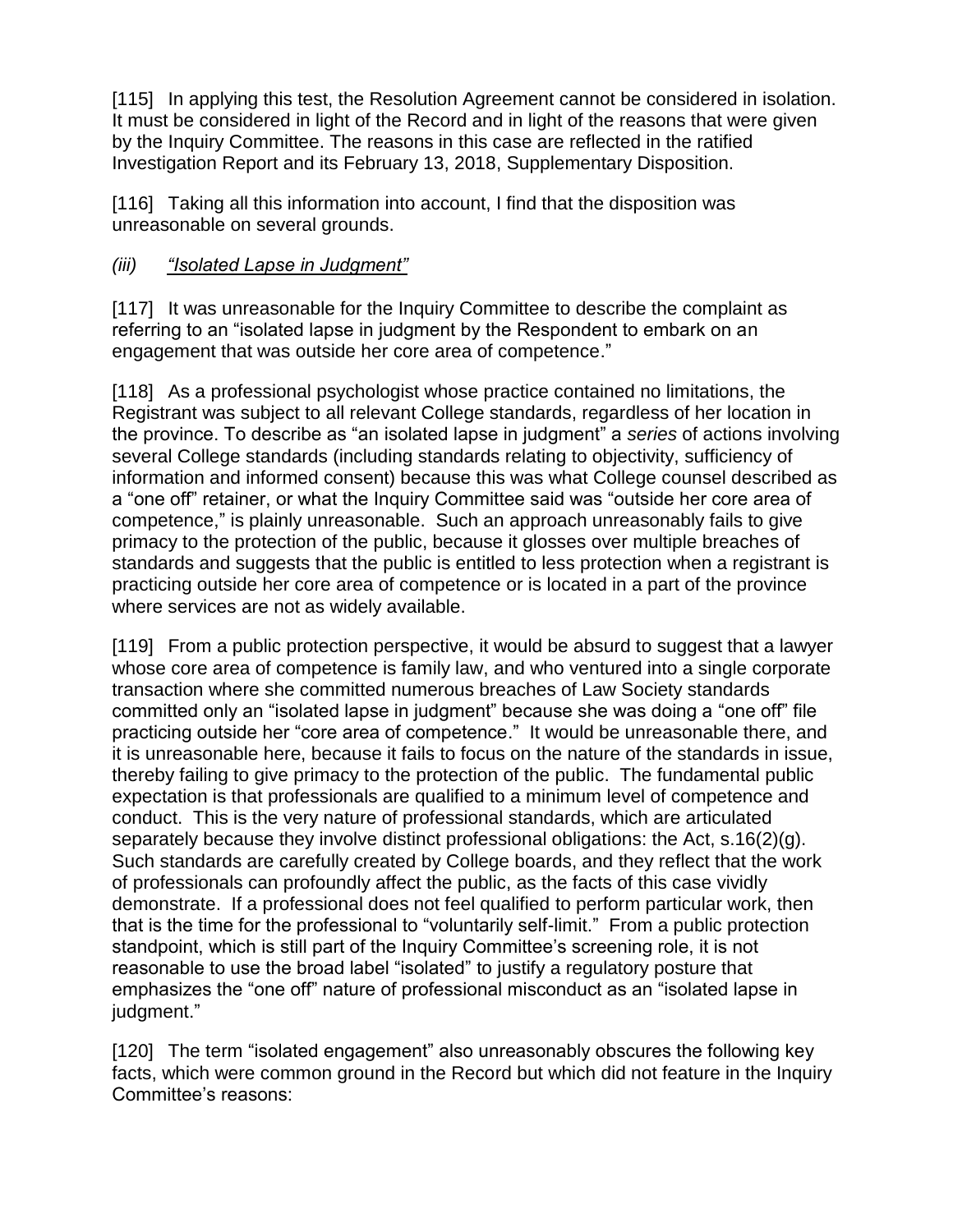- (a) The Registrant continued to provide an opinion for the Alberta court dated April 2, 2016, even after she had been recommended on February 27, 2016, by a colleague in Alberta to contact the Complainant. The Child's mother provided the Complainant's contact details immediately but the Registrant neither obtained the Complainant's consent to her involvement nor did she obtain information from the Complainant.
- (b) The Alberta Court refused to accept the Registrant's evidence given substandard methodology, suspended the Complainant's contact with the Child on April 4, 2016, and ordered a child assessment report. Despite this, the Registrant continued to correspond with the mother's BC lawyer.
- (c) The Registrant admitted that she changed the language of the danger to the Child were he to be in contact with the Complainant by referencing the risk of suicide in the April 8, 2016, correspondence to BC counsel for the mother when this had not been her opinion only days before.

#### *(iv) Failure to reasonably consider the allegation about the "suicide" reference*

[121] Even if the Registrant's actions in relation to the Alberta court hearing could reasonably be compartmentalized and characterized as "isolated", the Inquiry Committee could not have reasonably held that that was the end of the matter. When, in the face of the Court's judgment rejecting her evidence and with the court itself raising obvious ethical concerns, the Registrant persisted in providing opinions, and elevated the risk to speak of "suicide" without performing any additional assessment (after which she wrote "Hallelujah!" on learning of the BC Court's judgment), the conduct could not reasonably be characterized as an "isolated lapse in judgment".

[122] The Registrant's conduct in remaining involved and using the "suicide" language despite performing no additional assessment of the Child was a key part of the professional misconduct alleged on the complaint. The Complainant made specific reference to the Registrant's "*new assertions*" (not just involvement) in his May 1, 2016, complaint to the College, and made this key allegation clear beyond doubt in the details of his November 23, 2016, submission to the College.

[123] The Investigation Report did not specifically address this allegation, which allegation was about much more than what the Investigation Report described as "obtaining consent," "contacting the complainant," "continuing to have a professional role despite knowing it was problematic to offer services without contacting the Complainant" or lacking "appropriate judgment in conducting an assessment in the context of a custody dispute."

[124] Not surprisingly, on November 3, 2017, almost immediately after receiving the Investigation Report, the Complainant wrote to the College noting that the Investigation Report made no reference to this aspect of the Complaint. On November 9, 2017, the Registrar responded stating that this allegation was considered as part of Allegation #3:

…that the Registrant continued to have a professional role with the mother and child despite knowing it was problematic to continue to offer services without contacting the complainant.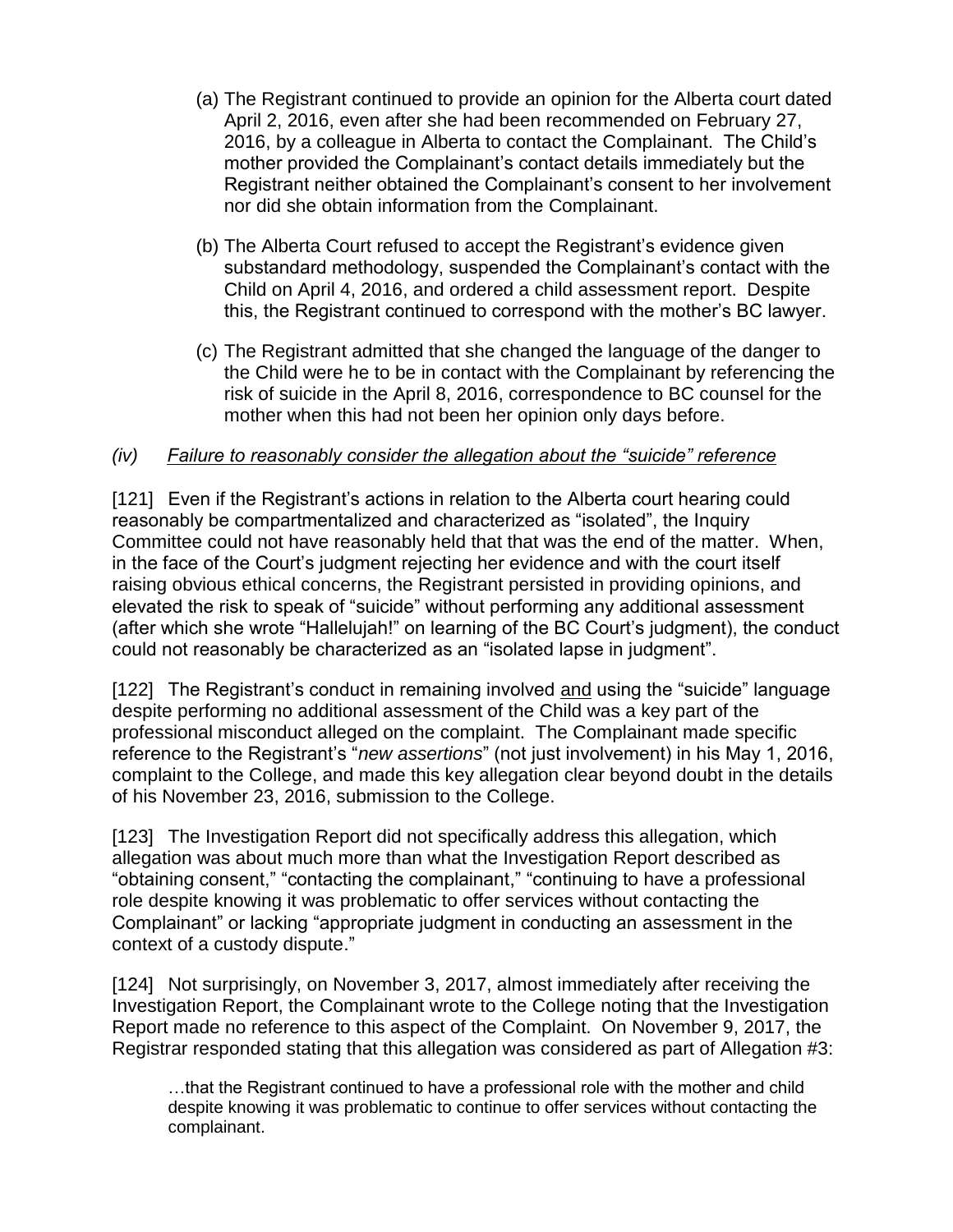[125] That response failed to address that the complaint was not only that the Registrant continued to be involved. The complaint was about what she did when she continued to be involved. The latter was clearly not addressed in the Investigation Report:

The Respondent replied that her last contact with [the Child] was on March 8, 2016, and her last contact with [the mother] was May 12, 2016. She said that during this last contact with [the mother], she advised her that she would not have any further contact with her.

The Committee noted that the Complainant lodged his complaint on May 1, 2016, around the same time that the Respondent said she informed [the mother] that she would not have any further contact with her. The issue of ongoing contact and involvement in the Complainant's family law matter appears to have been addressed by the Respondent. As such, no further action is warranted with regard to this allegation. (emphasis added)

[126] In my opinion, this is not just a situation where the reasons are opaque. It is clear from the reasons that the Committee focused merely on the Registrant's continued involvement per se, and was silent as the core allegation that her conduct in "changing the words" to refer to suicide was a separate and serious concern. Perhaps this occurred because the Committee's report was drafted using the template set out in its July 28, 2016 questions to the Registrant, and without properly integrating the information the Complainant provided to the Committee on November 23, 2016. Be that as it may, it was a significant omission from the Committee's deliberations. It resulted in a failure to address a key allegation.

[127] Review Board Decision No. 2016-HPA-146(a) (2017 BCHPRB 106) recognizes that Inquiry Committees are not required to make explicit findings on each detail of a complaint allegation. It is a question of judgment in each case to determine whether the Committee has reasonably addressed the key complaint allegations:

[63] It is recognized that inquiry committees are "screening" bodies, that their panels include medical professionals, that their time is limited, that they issue numerous decisions every year (sometimes numerous decisions per day), and that it would be too much to require them to deliver lengthy and detailed reasons as if they were the discipline committee. At the same time, these committees, which are supported by College staff, exercise an important part of the College's public interest mandate. The legislature's decision to make their dispositions subject to reasonableness review means that these panels are not to be seen as infallible or entitled to blind deference. While reasonableness review does not allow the Review Board to simply second guess inquiry committee medical judgments, reasonableness review would be meaningless if it did not at least require Inquiry Committees to reasonably explain themselves in a fashion commensurate with the realities of the complaint they are dealing with....

[64] What is a reasonable explanation will obviously depend on the circumstances. As was stated in another Review Board decision, some dispositions "cry out for explanation": Review Board Decision Group File No. 2015-HPA-G21 (2016-BCHPRB 71) at para. [212].

[128] In this case, I find that the Committee failed to address a key issue, which it was unreasonable to gloss over under the general heading that she remained involved. The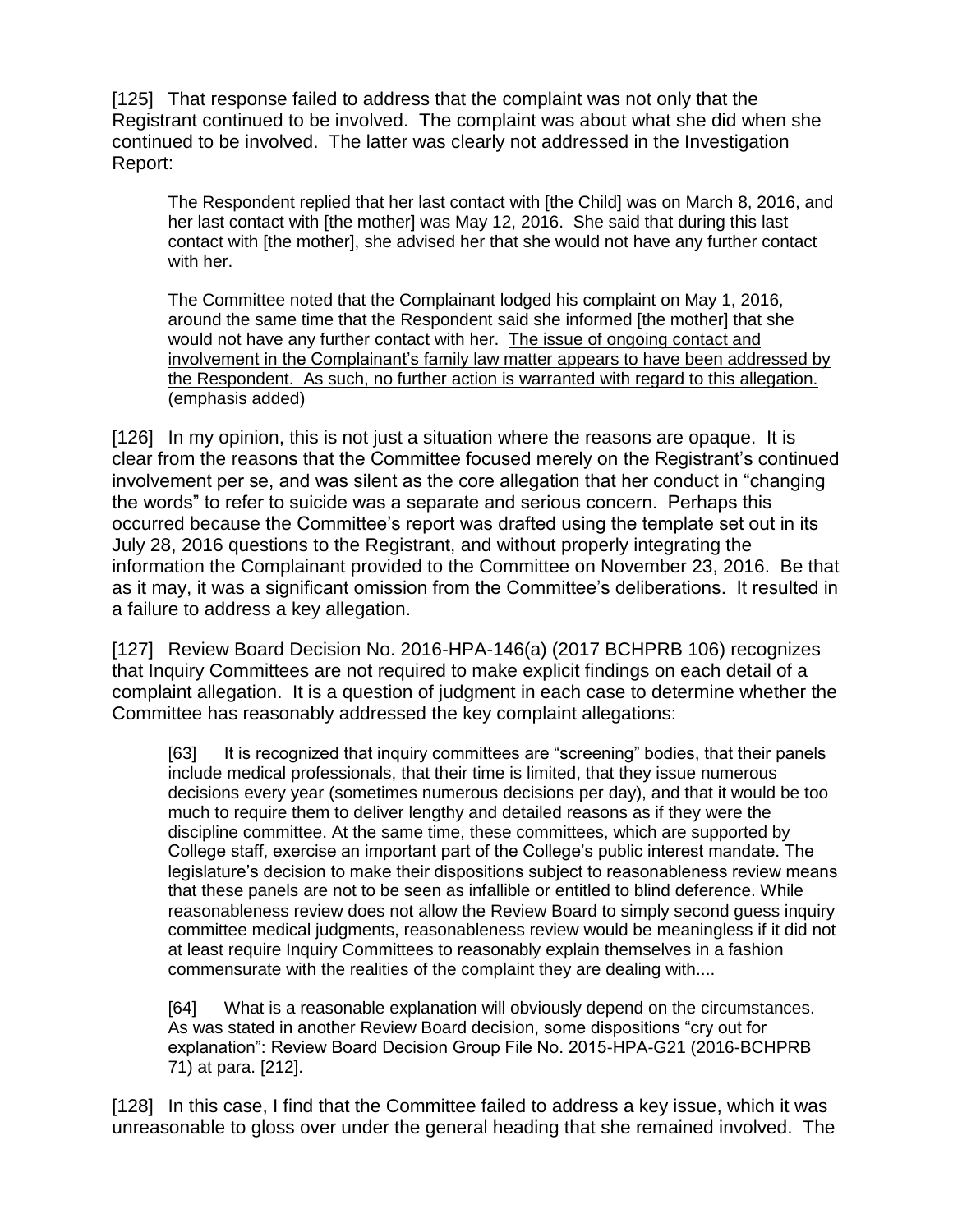Inquiry Committee should reasonably have understood that the new reference to "suicide" in all the circumstances was itself a significant new allegation. I cannot characterize this failure as simply falling within the Committee's latitude to determine what issues should be addressed in the disposition. I do not consider that it would have been an unreasonable added burden for the Committee to have specifically addressed this key issue in its reasons.

# *(v) Failure to articulate a provisional assessment of the failure to comply with College standards*

[129] College counsel submits that the Inquiry Committee found that "there was merit" in the Complaint and was concerned about the Registrant's "apparent failure to comply with professional standards governing the conduct of such an assessment." I note the College's reference to "standards" in the plural.

[130] What the College submission does not clarify, and the Investigation Report fails to identify, is what standards the Inquiry Committee provisionally determined had been breached. While the College asked the Registrant on August 18, 2018, to respond to complaint headings with reference to specific College standards, its Investigation Report is more than ambiguous with regard to its provisional findings on those matters.

[131] The first allegation addressed in the Investigation Report was "That you did not obtain the Complainant's consent to assess his child in the context of a custody dispute." In its letter to the Registrant, the College cited Standards 4.1 - 4.5:

### 4.1 **No services without informed consent**

A registrant must obtain adequate informed consent prior to providing psychological services unless otherwise provided by law, including this Code…

#### 4.2 **Elements of informed consent**

Although the required elements for informed consent may vary depending upon the particular circumstances, and additional elements may be necessary in certain circumstances, a registrant must ensure that the following general elements are satisfied when seeking informed consent:

- a) the client has the capacity to consent;
- b) the client has been informed of all appropriate significant information concerning the psychological service(s);
- c) the client has freely and without undue influence expressed consent;
- d) the client has been informed of the fees for the intended service(s);
- e) the client has been informed of the limits of confidentiality, including but not limited to those aspects of confidentiality limits expressed ins Standard 6.7;
- f) the consent has been obtained in writing where possible; and
- g) the consent of the client, or of other appropriate persons where the client is not legally capable of giving informed consent, has been appropriately documented in the registrant's practice record.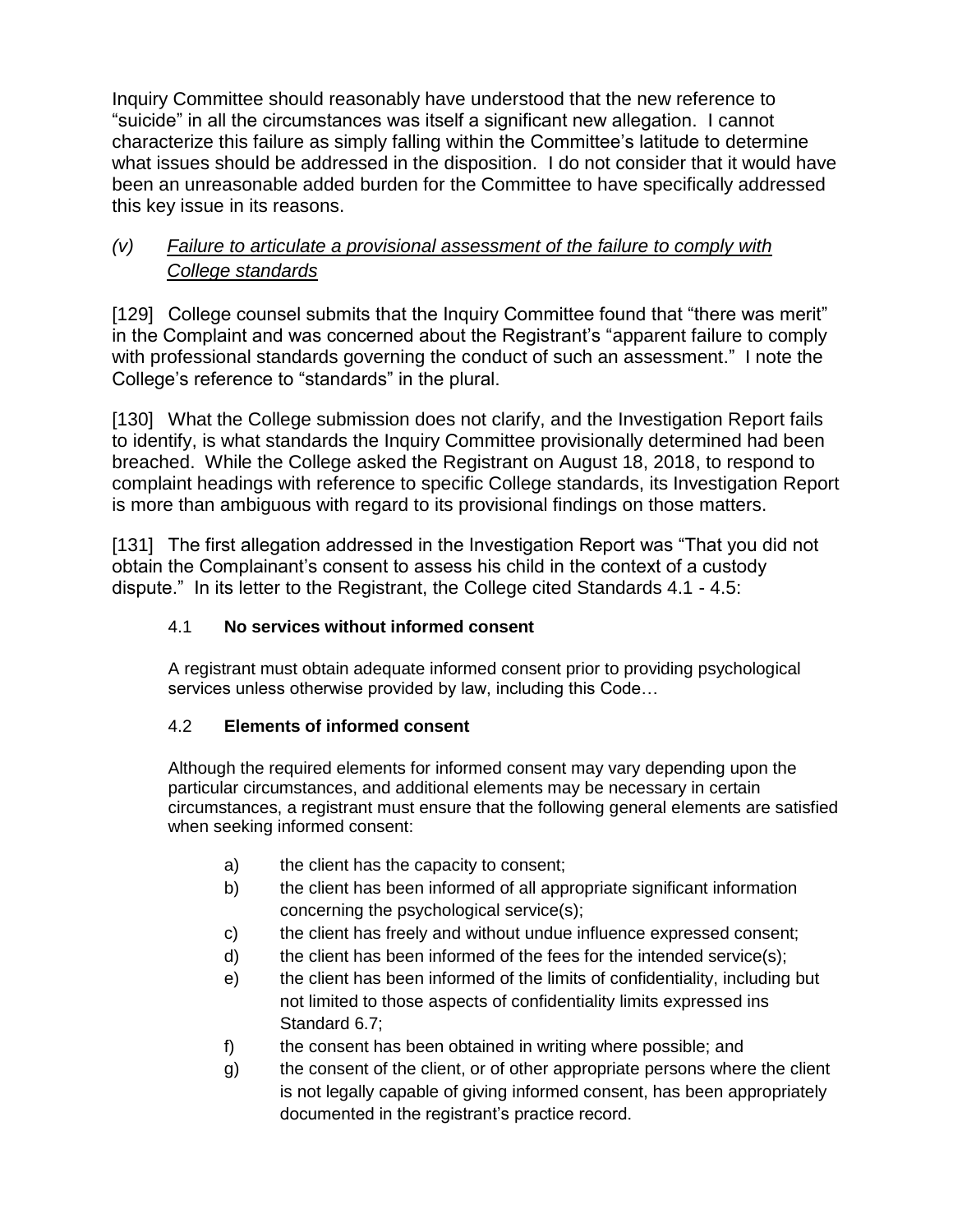#### 4.3 **Lack of capacity to give informed consent**

If an individual is not legally capable of giving an informed consent to a registrant, the registrant must:

- a) obtain any necessary documentation to determine the identity of all parties with legal entitlement to provide or withhold consent for services;
- b) obtain informed written consent from all of the parties specified in part (a) above;
- c) provide an appropriate and understandable explanation of the services to the individual;
- d) where possible obtain the individual's assent to the procedure or intervention; and
- e) document the explanation and any consents and assents in the registrant's practice record.

#### 4.4 **Informed consent and family law proceedings**

Subject to any court order or court direction, a registrant providing psychological services to parents or to children for the purposes of a family law proceeding, including such services as custody and access assessments, must, prior to providing the services:

- a) determine any issues of custody and parental rights or status prior to or as part of obtaining informed consent from all appropriate persons; and
- b) obtain and document all necessary consents prior to proceeding with the service.

#### 4.5 **Informed consent continuing throughout psychological services**

A registrant must obtain informed consent from the recipient of his or her services before altering the treatment plan or changing any psychological services that he or she has agreed to provide to him or her.

#### [132] In its Report, the Committee stated as follows:

The Inquiry Committee reviewed the November 10, 2015 Final Varied Parenting Order which Idescribes the quardians, which included the Complainant]. In addition it is clear from the Respondent's response to the Committee that she knew her assessment was going to be used in the Complainant's court litigation and that the custody dispute was extremely high conflict. The Committee was of the view that this complaint highlighted areas where more careful consideration should have been given to the issues of parental consent and involvement and that she should refrain from conducting any psychological assessments in the area of family law, except as required by court order or subpoena and in that case would only do so under direct supervision of a registrant approved and appointed by the College. The Respondent signed an Agreement that included this as a term. (emphasis added)

[133] It is difficult to interpret the statement: "this complaint highlighted areas where more careful consideration should have been given to the issues," as being a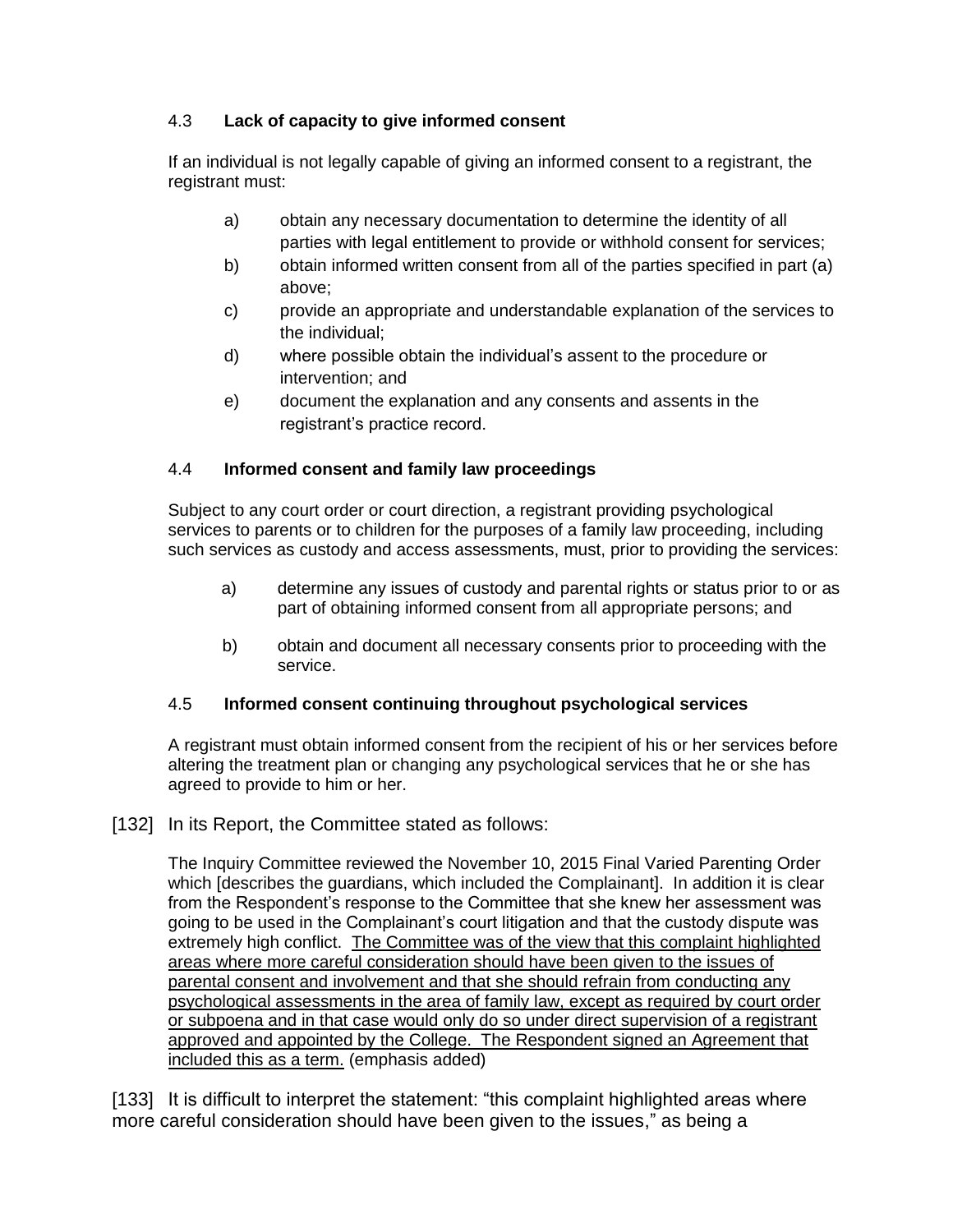provisional finding of an "apparent failure to comply with professional standards." What were those areas? Was this just a matter of more careful consideration being required, or was it a provisional finding of an apparent breach of specific standards created by the College's Board?

[134] The Committee's finding on Allegation 2 (did not contact the Complainant…before offering an opinion) expressed the view that the Respondent "ought to have made attempts to gather information" from the Complainant. Again, there is no assessment as to whether what the Registrant "ought to" have done fell below one or more of the minimum standards it specifically referenced in the August 18, 2016, letter:

#### 3.12 **Objectivity of opinions and interventions**

A registrant must provide professional opinions and interventions in an objective and unbiased manner.

#### 3.13 **Accuracy**

A registrant must ensure that his or her reports and public statements accurately reflect the information provided or available to him or her, including providing any statements of limitations necessary to an accurate understanding of the information being provided.

#### 3.14 **Opinion based on proper information**

A registrant must base his or her professional opinions on:

- a) accurately represented information provided or made available to him or her; and
- b) adequate and appropriate information.

#### **3.16 Basis for opinion**

A registrant giving a formal professional opinion or recommendation about a client must do so only after direct and sufficient professional contact with, or a formal assessment of, that client.

#### 3.18 **Limitations on opinions**

A registrant must disclose any limitations regarding the certainty of his or her opinions, including any limitations respecting diagnoses, judgments, predictions, or formal recommendations that can be made about groups or individuals, or that relate in any way to the nature of the service(s) provided.

[135] While the Committee's discussion identified the "further concern" that the Respondent relied in part on the results from the BASC-3 which she gave [the mother and child] to complete on their own, the Committee's actual assessment was silent on this further concern. It was instead limited to expressing the view that the Respondent ought to have made attempts to gather information from the Complainant. Obviously, a complaint about the administration of a psychological test is a very different question from the question whether the Registrant ought to have made attempts to gather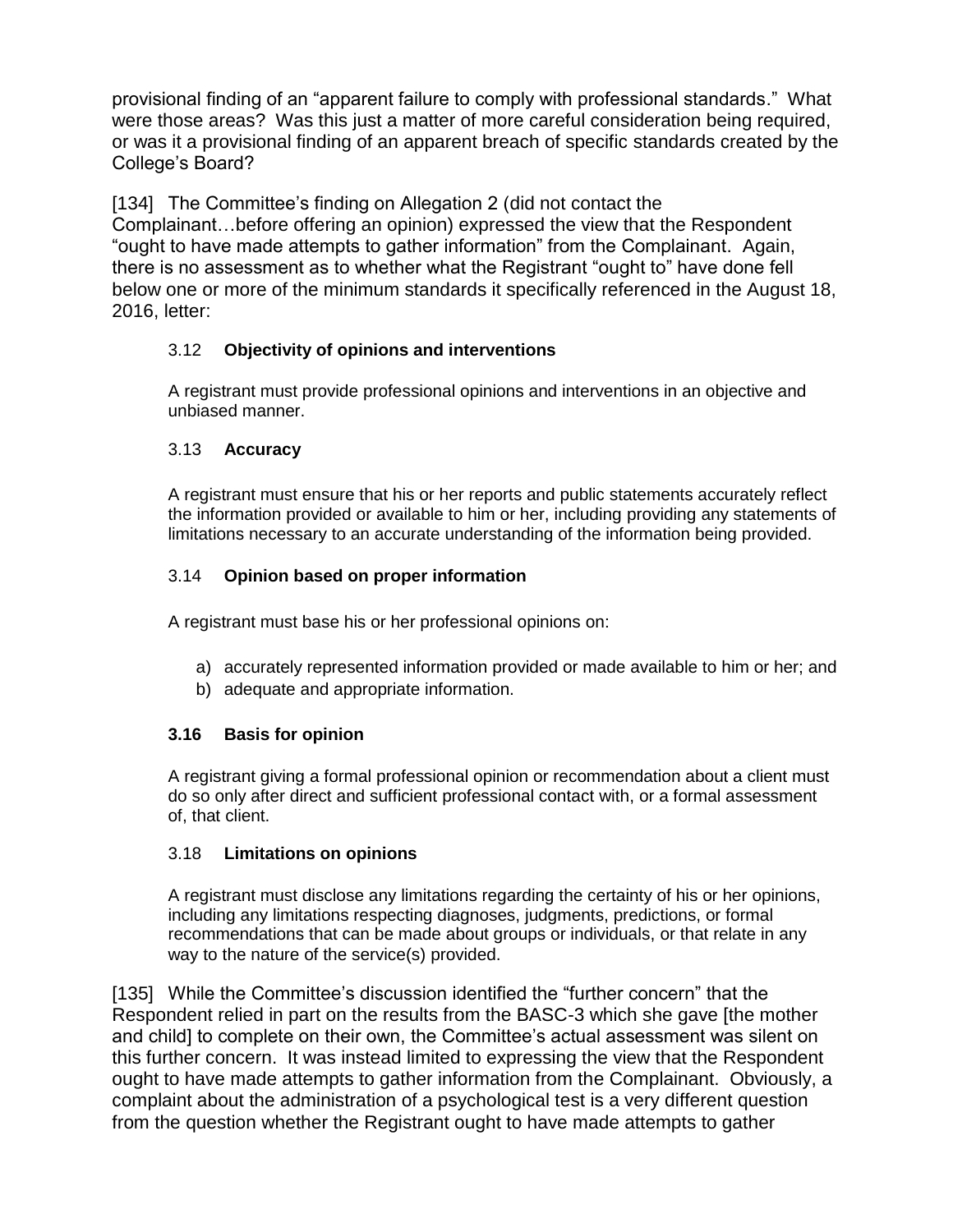information from the Complainant. The insufficiency of the reasons on this issue was not a mere technicality. It reflected a larger concern that the Committee unreasonably glossed over essential investigative issues in view of the Resolution Agreement that had been signed several months earlier.

[136] As noted, the Committee's discussion on the third allegation was deficient because it failed to address the key allegation that the Registrant engaged in misconduct when she elevated her risk assessment language and provided an opinion to the BC Court using the word "suicide" only days after having her evidence rejected for unethical procedures by the Alberta Court.

[137] As also noted above, the Inquiry Committee considered the Investigation Report several months after the Registrant signed the Resolution Agreement following a negotiation process with College staff. However, that did not excuse the Inquiry Committee from making the key investigative findings, within its screening role, that were necessary *before* deciding whether to approve it. It is only by making such assessments that the Committee can, in a meaningful, systematic and reasonable fashion, determine whether the resolution it has been presented with should be accepted.

[138] I do not wish to be taken as suggesting that Inquiry Committees are required to couch all of their findings with reference to the specific term of a Code of Conduct as if the Code was some sort of charging document. However, when the Investigation Report in this case is reviewed in its totality, it is plain that it glossed over the key assessments it was required to make when it determined that the Agreement was "appropriate to address the concerns [sic] that was raised." Where, as here, the Inquiry Committee identified relevant Code provisions and requested that the Registrant respond, and made provisional findings that warrant criticism, the Complainant (and, for that matter, the Registrant) were reasonably entitled to expect that the Inquiry Committee would sufficiently explain what it has found to be on-side or off-side with reference to those standards, so that the reader could understand its findings on the key complaint issues with reference to its standards and so that the Committee itself could ensure that the Resolution Agreement reflected its ultimate assessment of the complaint.

[139] In my opinion, the disposition was unreasonable because it was not based on an investigative report that set out the Inquiry Committee's key findings on the complaint issues. In my view, that fundamental defect compromised the Inquiry Committee's assessment of whether the Resolution Agreement should have been accepted.

#### *(vi) Dissonance between the Complaint Investigation Report and the Resolution Agreement*

[140] I also find that the disposition was unreasonable because it failed to explain why the Inquiry Committee accepted an agreement that gave the Registrant a choice whether to re-engage in family practice, when the Investigation Report specifically stated as follows:

The Committee was of the view that this complaint highlighted areas where more careful consideration should have been given to the issues of parental consent and involvement and that she should refrain from conducting any psychological assessments in the area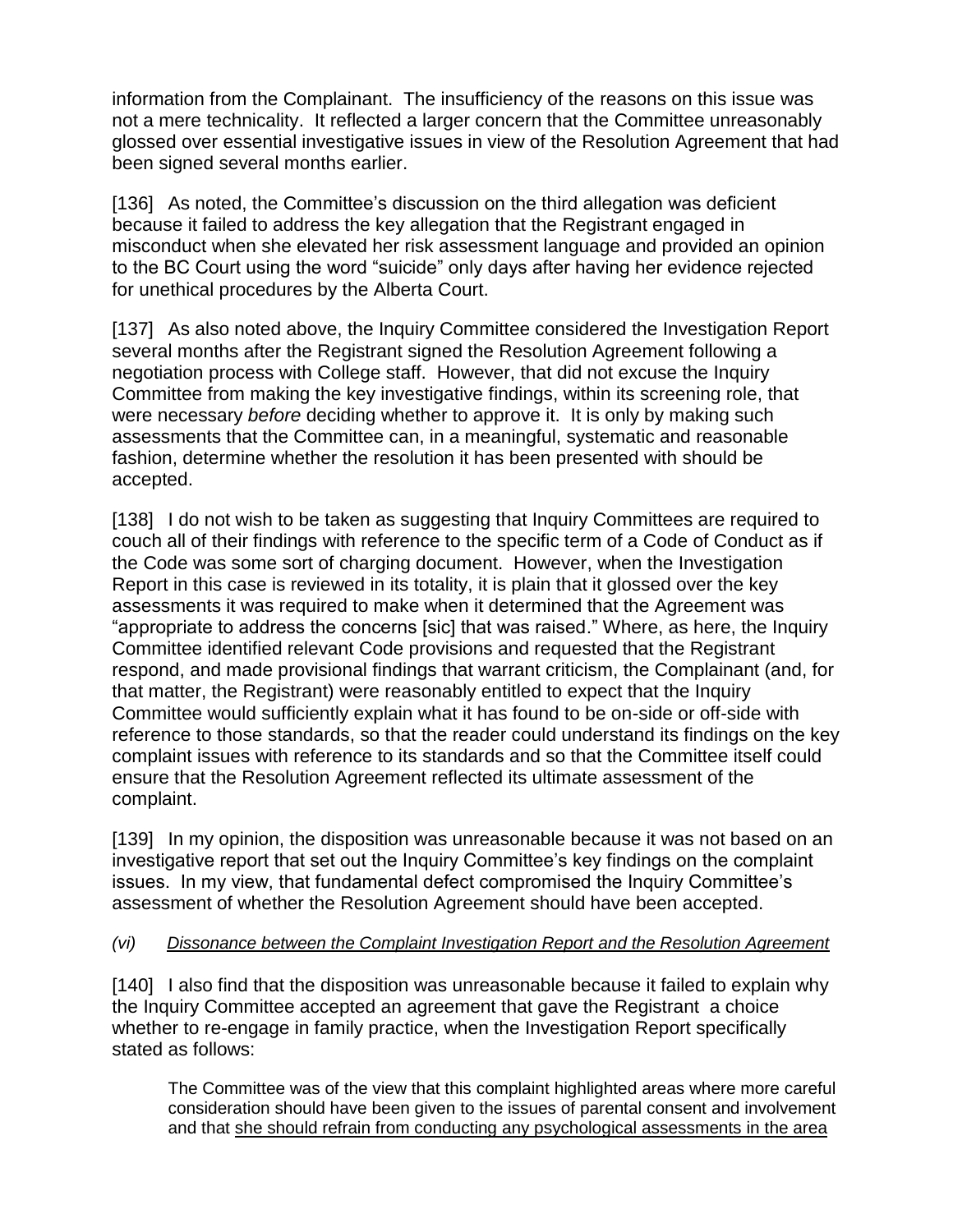of family law, except as required by court order or subpoena and in that case would only do so under direct supervision of a registrant approved and appointed by the College. The Respondent signed an Agreement that included this as a term…

The Committee requested and the Respondent agreed to a term in the Resolution Agreement, whereby the Respondent would refrain from accepting referrals for assessments for the courts for family law related purposes as noted above. (emphasis added)

[141] Nowhere in the Report is it contemplated that the Registrant should have the right to "change her mind." In my view, it was unreasonable for the Inquiry Committee to accept, or at least to fail to explain why it accepted, a Resolution Agreement that differed materially from its regulatory view that she refrain from conducting psychological assessments except as required by court order. While I accept that the "change of mind" provision is subject to the same supervision conditions, that does not change the fact that the Inquiry Committee's reasons do not contemplate the Registrant having the choice whether to undertake further family law assessments. In the face of that stated desire by a registrant, a reasonable regulator might well propose that the person take courses suitable to the Committee before it is prepared to endorse an agreement reflecting that choice. I am left with no guidance as to the Committee's thinking here, and I am not prepared to speculate based merely on the fact that it endorsed the Agreement given what it said.

### *(vii) The letter of regret*

[142] As noted above, the Inquiry Committee approved the "letter of regret," which contained no actual apology, insight or acknowledgement of substandard practice. Instead, the letter explained that the Registrant's actions were based on what she "perceived to be in the best interests of the child," stated "if [she] could do things over" she would make the report's limitations clearer and "reach out to you," and stated: "If I did these things my opinion might have been different." The expression of "regret" was not the registrant's own statement of regret at her poor practice. It was: "…I regret the experience you had in relation to my assessment." The College, not the Registrant, sent the letter to the Complainant.

[143] Given the absence of any clear assessment by the Inquiry Committee in connection with the College standards on which it asked her to comment, it is not surprising that the Registrant, who maintained throughout the College investigation that she acted in accordance with standards, did not acknowledge regret arising from substandard practice. In my opinion, the Inquiry Committee's acceptance of a letter of regret that failed to acknowledge any substandard practice only reinforced the unreasonableness of the disposition in the context of the other serious flaws I have identified. Such a letter, detached from any clear statement of insight or acknowledgement by the Registrant and detached from any clear finding on which the Committee itself was critical, unreasonably failed to satisfy the paramount duty to protect the public and the public interest.

### *(viii) The decision to keep the Resolution "private" unless the Registrant chose to or was required to practice*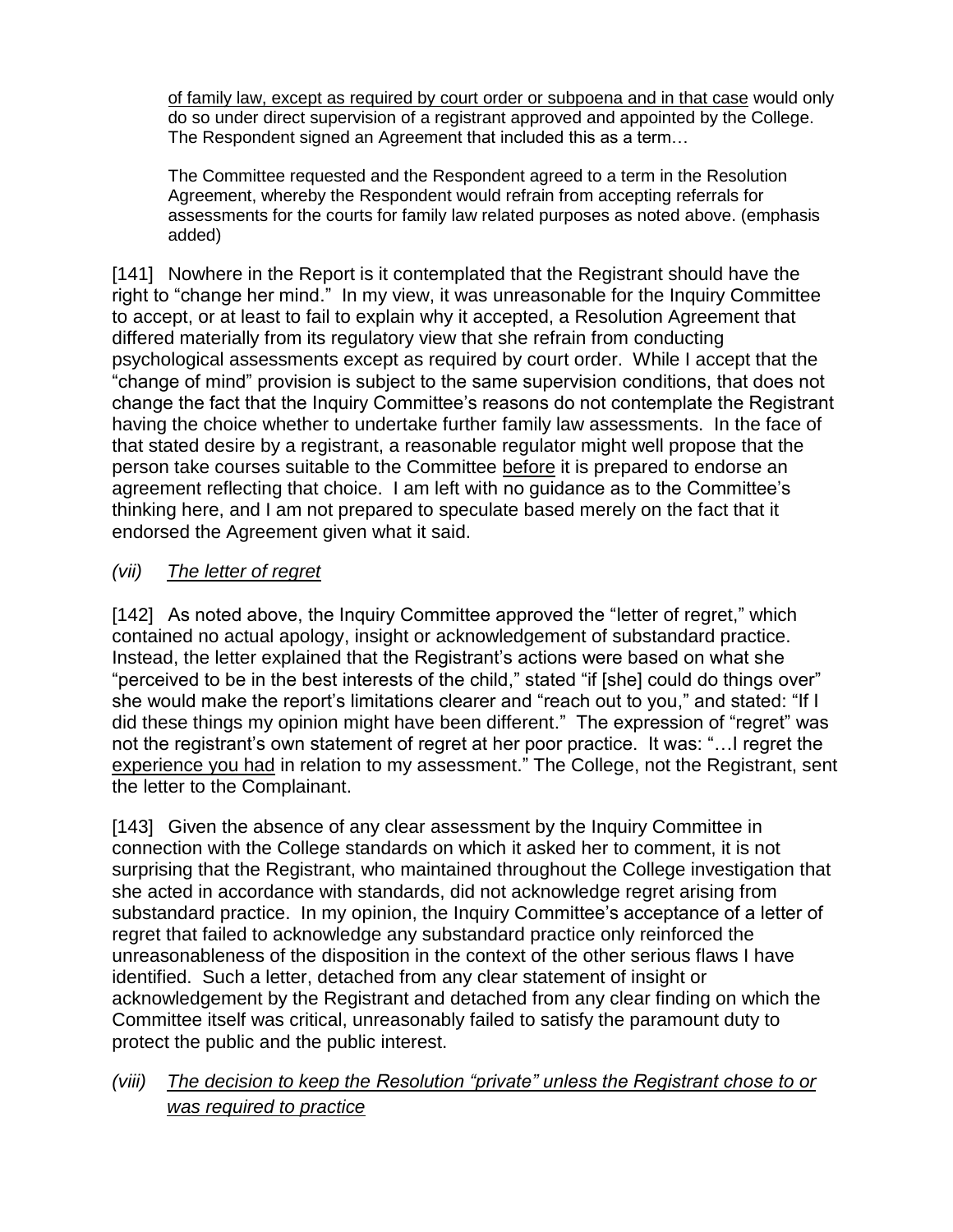[144] The College concedes that a resolution agreement can have the effect of imposing a limit or condition on a registrant's practice under s.21(2)(c) of the Act. The College submits and the Registrant agrees that this is exactly what would happen in this case under the Resolution Agreement if the Registrant chose or was required to conduct another family law assessment. However, they also submit that the voluntary self-limitation clause is not itself a limitation imposed under the Act.

[145] I am prepared to accept that the Inquiry Committee reasonably concluded that the voluntary "self-limit" in the agreement was not, under s.21(2)(c), a "limit or condition imposed under the Act*"* and thus did not have to go on the register. That was clearly the parties' intent.

[146] However, given the Committee's clearly expressed view that the Registrant "should refrain from conducting any psychological assessments in the area of family law, except as required by court order or subpoena," it was in my view unreasonable to approve a Resolution Agreement that was structured so as to avoid articulating on the register limits on the Registrant's practice as a precondition to future practice.

[147] I agree that there needs to be room for "give and take" in resolution discussions, and that a public record is significant from the perspective of a registrant. However, reasonable resolution agreements take into account, first and foremost, the interests of the public. The regulatory assessment that a registrant should not practice in a particular area is very significant. While creative drafting designed to avoid a notation on the register protects the registrant and simplifies the making of an agreement, a regulatory assessment that a registrant should not practice in a particular area should reasonably be regarded as being paramount to a registrant's privacy interest.

[148] The College has emphasized that the Inquiry Committee cannot *impose* limits and that if it did not agree to this condition, there might have been no Resolution Agreement. The Committee stated that "if the College had required public notification … it would have made it less likely that the Respondent would have voluntarily agreed," and that this was not in the public interest.

[149] It is true that the Inquiry Committee can only propose, not impose. However, it is not the case that the public interest can only reasonably be protected by a resolution agreement. Indeed, s.36(2) of the Act makes clear to both the Registrant and the College what can happen if a Registrant refuses a college's proposal to give an undertaking or consent that a limit be imposed on her practice:

**36(2)** If a registrant refuses to give an undertaking or consent requested under subsection (1), or if a registrant fails to comply with an undertaking or consent given in response to a request under subsection (1), the inquiry committee may direct the registrar to issue a citation for a hearing by the discipline committee regarding the matter.

[150] In my view, it was not merely wrong, but unreasonable, for the Inquiry Committee to accept a resolution agreement that was structured so as to keep the agreement private by triggering "limits" only if the Registrant chose to or was required to practice in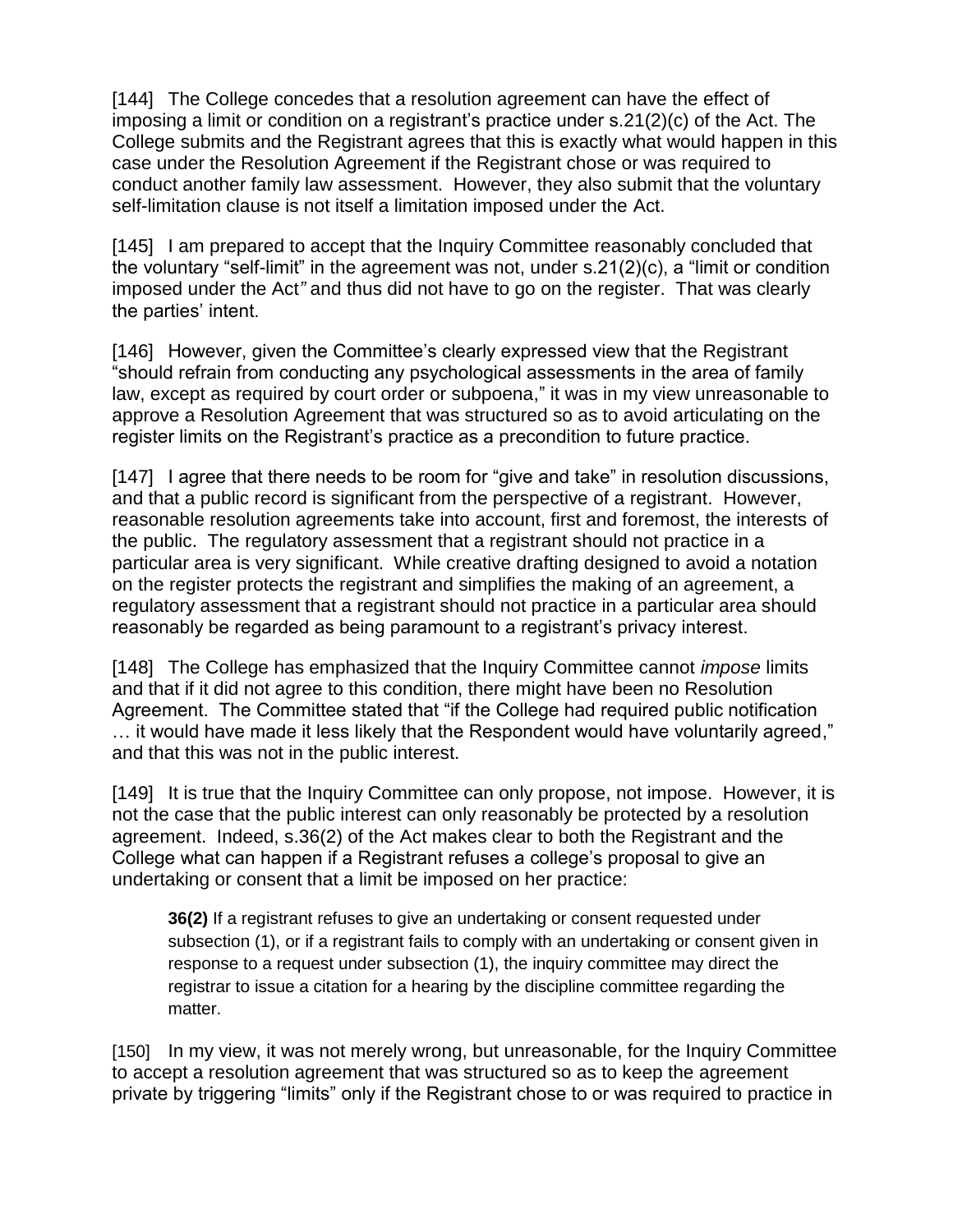that area in the future. It was unreasonable because it showed a clear lack of proportion in its statutory duty to protect the public.<sup>5</sup>

# **C. The Section 39.3(1)(b) issue**

 $\overline{a}$ 

[151] In response to the separate question whether the College was obliged to notify the public under s.39.3(1)(b) of the Act, the College submitted that this question turns on whether the complaint is a "serious matter." The Inquiry Committee's February 13, 2018, disposition determined that if these allegations had been referred to the Discipline Committee, the most likely outcome would have been a reprimand rather than an order imposing any limits on the Registrant's practice. The reference to "the most likely outcome" refers to the definition of "serious matter" in s.26 of the Act:

"serious matter" means a matter which, if admitted or proven following an investigation under [Part 3 of the *Act*], would ordinarily result in an order being made under section  $39(2)(b)$  to  $(e)$ ...

[152] As noted above, the College relies on *College of Physicians and Surgeons v. Health Professions Review Board*, 2018 BCSC 2021 to argue that the Review Board is required to defer to the College's assessment of what is a "serious matter" for the purposes of s.26 of the Act.

[153] Lagree with the College's interpretation of the court's judgment. The College's interpretation of "serious matter" is subject to deference by the Review Board. In other words, it can only be set aside if it is unreasonable.

[154] This conclusion begs the question as to how reasonableness review is to be undertaken in respect of a test that is itself highly problematic. Though important questions turn on it (for example, the Registrar's power to dispose of complaints under s.32(3) and the duty to notify in s.39.3 of the Act), the test requires the College applying it to effectively make a prediction – to determine what remedy would "ordinarily result" in a Discipline Committee proceeding if the allegations were admitted or proven.

[155] As the Review Board is often reminded, the Inquiry Committee is not the Discipline Committee. How is the Inquiry Committee to apply such a test? One might expect that the Inquiry Committee would do so at least in part based on some objective measure such as the actual experience of the Discipline Committee of this or other colleges dealing with like matters. Yet because discipline hearings are so infrequently held by colleges, such information is difficult to come by. Indeed, I am not aware of any case where such data or principles has been presented to the Review Board in a "serious matter" case. Nor am I aware of any colleges having established a set of principles on which they base such assessments. All this raises the obvious concerns about college decision-making in this area taking place based on idiosyncratic assessments, or based on legally illegitimate factors such as administrative convenience or the college's assessment of the strength of a complaint whose merits

 $5$  The overarching duty of each College is expressed in s.16(1) of the Act: It is the duty of a college at all times (a) to serve and protect the public; and (b) to exercise its powers and discharge its responsibilities under all enactments in the public interest.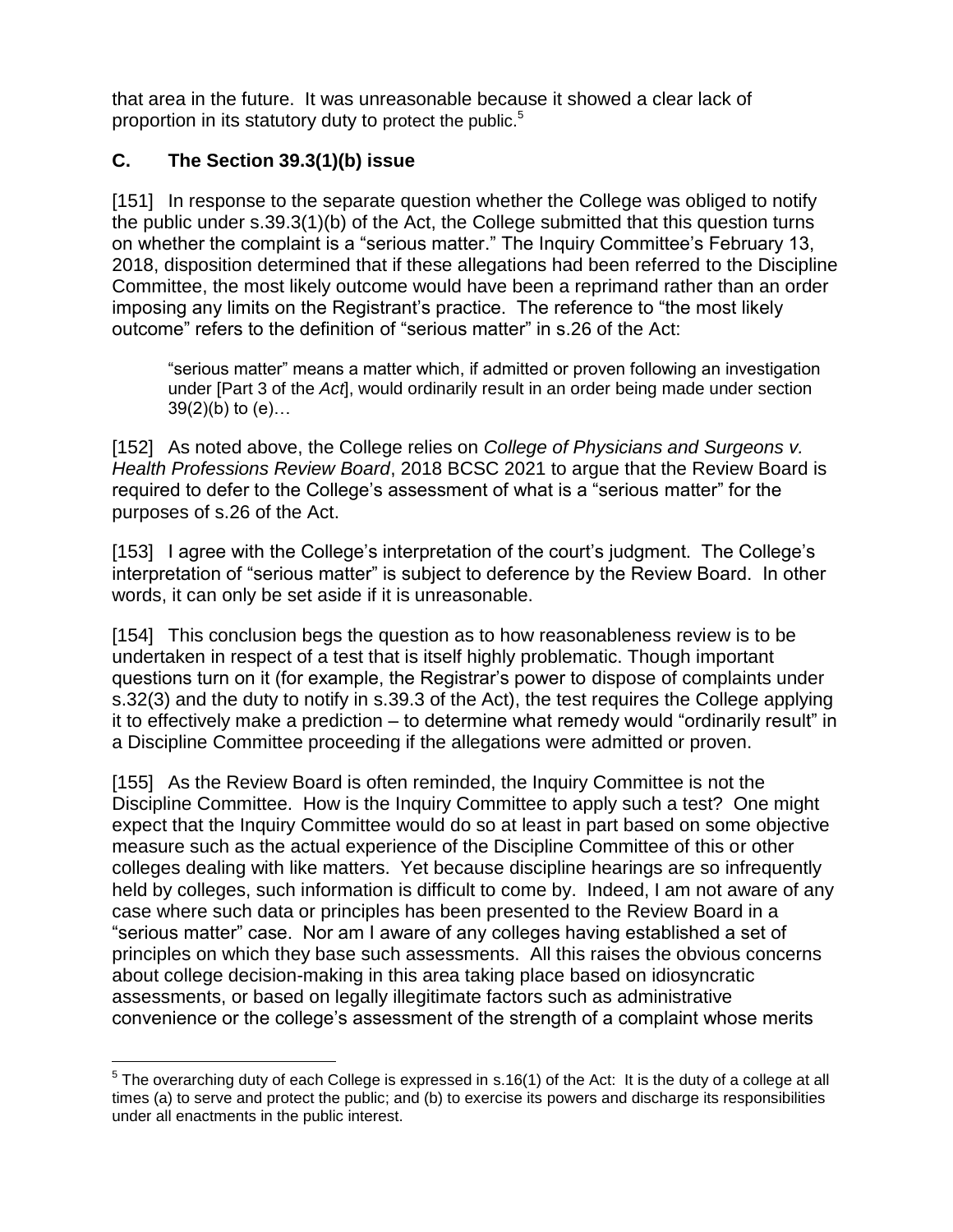are supposed to be taken as "admitted or proven." This is precisely why the legislature provided for reasonableness review by the Review Board. Yet, when these concerns are combined with the suggestion that reasons are not required for "serious matter" assessments, the word "deference" can lead to the extreme result of colleges receiving practical immunity from reasonableness review, unless the Review Board can require reasons or intervene where it is obvious on its face that the college's assessment is unsupportable.

[156] In this case, I have not been given any comparator cases, but I have at least been given the Inquiry Committee's reasoned opinion as to "the most likely outcome" based on what the Committee considered to be the isolated nature of the allegations, the circumstances in which they arose, the low likelihood that they would recur, and the Registrant's lack of disciplinary history. This of course implicitly recognizes that other outcomes, such as a suspension or practice limitations, might be possible if the matter proceeded to Discipline Committee.

[157] For the reasons set out above, I question the reasonableness of at least one of the factors on which it relied - "the isolated nature of the allegations." However, based on the Registrant's lack of disciplinary history and the low likelihood that these problems would recur, I cannot say it is obvious that the Committee's assessment of the test in s.26 of the Act is unreasonable. Whether the Inquiry Committee itself wishes to revisit that outcome as being the most *appropriate* outcome after reconsidering its decision in accordance with these reasons will be for the Inquiry Committee to determine if it considers it appropriate to do so and if this matter is not eventually referred to the Discipline Committee.<sup>6</sup>

### **VII REMEDY**

 $\overline{a}$ 

[158] Section 50.6(8) of the Act states:

**50.6(8)** On completion of its review under this section, the review board may make an order

- (a) confirming the disposition of the inquiry committee;
- (b) directing the inquiry committee to make a disposition that could have been made by the inquiry committee in the matter; or
- (b) sending the matter back to the inquiry committee for reconsideration with directions.

[159] Based on my finding of unreasonableness, I find that it would be inappropriate to confirm the disposition, as I cannot conclude that the outcome would have inevitably been the same but for the reviewable errors I identified. My remedial options are therefore to send the matter back to the Inquiry Committee with directions, or to direct the Inquiry Committee to make a disposition that that it could have made. These choices are to be understood in light of the Inquiry Committee's powers in ss.33(6) and 36 of the Act:

 $6$  I note that under s.39.3 of the Act, a Consent Order under s.37.1 must be the subject of public notification. So must a determination by the Discipline Committee under s.39(1), and any order made by the Discipline Committee under s.39(2), including a reprimand.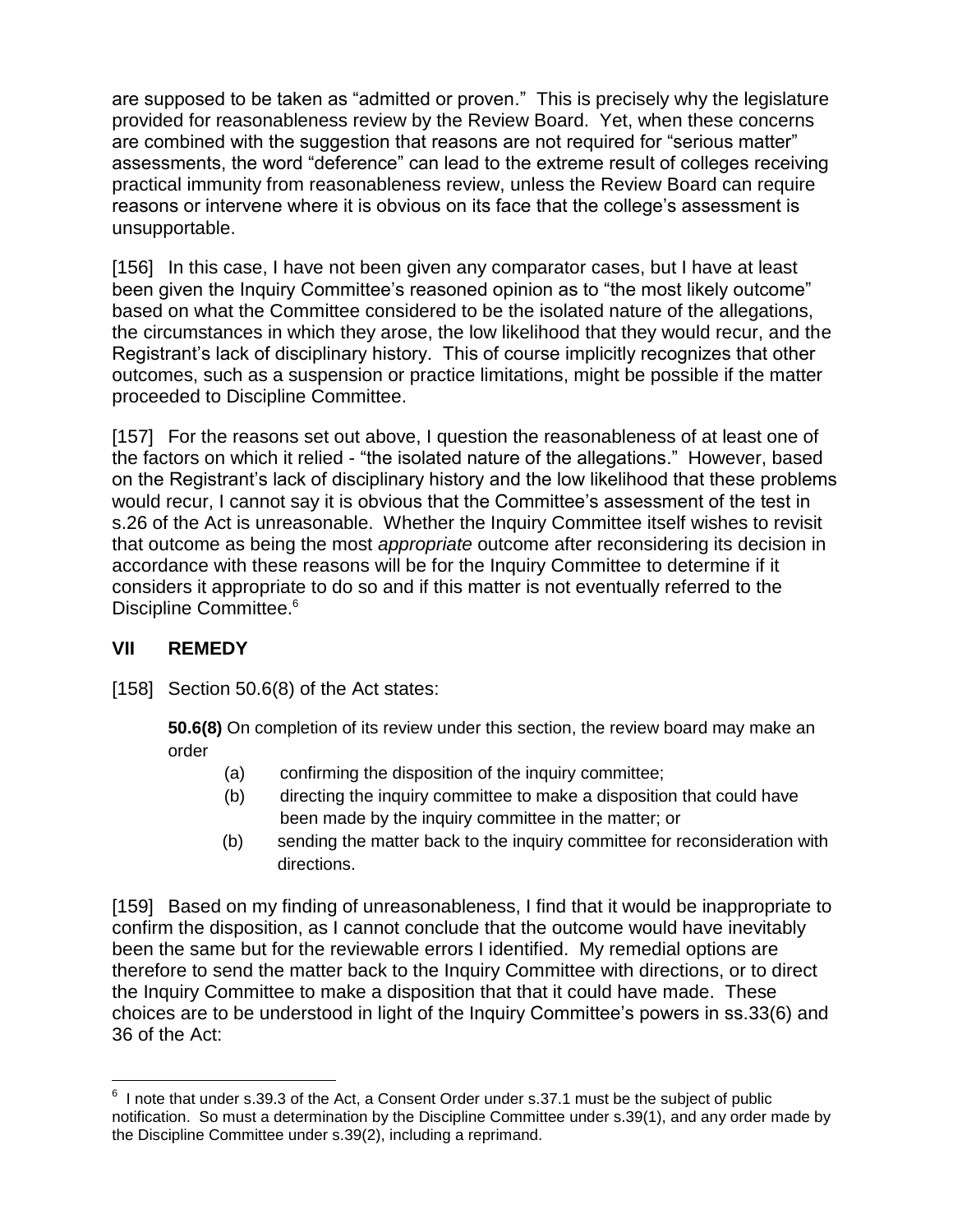**33(6)** After considering any information provided by the registrant, the inquiry committee may

(a) take no further action if the Inquiry Committee is of the view that the matter is trivial, frivolous, vexatious or made in bad faith or that the conduct or competence to which the matter relates is satisfactory,

(b) in the case of an investigation respecting a complaint, take any action it considers appropriate to resolve the matter between the complainant and the registrant,

- (c) act under section 36, or
- (d) direct the registrar to issue a citation under section 37.

**36(1)** In relation to a matter investigated under section 33, the inquiry committee may request in writing that the registrant do one or more of the following:

- (a) undertake not to repeat the conduct to which the matter relates;
- (b) undertake to take educational courses specified by the inquiry committee;
- (c) consent to a reprimand;
- (d) undertake or consent to any other action specified by the inquiry committee.

[160] I have seriously considered whether this would be an appropriate case to direct the Discipline Committee to act under s.33(6)(d) – to direct the registrar to issue a citation under s.37 of the Act. The issue of sub-standard professional conduct in relation to family court assessments is very significant for this College. The impact of a failure to comply with professional standards in this area is significant for all persons impacted by a report, and for the justice system generally. Whether or not the Inquiry Committee is correct in predicting that a "reprimand" would be the ordinary remedial outcome if the allegations were proven or admitted before the Discipline Committee, a reasonable person might well conclude that the issues are, from an objective perspective, sufficiently serious as a matter of public interest as to at least warrant a formal discipline hearing to have that issue determined. I note as well that this case would not be especially complex from an evidentiary perspective as the key evidence is not really in dispute.

[161] In the end, however, I have decided not to issue that direction as I do not believe a discipline hearing is the only reasonable outcome in this case. I have instead decided to craft a remedy that gives the Inquiry Committee the opportunity to address the reviewable errors I have identified in a manner that reasonably protects the public interest, but that keeps the Discipline Committee option open as a last resort.

[162] I have decided to send the matter back to the Inquiry Committee for reconsideration with the direction that this decision, in full, be placed before the members of the Inquiry Committee, and with these additional directions:

- 1. That the Inquiry Committee issue a new Investigation Report that addresses the deficiencies identified in Part VI, B, (iii)  $-$  (viii) of these reasons.
- 2. That unless the Inquiry Committee concludes following step 1 that it should direct the Registrar to issue a citation for a discipline hearing under s.37 of